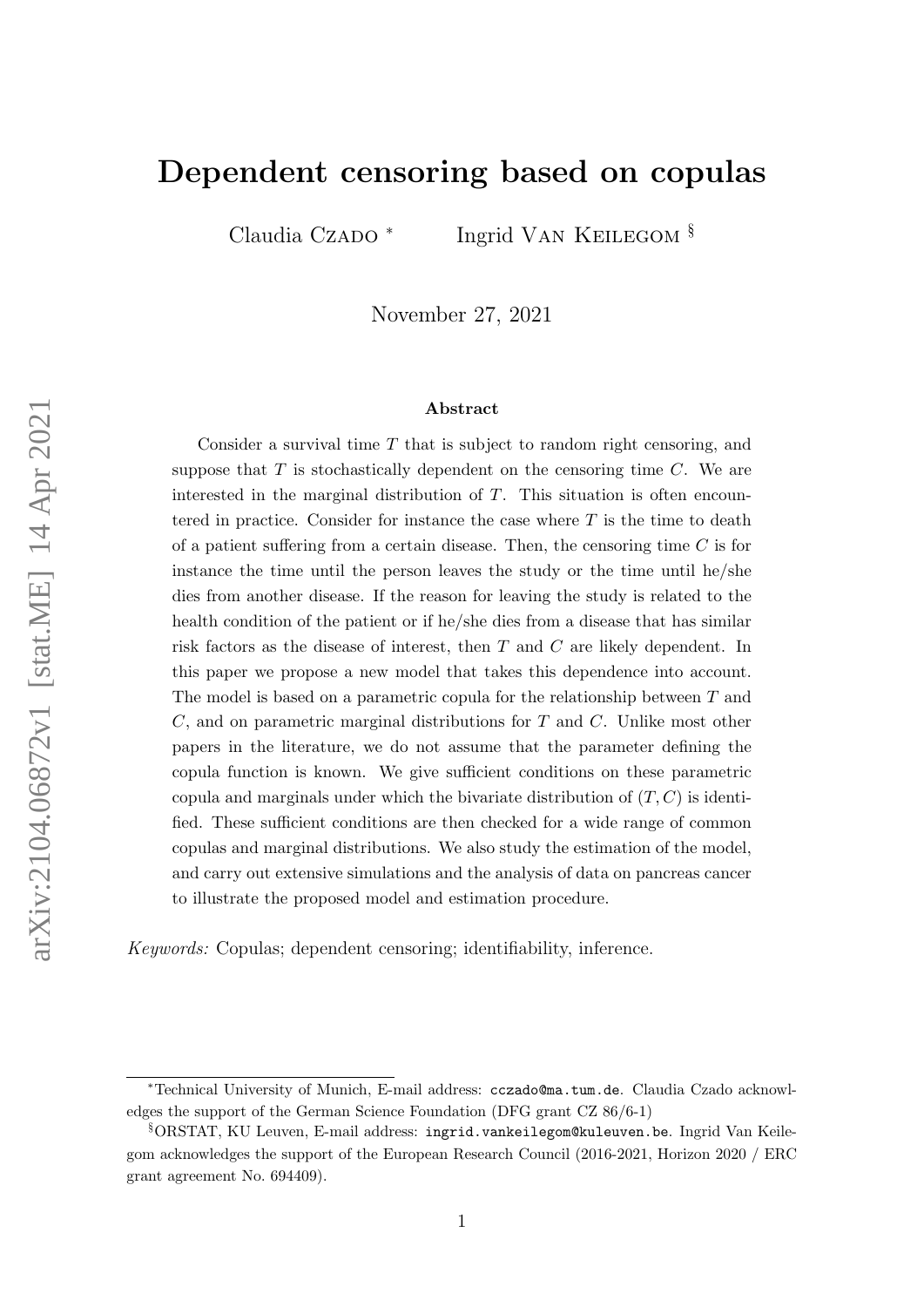### 1 Introduction

A very common situation in survival analysis is that duration times are right censored. This can happen for several reasons. In medical studies it often happens that patients who are followed over time until they die of a certain disease are still alive at the end of the study, they leave the study before the end for various reasons, or they die from another cause. In most papers in the literature it is assumed that the survival time  $T$  is independent of the censoring time  $C$ , where independent censoring should here be interpreted as stochastic independence. However, there are many instances in which this independence assumption is violated. Consider for instance the case where the patient leaves the study for reasons related to his/her health, or where he/she dies of another related disease. In these cases it is important to take the dependence between  $T$  and  $C$  into account in the model. However, the seminal paper by Tsiatis (1975) shows that the bivariate distribution of  $T$  and  $C$  is not identifiable in a completely nonparametric setting. Some authors have therefore proposed parametric or semiparametric models for this bivariate distribution that are identifiable. A popular model in that context is the copula model, that allows to model the marginal laws of T and C separately from the relation between T and C. The first paper in that context was Zheng and Klein (1995). They worked with a completely known copula, and proposed a nonparametric estimator of the marginal distribution of T and C, called a copula-graphic estimator, that generalizes the Kaplan and Meier (1958) estimator to the case of dependent censoring. Later on, Rivest and Wells (2001) focused on the case of Archimedean copulas and obtained a closed-form expression for the copula-graphic estimator. However, a major drawback of this estimator is that it relies on a completely known copula, for instance a Frank copula with known association parameter. In practice the association parameter is often not known, and can have a major influence on the resulting estimator of the marginal distributions. Other contributions in the same vein (with known copula) are given in Braekers and Veraverbeke (2005), Huang and Zhang (2008), Chen (2010), de Unã-Álvarez and Veraverbeke (2017), Sujica and Van Keilegom (2018) and Emura and Chen (2018), among others, whereas other approaches not based on copulas have been studied by N´adas (1971), Basu and Ghosh (1978), Basu (1988), Emoto and Matthews (1990), Scharfstein and Robins (2002), Jackson et al. (2014), Collett (2015), Hsu et al. (2015), and Deresa and Van Keilegom (2020a,b, 2021), among others. The latter papers only consider rather specific (semi-)parametric model assumptions, that can not be easily extended to other contexts.

In this paper we will show that the assumption of a completely known copula is not a necessary condition to identify the joint distribution of  $T$  and  $C$ . We will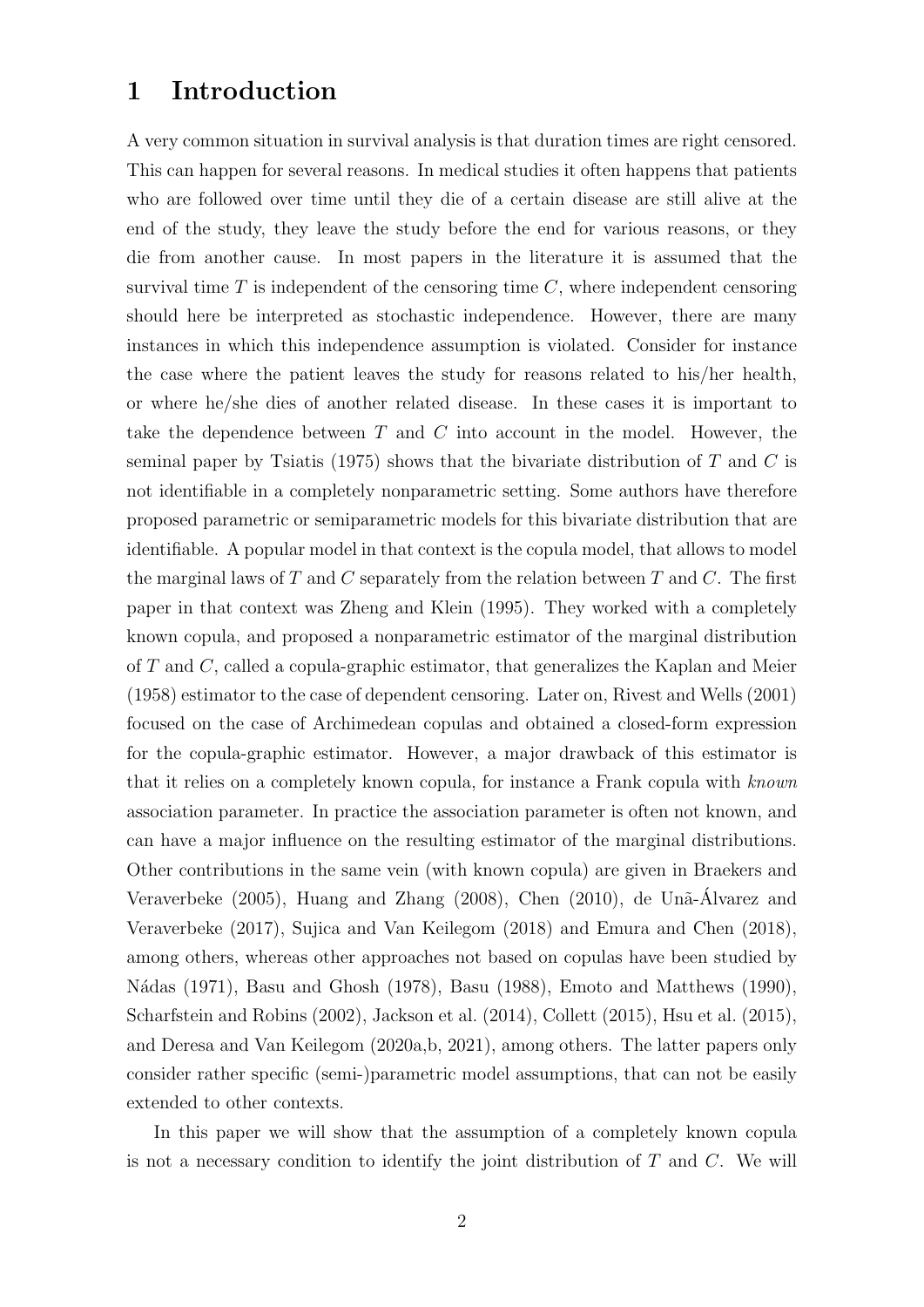show that if the marginal distributions of T and C and the copula function are all modelled parametrically, then under certain conditions the joint model is identifiable. In particular, the association parameter of the copula function is identifiable, which is an important step forward in the use of copulas in survival analysis. This might seem surprising, since under right censoring one either observes  $T$  or  $C$ , but in general not both. We will show that the identification of the relation between  $T$  and  $C$  does not follow using standard lines of reasoning commonly used in parametric models, but instead it is a delicate exercise that makes use of the available information in an optimal way. The price to pay for the identifiability of the association parameter is that the marginals are no longer fully nonparametric. We believe however that this is an acceptable price, given that one often has no idea how to choose the association parameter in practice. We will develop sufficient conditions on the families of marginal distributions and on the family of copula functions under which the joint model is identifiable. These sufficient conditions are satisfied for a wide range of common parametric marginal distributions and copula functions, making the model very useful in practice.

The paper is organized as follows. In the next section we introduce the copula model, and some notations, definitions and formulas that are needed later in the paper. Section 3 develops sufficient conditions under which the model is identifiable. The estimation of the model is studied in Section 4. Sections 5 and 6 consider the results of extensive simulations and of the analysis of data on pancreas cancer, respectively. Some ideas for further research are discussed in Section 7, while the proofs are collected in the Appendix.

#### 2 The model, and some notations and definitions

Let  $T$  be a survival time, and  $C$  be a censoring time. Due to random right censoring we observe  $Y = \min(T, C)$  and  $\Delta = I(T \leq C)$ . We allow for stochastic dependence between T and C and will model this dependence with a copula. Throughout the paper we assume that  $T$  and  $C$  are non-negative and that the marginal distributions  $F_T$  and  $F_C$  of T and C are continuous and belong to parametric families:

$$
F_T \in \{F_{T,\theta_T} : \theta_T \in \Theta_T\}, \quad \text{and} \quad F_C \in \{F_{C,\theta_C} : \theta_C \in \Theta_C\},\tag{2.1}
$$

for certain parameter spaces  $\Theta_T$  and  $\Theta_C$ . We denote their densities by  $f_T$  and  $f_C$ (or  $f_{T,\theta_T}$  and  $f_{C,\theta_C}$  in the parametric families). We model the bivariate distribution  $F_{T,C}$  of  $(T, C)$  by a copula based model. A copula is a bivariate distribution function  $C : [0,1] \times [0,1] \rightarrow [0,1]$  with uniform margins. Thanks to Sklar (1959) and the continuity of the marginal distributions  $F_T$  and  $F_C$ , we know that there is a unique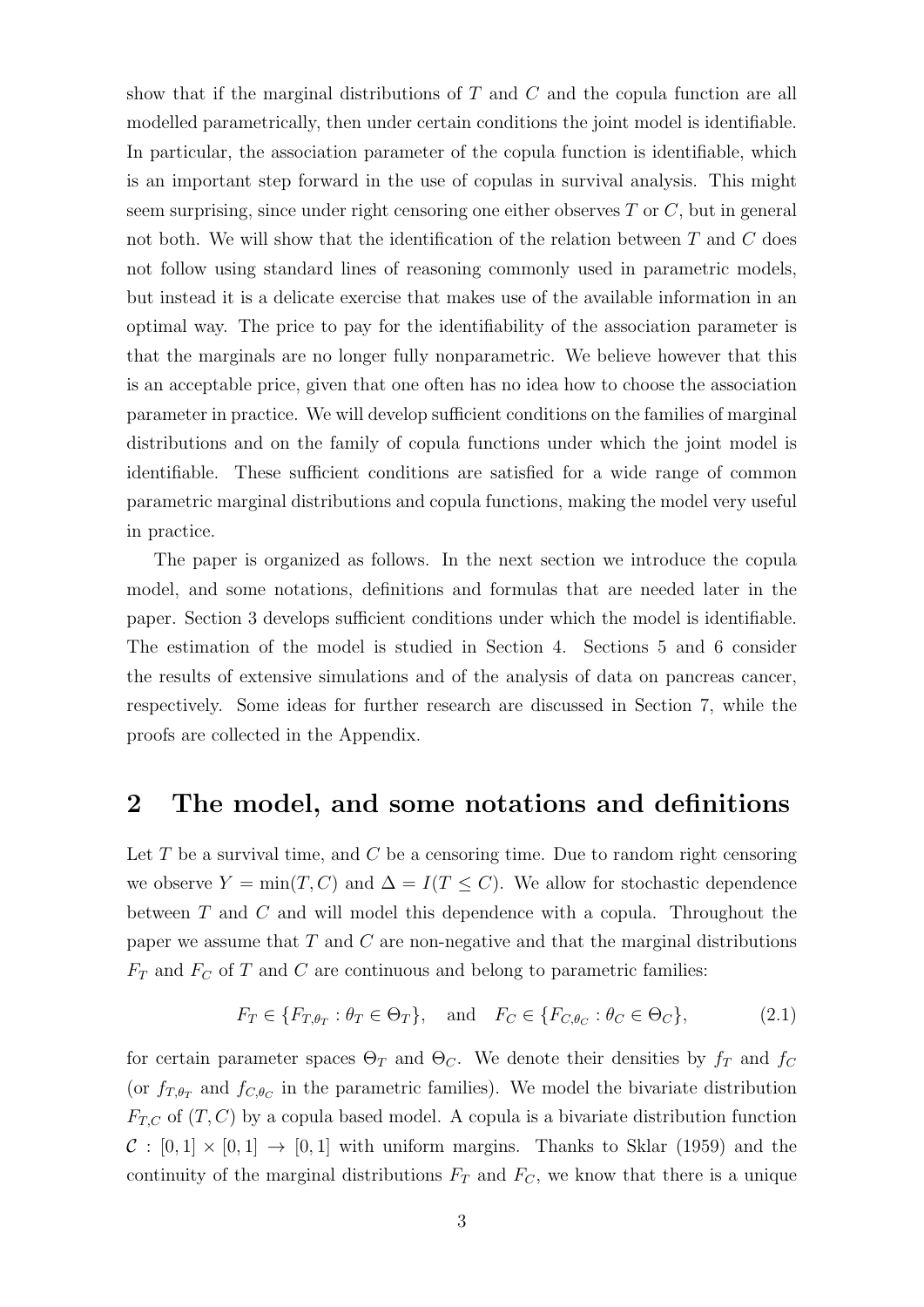copula  $\mathcal C$  for which

$$
F_{T,C}(t,c) = \mathcal{C}(F_T(t), F_C(c))
$$
\n(2.2)

holds for any  $t, c \geq 0$ . We model the copula parametrically:

$$
\mathcal{C} \in \{\mathcal{C}_{\theta} : \theta \in \Theta\},\tag{2.3}
$$

for some parameter space  $\Theta$ . Note that instead of  $(2.2)-(2.3)$  we could also assume that  $P(T > t, C > c) = \tilde{C}(1 - F_T(t), 1 - F_C(c))$  with  $\tilde{C}$  belonging to a certain parametric class of survival copulas. There is no substantial difference between the two ways of modelling the copula. We will focus on the usual copulas, but survival copulas can be used as an alternative.

For our approach we need to express conditional distribution functions in terms of their associated copulas and define

$$
h_{C|T,\theta}(v|u) = \frac{\partial}{\partial u} \mathcal{C}_{\theta}(u,v)
$$
 and  $h_{T|C,\theta}(u|v) = \frac{\partial}{\partial v} \mathcal{C}_{\theta}(u,v)$ .

Further we let  $F_{Y,\Delta}(y,\delta) = P(Y \leq y,\Delta = \delta)$  and  $f_{Y,\Delta}(y,\delta) = (d/dy)F_{Y,\Delta}(y,\delta)$  for δ = 0, 1. Finally, let  $F_Y(y) = \sum_{\delta=0}^1 F_{Y,\Delta}(y,\delta)$  and  $f_Y(y) = \sum_{\delta=0}^1 f_{Y,\Delta}(y,\delta)$  be the distribution and density of the observable random variable  $Y$ , respectively. Note that we can express

$$
F_{T|C}(t|c) = h_{T|C}(F_T(t)|F_C(c)), \qquad F_{C|T}(c|t) = h_{C|T}(F_C(c)|F_T(t)),
$$
  
\n
$$
F_Y(y) = F_T(y) + F_C(y) - C(F_T(y), F_C(y)),
$$
  
\n
$$
f_{Y,\Delta}(y,1) = f_T(y)[1 - h_{C|T}(F_C(y)|F_T(y))],
$$
  
\n
$$
f_{Y,\Delta}(y,0) = f_C(y)[1 - h_{T|C}(F_T(y)|F_C(y))].
$$
\n(2.4)

For a derivation of the results given in (2.4) we refer to the Appendix. For all functions introduced above, copula parameters  $\theta$  and marginal parameters  $\theta_T$  and  $\theta_C$  can be added to indicate the parametric versions of these functions, for instance with  $\boldsymbol{\alpha} = (\theta, \theta_T, \theta_C)^{\top}$ , we denote  $f_{Y, \Delta, \boldsymbol{\alpha}}(y, 1) = f_{T, \theta_T}(y)[1 - h_{C|T, \theta}(F_{C, \theta_C}(y)|F_{T, \theta_T}(y))].$ 

#### 3 Identifiability

The study of the identifiability of model  $(2.1)-(2.3)$  is the backbone of this paper, and we investigate it in detail in this section. All proofs are given in the Appendix.

We start with a general result that gives sufficient conditions under which the model is identifiable. With identifiability we mean that the parameters  $(\theta, \theta_T, \theta_C) \in$  $\Theta \times \Theta_T \times \Theta_C$  determine in a unique way the density of the observable random variables  $(Y, \Delta)$ , i.e. if  $f_{Y, \Delta, \alpha_1} \equiv f_{Y, \Delta, \alpha_2}$ , then  $\alpha_1 = \alpha_2$ , where  $\alpha_j = (\theta_j, \theta_{Tj}, \theta_{Cj})^\top$ ,  $j = 1, 2$ .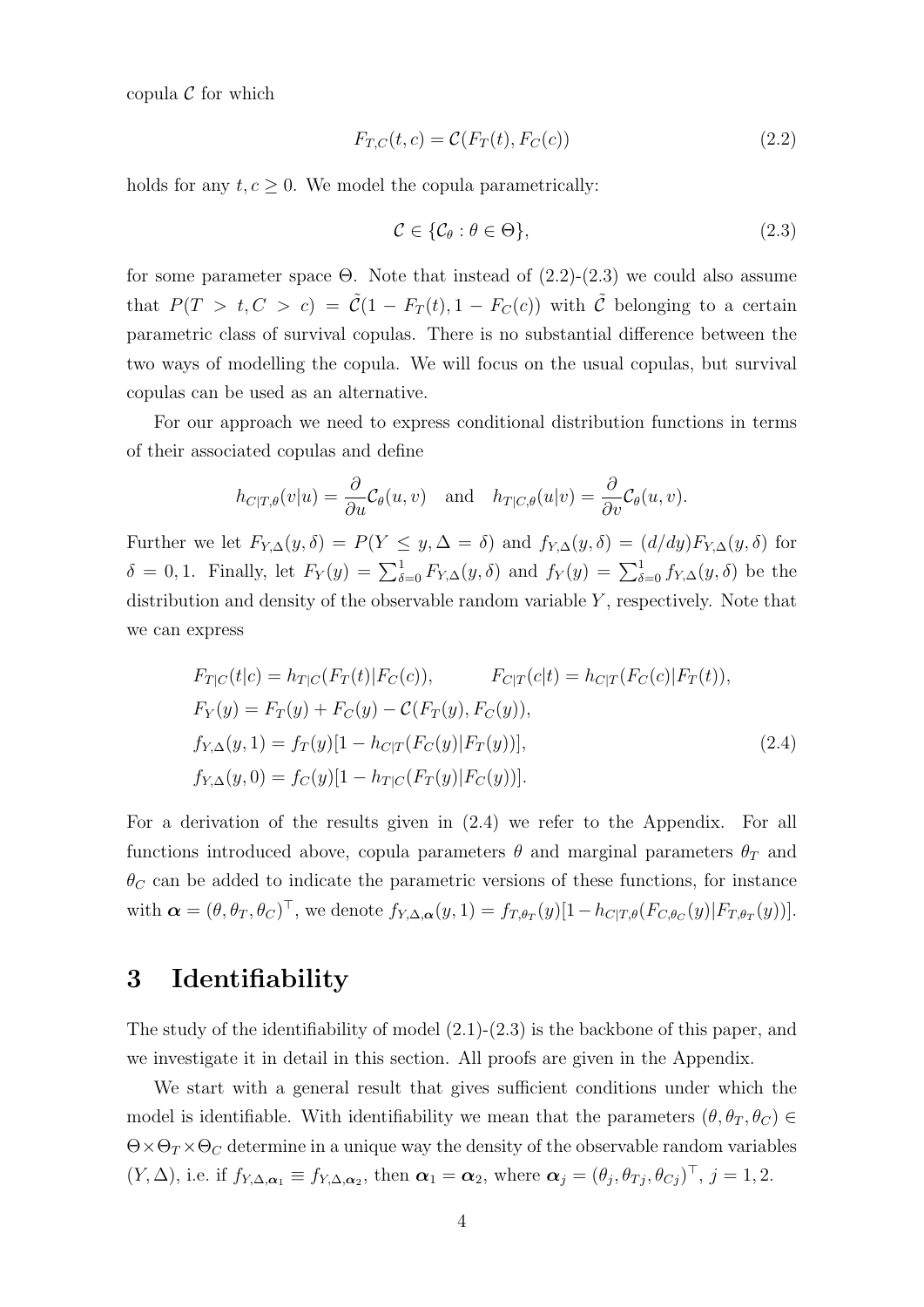#### Theorem 3.1. Suppose that

(C1) For  $a = 0$  and  $a = \infty$ , and for  $\theta_{T1}, \theta_{T2} \in \Theta_T$  and  $\theta_{C1}, \theta_{C2} \in \Theta_C$ , we have that

$$
\lim_{t \to a} \frac{f_{T,\theta_{T1}}(t)}{f_{T,\theta_{T2}}(t)} = 1 \iff \theta_{T1} = \theta_{T2},
$$

and

$$
\lim_{t \to a} \frac{f_{C, \theta_{C1}}(t)}{f_{C, \theta_{C2}}(t)} = 1 \Longleftrightarrow \theta_{C1} = \theta_{C2}.
$$

(C2) The parameter space  $\Theta \times \Theta_T \times \Theta_C$  is such that

$$
(C2a): \quad \min\left\{\max^*\lim_{t\to 0}h_{T|C,\theta}(u_t|v_t),\max^*\lim_{t\to\infty}h_{T|C,\theta}(u_t|v_t)\right\}=0,
$$

and

$$
(C2b): \quad \min\left\{\max^*\lim_{t\to 0}h_{C|T,\theta}(v_t|u_t),\max^*\lim_{t\to\infty}h_{C|T,\theta}(v_t|u_t)\right\}=0,
$$

where  $u_t = F_{T,\theta_T}(t)$ ,  $v_t = F_{C,\theta_C}(t)$  and  $\max^*$  is the maximum over all  $(\theta, \theta_T, \theta_C) \in$  $\Theta \times \Theta_T \times \Theta_C$ .

#### Then, model  $(2.1)-(2.3)$  is identified.

Condition (C1) is valid for a wide range of parametric families for the marginal densities  $f_T$  and  $f_C$ , as is shown in the next theorem. For other families not mentioned below, condition (C1) can be easily checked as well, but we restrict attention to the most important parametric families in survival analysis.

**Theorem 3.2.** Condition  $(Cl)$  is satisfied for the families of log-normal, log-Studentt, Weibull, and log-logistic densities.

We will now study two important classes of copulas in more detail, namely Archimedean copulas and Gaussian copulas. We will verify in which cases condition (C2) is valid for these classes. Archimedean copulas can be written as

$$
\mathcal{C}(u, v) = \psi^{[-1]}(\psi(u) + \psi(v)),\tag{3.1}
$$

where  $\psi$  is a generator, i.e.  $\psi : [0,1] \to [0,\infty)$  is a continuous, strictly decreasing and convex function such that  $\psi(1) = 0$ . Here,  $\psi^{[-1]}$  is the pseudo-inverse of  $\psi$ , i.e.  $\psi^{[-1]}(t) = \psi^{-1}(t)$  if  $0 \le t \le \psi(0)$  and  $\psi^{[-1]}(t) = 0$  if  $t \ge \psi(0)$ . Important families of Archimedean copulas are the Frank family, corresponding to

$$
\psi_{\theta}(u) = -\log\left(\frac{e^{-\theta u} - 1}{e^{-\theta} - 1}\right),\,
$$

with  $\theta \in \mathcal{R}\backslash\{0\}$ , the Clayton family for which  $\psi_{\theta}(u) = \theta^{-1}(u^{-\theta} - 1)$ , with  $\theta \in$  $[-1,\infty)\setminus\{0\}$ , and the Gumbel family, defined by  $\psi_{\theta}(u) = (-\log(u))^{\theta}$ , with  $\theta \in [1,\infty)$ .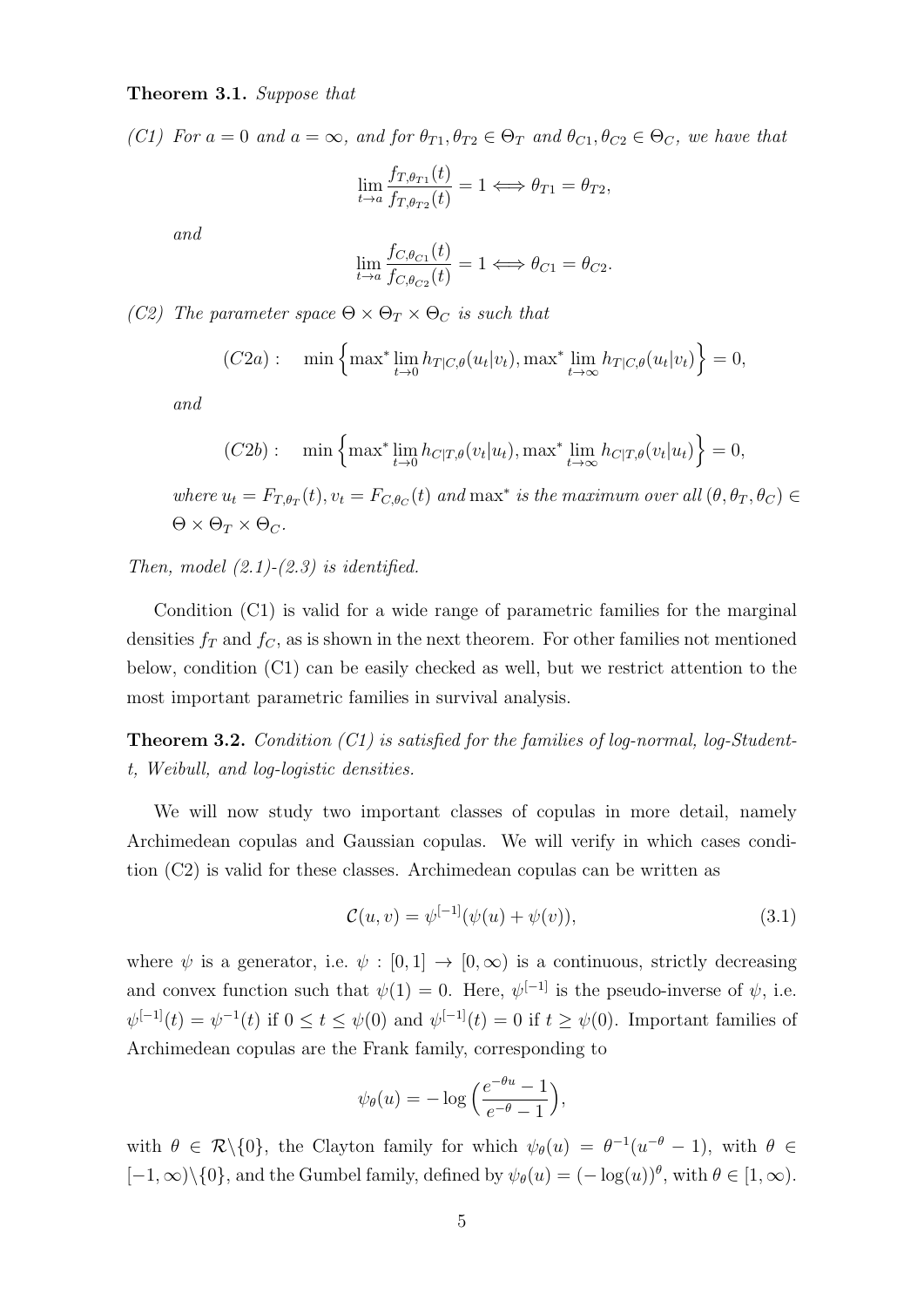Differentiation of (3.1) gives

$$
h_{T|C}(u|v) = \frac{\psi'(v)}{\psi'\big(\psi^{-1}(\psi(u) + \psi(v))\big)}
$$

and

$$
h_{C|T}(v|u) = \frac{\psi'(u)}{\psi'\big(\psi^{-1}(\psi(u) + \psi(v))\big)}
$$

for  $0 \lt u, v \lt 1$ , provided the derivatives and inverses in this formula exist.

The following lemma helps in assessing whether condition (C2a) is verified or not. A similar result exists for condition (C2b).

**Lemma 3.1.** Suppose the generator  $\psi$  is differentiable on  $(0,1)$ . If  $\lim_{v\to 1} \psi'(v) \in$  $(-\infty, 0)$ , then  $\lim_{t\to\infty} h_{T|C,\theta}(F_{T,\theta_T}(t)|F_{C,\theta_C}(t)) = 1$ .

Lemma 3.1 can be used to assess whether (C2) holds true. Below we do this for some of the well known parametric Archimedean copula families. We will also consider the Gaussian copula (which is not an Archimedean copula) defined by

$$
\mathcal{C}_{\theta}(u,v) = \Phi_{\theta}(\Phi^{-1}(u), \Phi^{-1}(v)),
$$

where  $\Phi$  is the cumulative distribution of a standard normal random variable, and  $\Phi_{\theta}$  is the cumulative distribution of a bivariate standard normal random vector with correlation  $\theta$ .

Theorem 3.3. [Frank, Gumbel and Gaussian copula] Condition (C2) is satisfied for

- (i) the Frank copula, independently of the marginal distributions and the size of the parameter space  $\Theta \times \Theta_T \times \Theta_C$ .
- (ii) the Gumbel copula if  $\lim_{t\to 0} \log F_{T,\theta_T}(t) / \log F_{C,\theta_C}(t) \in (0,\infty)$  for all  $(\theta_T, \theta_C) \in$  $\Theta_T \times \Theta_C$ .
- (iii) for the Gaussian copula if

$$
\min\left\{\max^*\lim_{t\to 0} A_{\theta,F_{T,\theta_T},F_{C,\theta_C}}(t),\max^*\lim_{t\to\infty} A_{\theta,F_{T,\theta_T},F_{C,\theta_C}}(t)\right\} = -\infty
$$

and

$$
\min\left\{\max^*\lim_{t\to 0} A_{\theta, F_{C,\theta_C}, F_{T,\theta_T}}(t), \max^*\lim_{t\to\infty} A_{\theta, F_{C,\theta_C}, F_{T,\theta_T}}(t)\right\} = -\infty,
$$

where  $A_{\theta,F_1,F_2}(t) = \Phi^{-1}(F_1(t)) - \theta \Phi^{-1}(F_2(t))$ , and max<sup>\*</sup> is the maximum over all  $(\theta, \theta_T, \theta_C) \in \Theta \times \Theta_T \times \Theta_C$ .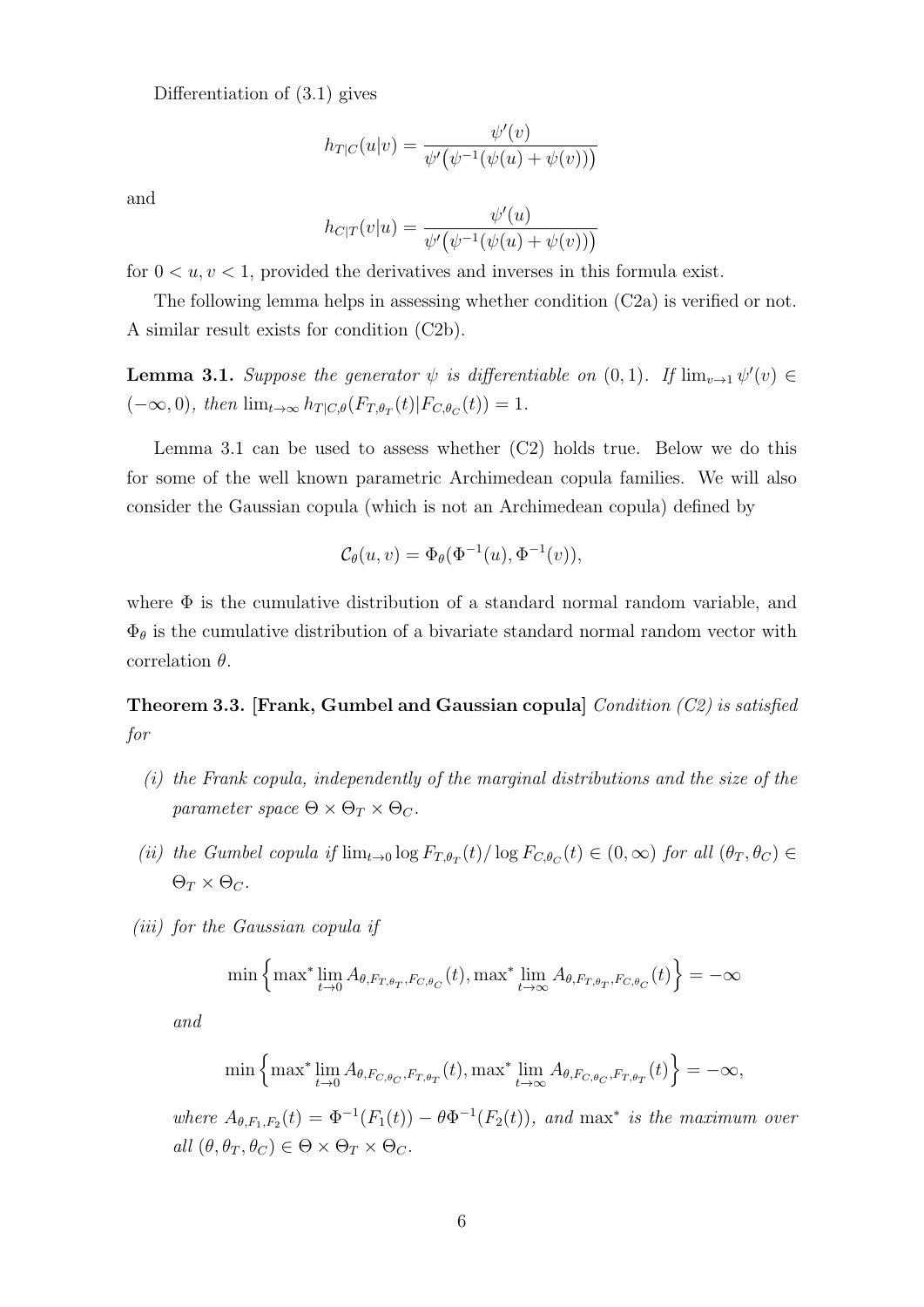Note that it can be easily seen that  $\lim_{t\to 0} \log F_{T,\theta_T}(t) / \log F_{C,\theta_C}(t) = \sigma_C^2 / \sigma_T^2$  if  $\log T \sim N(\mu_T, \sigma_T^2)$  and  $\log C \sim N(\mu_C, \sigma_C^2)$ , and that this limit equals  $\rho_T/\rho_C$  if  $T \sim$ Weibull( $\lambda_T, \rho_T$ ) and  $C \sim$  Weibull( $\lambda_C, \rho_C$ ) (we refer to (A.5) for the definition of the Weibull parameters). Hence, the Gumbel copula can be used for these two marginal specifications.

Regarding the Gaussian copula, note that for any distribution  $F$ , the function  $\Phi^{-1}(F(t))$  tends to  $-\infty$  and  $+\infty$  when t tends to zero and infinity, respectively. Hence, the limit of  $A_{\theta,F_1,F_2}(t)$  will be determined by which of the functions  $F_1$  and  $F_2$ dominates in the limit. As an example, consider the case where  $\log T \sim N(\mu_T, \sigma_T^2)$ and  $\log C \sim N(\mu_C, \sigma_C^2)$ . Then,  $\Phi^{-1}(F_T(t)) = (\log(t) - \mu_T)/\sigma_T$ , and hence

$$
A_{\theta, F_T, F_C}(t) = \left(\frac{1}{\sigma_T} - \frac{\theta}{\sigma_C}\right) \log(t) - \left(\frac{\mu_T}{\sigma_T} - \frac{\theta \mu_C}{\sigma_C}\right),
$$

and this tends to  $-\infty$  either when t tends to zero or to infinity depending on the sign of  $\sigma_C-\theta\sigma_T$ . This shows that for log-normal margins and for a Gaussian copula, condition  $(C2)$  is satisfied locally around the true parameter values. See also Nádas (1971), Basu and Ghosh (1978) and Deresa and Van Keilegom (2020a), who considered the bivariate normal case. For other margins the condition is harder to verify, since the normal quantile function  $\Phi^{-1}$  is difficult to handle. Numerical calculation of the function  $A_{\theta,F_T,F_C}(t)$  when  $T \sim$  Weibull $(\lambda_T, \rho_T)$  and  $C \sim$  Weibull $(\lambda_C, \rho_C)$  supports however that the limit of this function equals  $-\infty$  if  $\rho_T < \rho_C$  and t tends to  $\infty$ , or if  $\rho_T > \rho_C$  and t tends to 0.

Condition (C2) is however a sufficient condition for identification, but not per se a necessary condition. It only uses the limits when  $t$  goes to zero or infinity, whereas the identification proof can also use all other time points in between. We will illustrate this for the Clayton copula with  $\theta > 0$  (in which case the Clayton copula is strict, i.e.  $\psi(0) = \infty$ ). One can easily show that for the Clayton copula we have that (see also Aas et al. (2009))

$$
h_{T|C,\theta}(F_T(t)|F_C(t)) = \left[1 + \left(\frac{F_C(t)}{F_T(t)}\right)^{\theta} - F_C(t)^{\theta}\right]^{-\frac{\theta+1}{\theta}},
$$

and

$$
h_{C|T,\theta}(F_C(t)|F_T(t)) = \left[1 + \left(\frac{F_T(t)}{F_C(t)}\right)^{\theta} - F_T(t)^{\theta}\right]^{-\frac{\theta+1}{\theta}}.
$$
\n(3.2)

Hence, it is not possible that both functions tend to zero when  $t$  tends to zero. Since they both converge to 1 when t tends to infinity, we see that condition  $(C2)$  is not satisfied. However, from the fact that  $f_{Y,\Delta}(y,0) = f_C(y)\{1 - h_{T|C}(F_T(y)|F_C(y))\}$  for all y and similarly for  $f_{Y,\Delta}(y,1) = f_T(y)\{1 - h_{C|T}(F_C(y)|F_T(y))\}$ , we can identify the parameters  $\theta$ ,  $\theta_T$  and  $\theta_C$ , as the following theorem shows.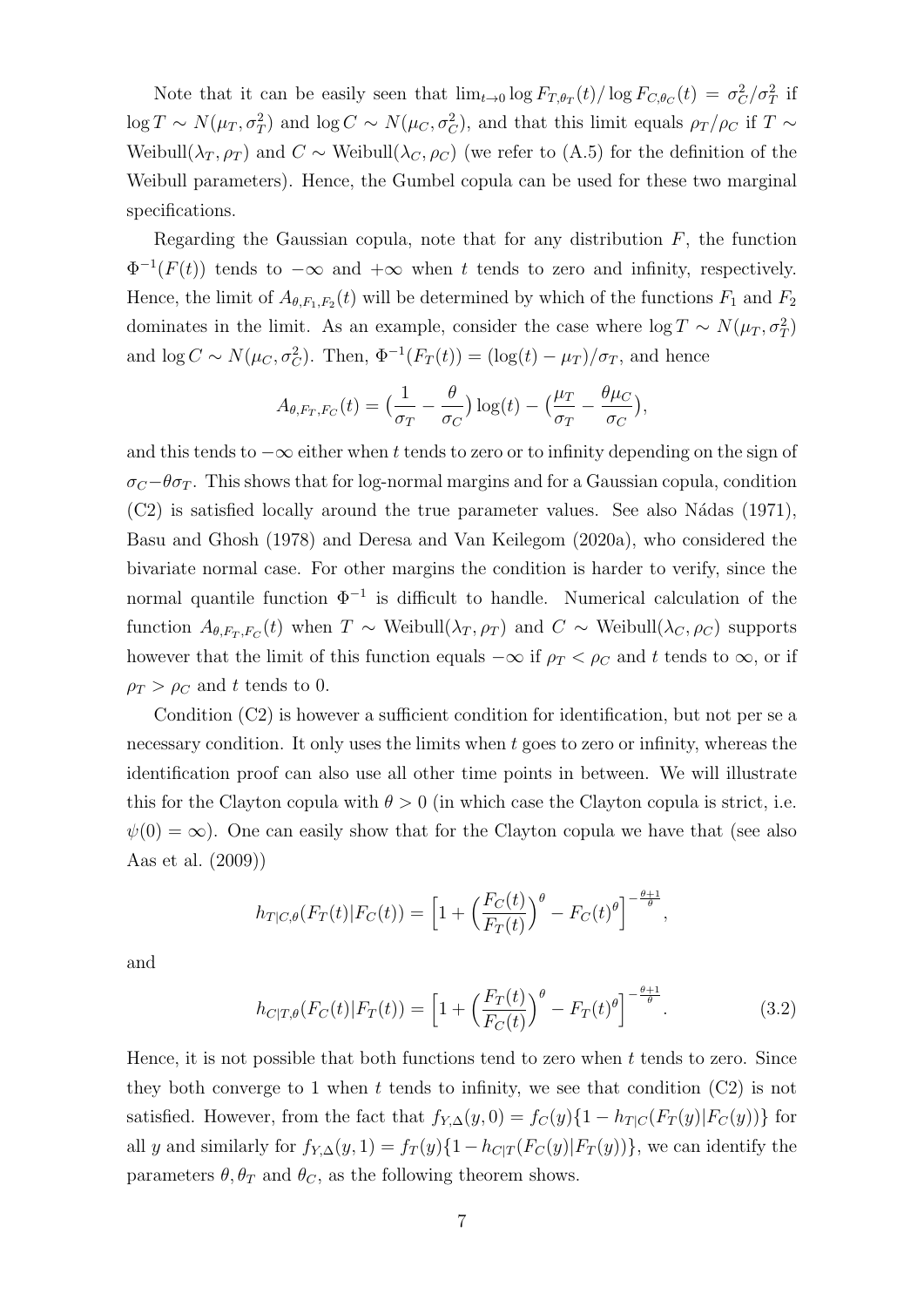**Theorem 3.4.** [Clayton copula] Suppose that (C1) holds, that  $\Theta_T \times \Theta_C$  is such that  $\lim_{t\to 0} F_{T,\theta_T}(t)/F_{C,\theta_C}(t)$  is either 0 or  $+\infty$  for all  $\theta_T \in \Theta_T$  and  $\theta_C \in \Theta_C$ , and that the copula  $C_{\theta}$  is a Clayton copula with  $\theta > 0$ . Then, model (2.1)-(2.3) is identified.

Note that the condition that  $\lim_{t\to 0} F_{T,\theta_T}(t)/F_{C,\theta_C}(t) = 0$  or  $+\infty$  is satisfied for many parametric families. Consider e.g. the log-normal family for  $T$  and  $C$ , i.e.  $\log T \sim N(\mu_T, \sigma_T^2)$  and  $\log C \sim N(\mu_C, \sigma_C^2)$ . Then,

$$
\lim_{t \to 0} \frac{F_T(t)}{F_C(t)} = \lim_{t \to 0} \frac{f_T(t)}{f_C(t)} \n= \frac{\sigma_C}{\sigma_T} \lim_{t \to 0} \exp \left\{ -\frac{1}{2} \frac{(\log t - \mu_T)^2}{\sigma_T^2} + \frac{1}{2} \frac{(\log t - \mu_C)^2}{\sigma_C^2} \right\} \n= \frac{\sigma_C}{\sigma_T} \lim_{t \to 0} \exp \left\{ -\frac{1}{2} \left( \frac{1}{\sigma_T^2} - \frac{1}{\sigma_C^2} \right) (\log t)^2 + \left( \frac{\mu_T}{\sigma_T^2} - \frac{\mu_C}{\sigma_C^2} \right) \log t - \frac{1}{2} \left( \frac{\mu_T^2}{\sigma_T^2} - \frac{\mu_C^2}{\sigma_C^2} \right) \right\}.
$$

This converges to 0 if  $\sigma_T < \sigma_C$  or if  $\sigma_T = \sigma_C$  and  $\mu_T > \mu_C$ . Similarly, the expression converges to infinity if  $\sigma_T > \sigma_C$  or if  $\sigma_T = \sigma_C$  and  $\mu_T < \mu_C$ . Hence, the model is identified locally around the true  $(\mu_T, \sigma_T)$  and  $(\mu_C, \sigma_C)$ . Note that if  $\mu_T = \mu_C$  and  $\sigma_T = \sigma_C$ , it is easily seen that  $h_{T|C}(F_T(t)|F_C(t)) = (2 - F_C(t)^{\theta})^{-(\theta+1)/\theta}$ for the Clayton copula. Hence,  $\lim_{t\to 0} h_{T|C}(F_T(t)|F_C(t)) = 2^{-(\theta+1)/\theta}$ . It follows that  $\lim_{t\to 0} f_{C,\mu_{C1},\sigma_{C1}}(t)/f_{C,\mu_{C2},\sigma_{C2}}(t)=(1-2^{-(\theta_2+1)/\theta_2})/(1-2^{-(\theta_1+1)/\theta_1})$  for two sets of parameters  $(\theta_1, \mu_{C1}, \sigma_{C1})$  and  $(\theta_2, \mu_{C2}, \sigma_{C2})$ . Since the limit  $\lim_{t\to 0} f_{C, \mu_{C1}, \sigma_{C1}}(t)/f_{C, \mu_{C2}, \sigma_{C2}}(t)$ can only be equal to 0, 1 or  $\infty$  for the log-normal density, it follows that  $\theta_1 = \theta_2$  and hence  $(\mu_{C1}, \sigma_{C1}) = (\mu_{C2}, \sigma_{C2})$ . This shows that the model is also identifiable when  $\mu_T = \mu_C$  and  $\sigma_T = \sigma_C$ .

Using similar (but easier) calculations we can show that if  $T \sim$  Weibull( $\lambda_T, \rho_T$ ) and  $C \sim$  Weibull $(\lambda_C, \rho_C)$ , then  $\lim_{t\to 0} \frac{F_T(t)}{F_C(t)} = 0$  if  $\rho_T > \rho_C$ , it equals  $\infty$  if  $\rho_T < \rho_C$ and it equals  $\lambda_T/\lambda_C$  if  $\rho_T = \rho_C$  (we refer to (A.5) for the definition of the Weibull parameters).

#### 4 Estimation

We now consider parameter estimation of the joint parametric model for the survival time T and the censoring time C specified in  $(2.1)-(2.3)$ . For this we assume that we have an i.i.d. sample  $\mathcal{D} = \{(y_i, \delta_i), i = 1, \ldots, n\}$  available. Then the joint log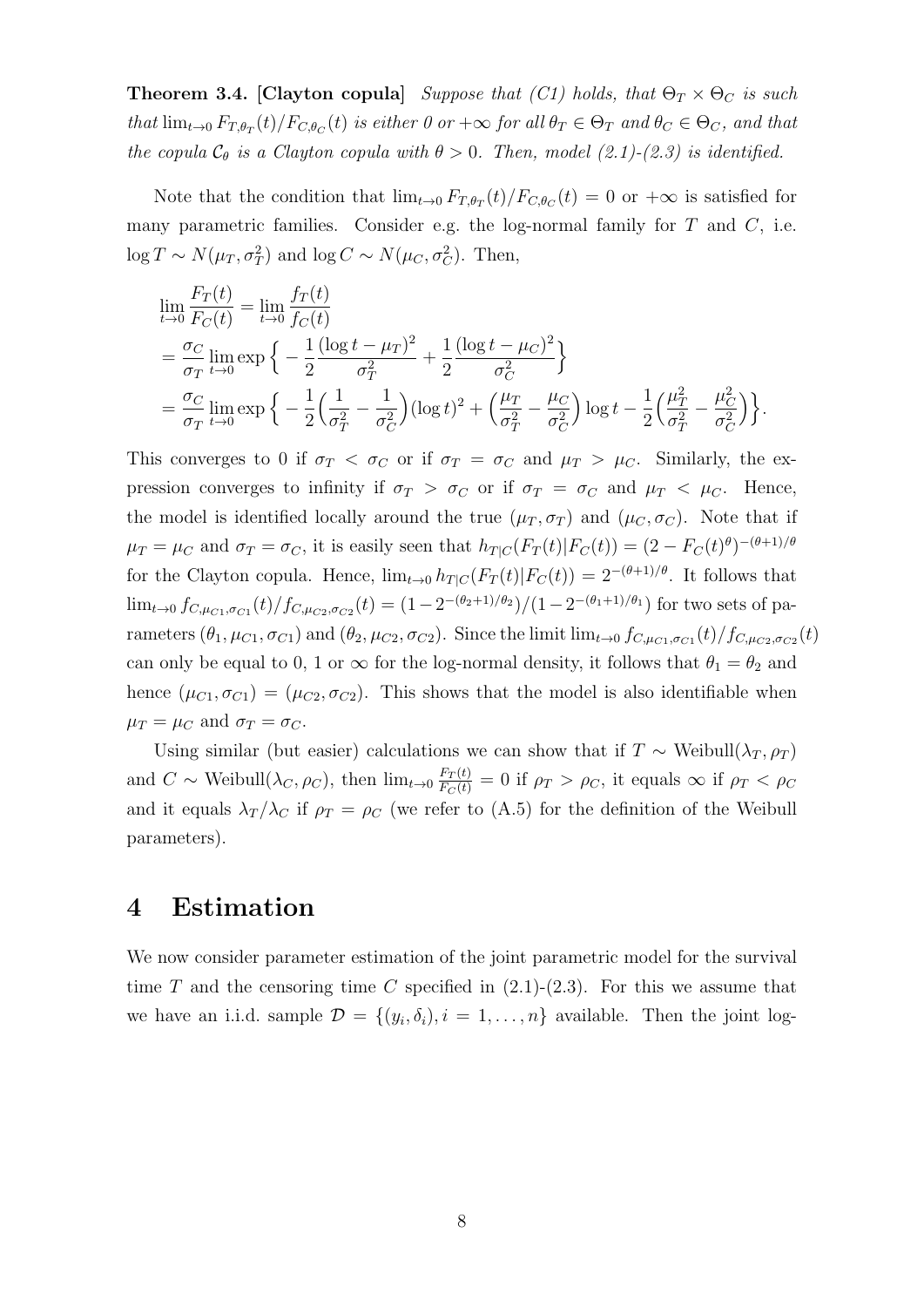likelihood for the parameter vector  $\boldsymbol{\alpha} = (\theta, \theta_T, \theta_C)^{\top}$  is given by

$$
\ell(\boldsymbol{\alpha}; \mathcal{D}) = \sum_{i=1}^{n} \log (f_{Y, \Delta, \boldsymbol{\alpha}}(y_i, \delta_i))
$$
  
= 
$$
\sum_{i=1, \delta_i=1}^{n} \log (f_{T, \theta_T}(y_i) \{1 - h_{C|T, \theta}(F_{C, \theta_C}(y_i)| F_{T, \theta_T}(y_i))\})
$$
  
+ 
$$
\sum_{i=1, \delta_i=0}^{n} \log (f_{C, \theta_C}(y_i) \{1 - h_{T|C, \theta}(F_{T, \theta_T}(y_i)| F_{C, \theta_C}(y_i))\}). \tag{4.1}
$$

We follow a maximum likelihood approach by maximizing the log-likelihood specified in (4.1), i.e. we define parameter estimators by

$$
\boldsymbol{\hat{\alpha}} = (\hat{\theta}, \hat{\theta}_T, \hat{\theta}_C)^\top = \mathrm{argmax}_{\boldsymbol{\alpha} \in A} \ell(\boldsymbol{\alpha}; \mathcal{D}),
$$

where  $A = \Theta \times \Theta_T \times \Theta_C$ . If we use for instance log-normal margins for T and C and single-parameter copula families we need to optimize over five parameters. In the simulation study and the data application we use unconstrained optimization. For standard one-parameter copula families such as the Frank, Clayton, Gumbel and Gauss copula there exist a one-to-one relationship between Kendall's  $\tau$  parameter and the copula parameter  $\theta$ . If there is positive dependence we use a logit transformation for  $\tau$  and the Fisher's z transform of  $\tau$  otherwise. So the Fisher's z transform of  $\tau$  can be used in the Frank and Gauss copula case. This also facilitates a common interpretation of the dependence strength measured in terms of Kendall's  $\tau$  over the different copula families.

In order to obtain the asymptotic normality of  $(\hat{\theta}, \hat{\theta}_T, \hat{\theta}_C)$ , we make use of White (1982), who developed sufficient conditions under which a parameter estimator defined as the maximizer of a certain criterion function is asymptotically normal. The results allow for misspecification of the parametric model. Let  $\boldsymbol{\alpha}^* = (\theta^*, \theta^*_T, \theta^*_C)^\top$ be the parameter vector that minimizes the Kullback-Leibler information criterion  $E\left[\log f_{Y,\Delta}(Y,\Delta) - \log f_{Y,\Delta,\alpha}(Y,\Delta)\right],$  and let  $d = \dim(\Theta) + \dim(\Theta_T) + \dim(\Theta_C).$ Then, we have the following result.

**Theorem 4.1.** (i) Under regularity conditions (A1) to (A3) in White (1982),

$$
(\hat{\theta}, \hat{\theta}_T, \hat{\theta}_C) \underset{n \to \infty}{\xrightarrow{P}} (\theta^*, \theta_T^*, \theta_C^*).
$$

(ii) Under regularity conditions  $(A1)$  to  $(A6)$  in White (1982),

$$
n^{1/2} \Big( (\hat{\theta}, \hat{\theta}_T, \hat{\theta}_C) - (\theta^*, \theta_T^*, \theta_C^*) \Big) \underset{n \to \infty}{\overset{d}{\longrightarrow}} N(0, C),
$$

where

$$
C=A(\boldsymbol{\alpha}^*)^{-1}B(\boldsymbol{\alpha}^*)A(\boldsymbol{\alpha}^*)^{-1},
$$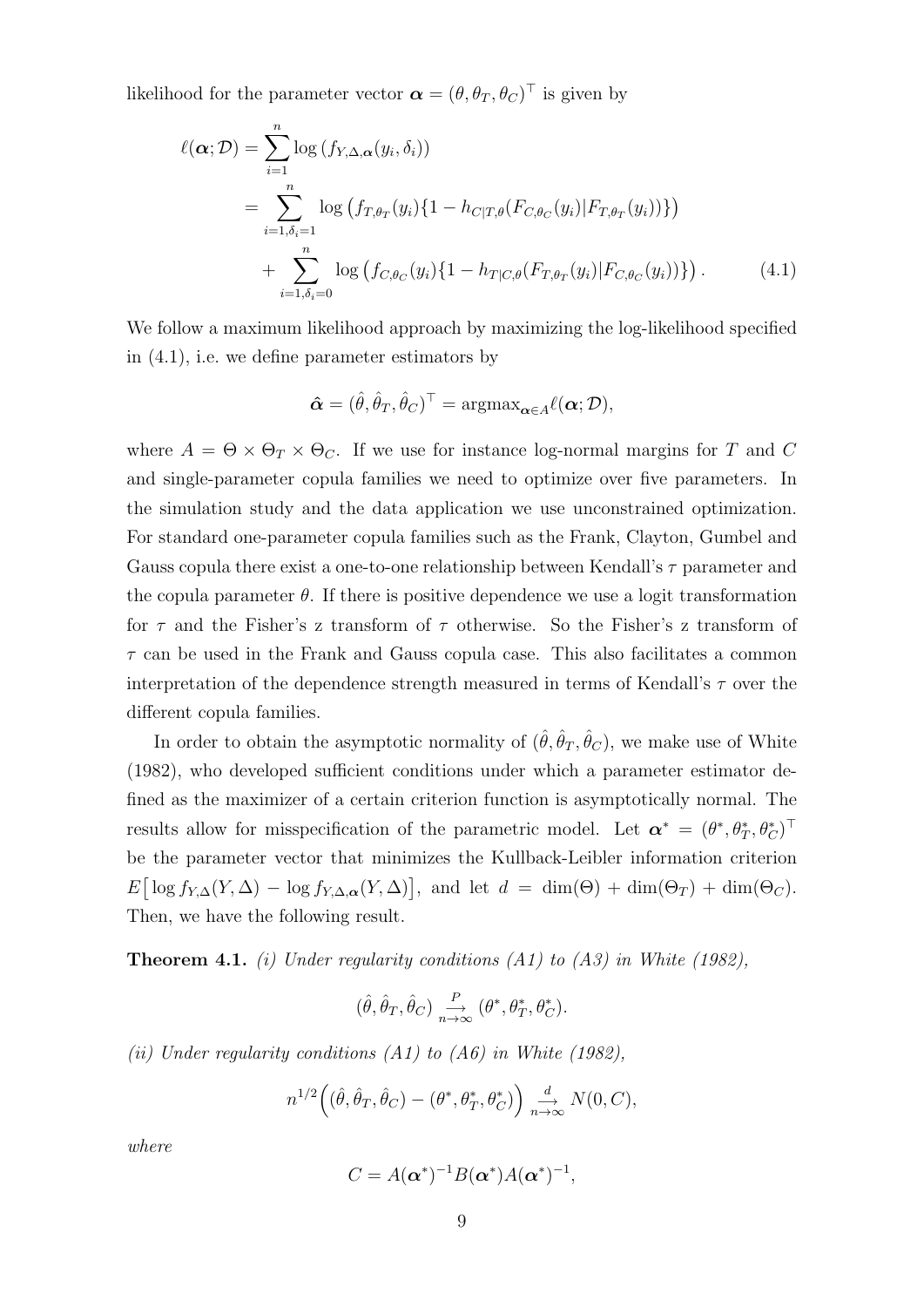with

$$
A(\boldsymbol{\alpha}) = \left( E \left\{ \frac{\partial^2}{\partial \alpha_j \partial \alpha_k} \log f_{Y, \Delta, \boldsymbol{\alpha}}(Y, \Delta) \right\} \right)_{j,k=1}^d,
$$
  

$$
B(\boldsymbol{\alpha}) = \left( E \left\{ \frac{\partial}{\partial \alpha_j} \log f_{Y, \Delta, \boldsymbol{\alpha}}(Y, \Delta) \frac{\partial}{\partial \alpha_k} \log f_{Y, \Delta, \boldsymbol{\alpha}}(Y, \Delta) \right\} \right)_{j,k=1}^d
$$

.

Note that, if the model is correctly specified, the matrix  $C$  appearing in Theorem 4.1 equals  $A(\boldsymbol{\alpha})^{-1}$ , the inverse Fisher matrix.

#### 5 Simulation study

We study the performance of the maximum likelihood estimators of  $\theta$ ,  $\theta_T$  and  $\theta_C$ for four parametric copula families, namely the Frank, Clayton, Gumbel and Gauss copula, and for log-normal margins for  $T$  and  $C$ , respectively. In particular the parameters of a log-normal random variable X are  $\mu$  and  $\sigma$  and they correspond to the mean of  $log(X)$  and the standard error of  $log(X)$ , respectively. Two different simulation scenarios are investigated with parameter specification given in Table 1.

| Scenario $\mu_T$ $\sigma_T$ $\mu_C$ $\sigma_C$ $\tau$ |  |                                                      |    |
|-------------------------------------------------------|--|------------------------------------------------------|----|
|                                                       |  | $1 \quad 2.2 \quad 1.0 \quad 2.0 \quad .25 \quad .2$ |    |
|                                                       |  |                                                      | .5 |
|                                                       |  |                                                      | .8 |
|                                                       |  | $2\quad 2.5\quad 1.0\quad 2.0\quad .50$              | .2 |
|                                                       |  |                                                      | .5 |
|                                                       |  |                                                      |    |

Table 1: Parameter specifications of the simulation scenarios with log-normal margins with parameters  $\mu_T$  ( $\mu_C$ ) and standard deviation  $\sigma_T$  ( $\sigma_C$ ) for T and C, respectively, and dependence strength measured by Kendall's  $\tau$ .

A visualization of the resulting theoretical (sub)densities  $f_Y$ ,  $f_{Y,\Delta}(\cdot,0)$  and  $f_{Y,\Delta}(\cdot,1)$ from both scenarios based on the expressions given in (2.4) are given in Figures 1 and 2, respectively. Especially for Scenario 1 we see that the resulting marginal density of the observable random variable  $Y$  is non standard. This is expected since it is the sum of two subdensities. Further we see that the strength of the dependence between T and C influences the skewness of Y .

The resulting uncensoring probabilities  $P(\Delta = 1)$  for all simulation scenarios are given in Table 2. From this we see that under Scenario 1 the uncensoring probabilities are quite constant over the studied dependence strength and similar for all investigated copula families. For Scenario 2 we observe lower uncensoring probabilities and they decrease as the dependence strength increases.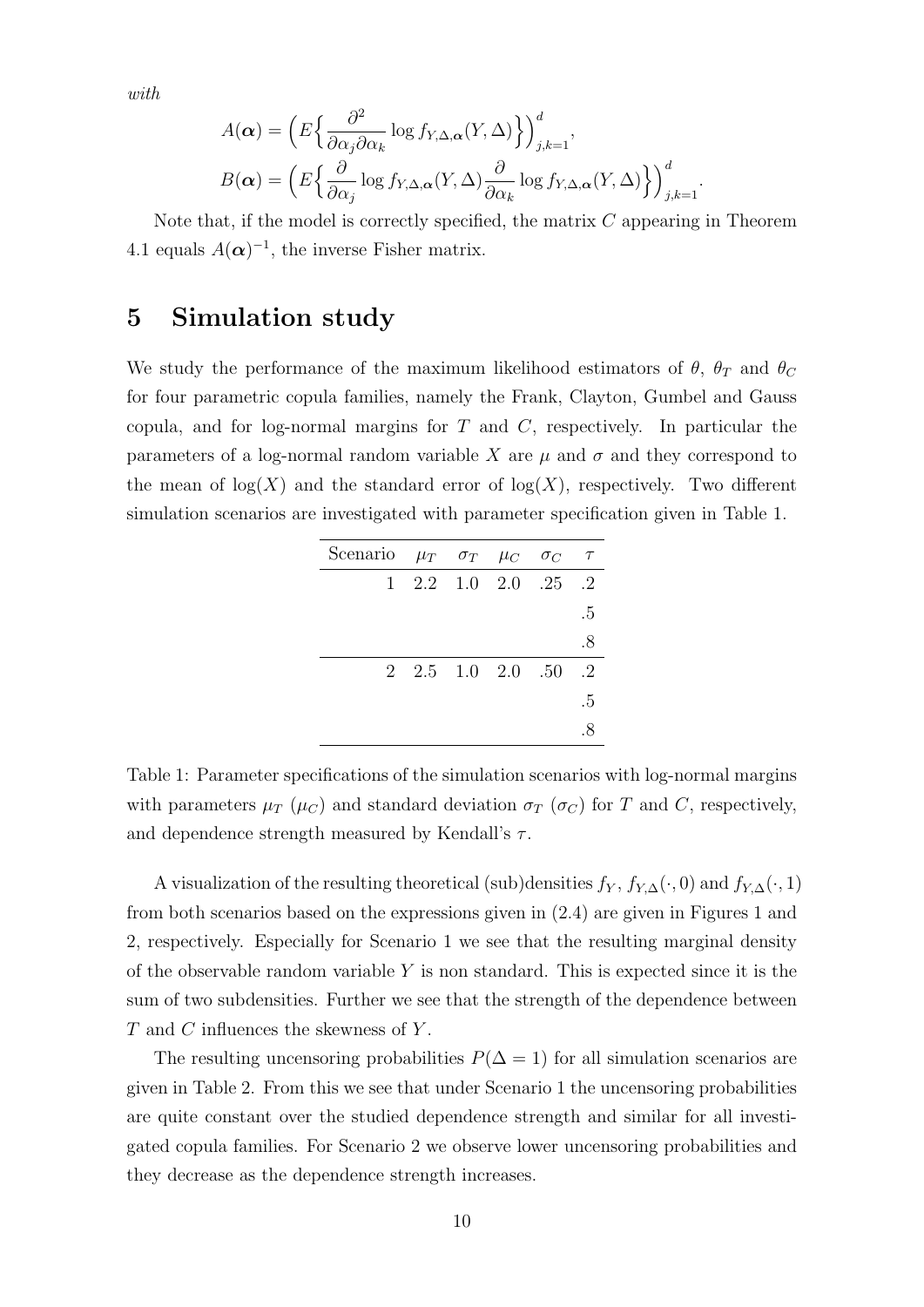

Figure 1: Theoretical (sub)density  $f_Y$  (left column),  $f_{Y,\Delta}(\cdot,1)$  (middle column) and  $f_{Y,\Delta}(\cdot,0)$  (right column) using a Frank copula (top row), Clayton copula (second row), Gumbel copula (third row) and Gauss copula (bottom row) for Scenario 1.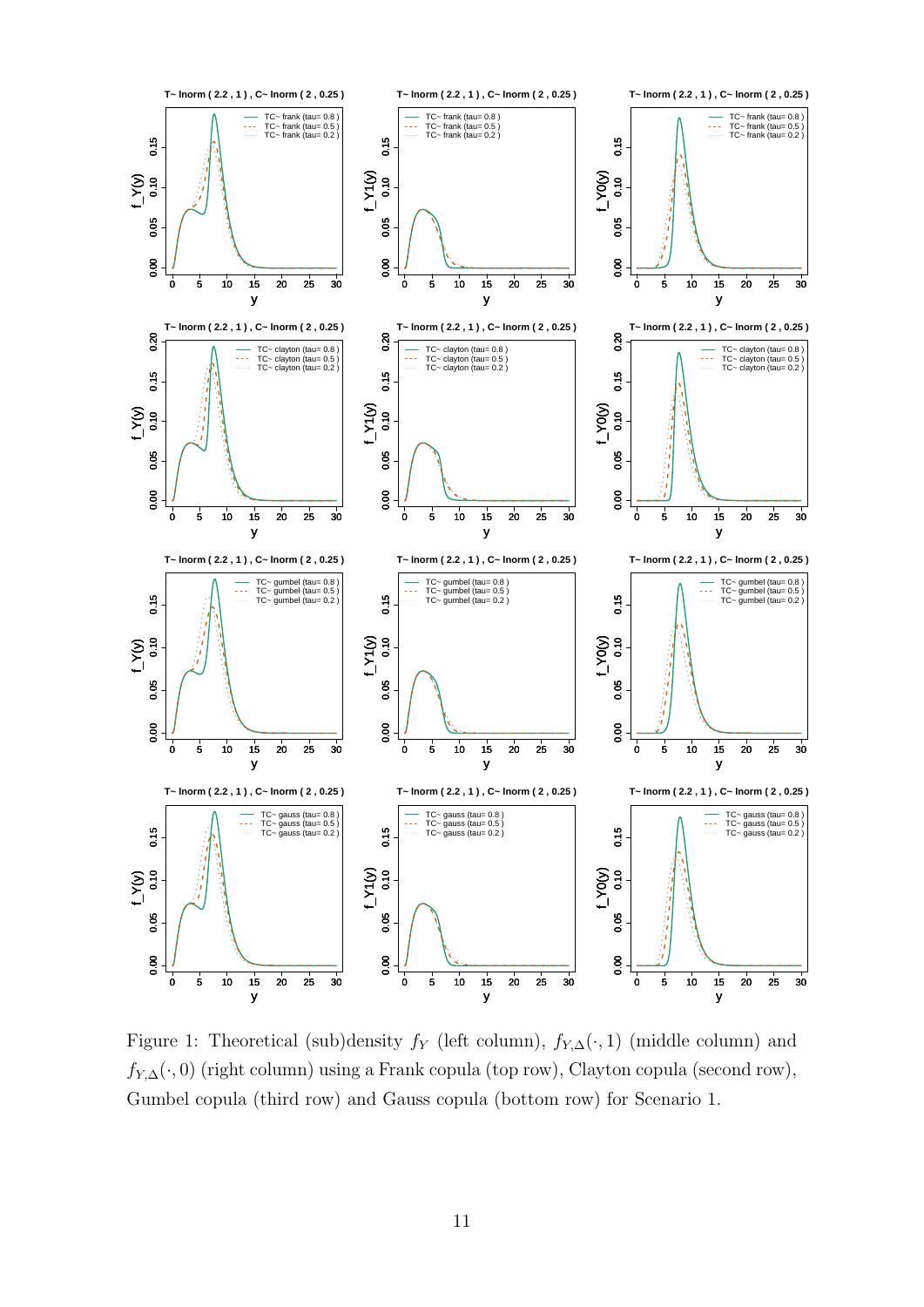

Figure 2: Theoretical (sub)density  $f_Y$  (left column),  $f_{Y,\Delta}(\cdot,1)$  (middle column) and  $f_{Y,\Delta}(\cdot,0)$  (right column) using a Frank copula (top row), Clayton copula (second row), Gumbel copula (third row) and Gauss copula (bottom row) for Scenario 2.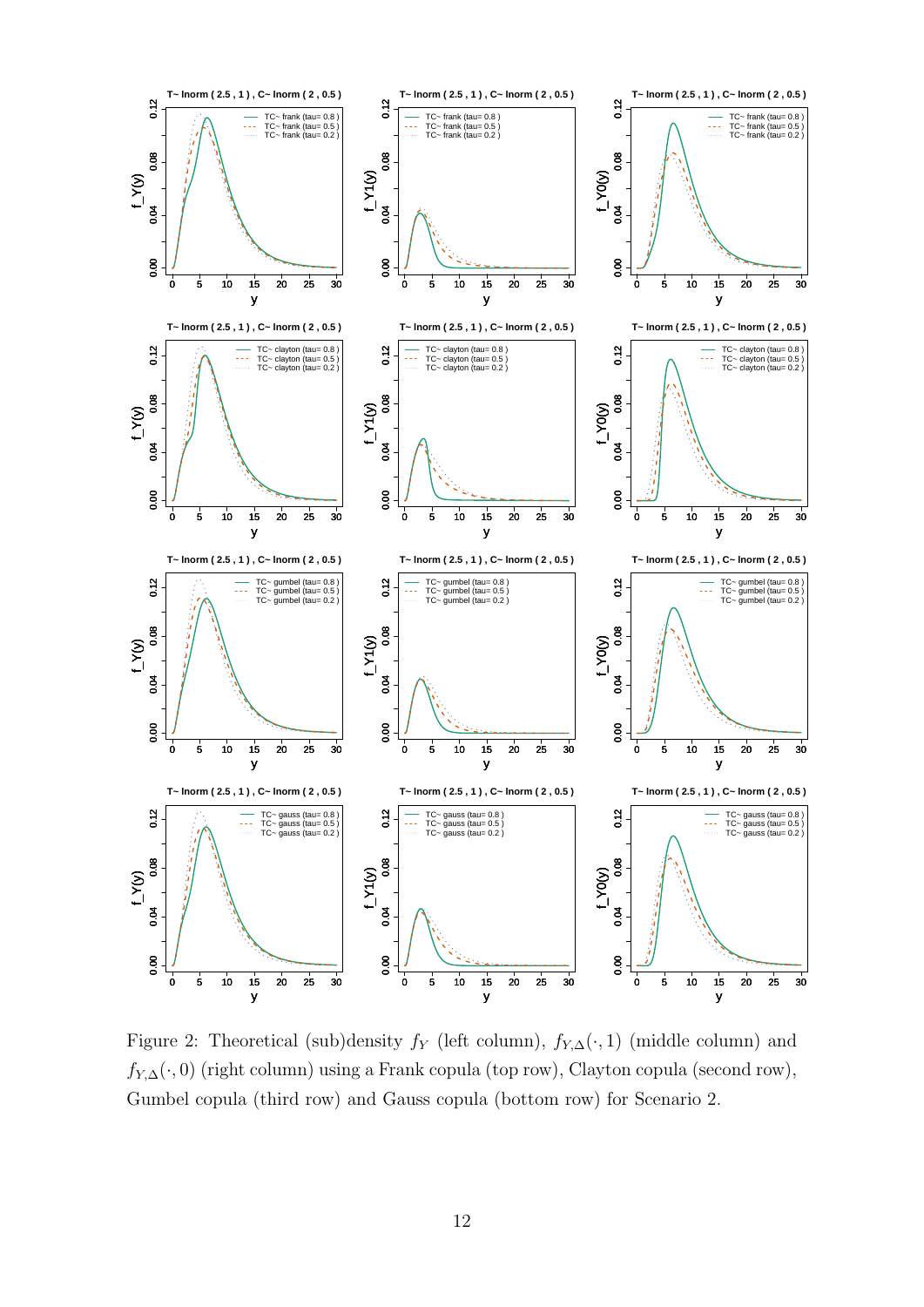| Scenario 1: Copula $\tau = .2$ $\tau = .5$ $\tau = .8$ |      |      |      |
|--------------------------------------------------------|------|------|------|
| Frank                                                  | 0.41 | 0.40 | 0.39 |
| Clayton                                                | 0.43 | 0.43 | 0.40 |
| Gumbel                                                 | 0.41 | 0.40 | 0.39 |
| Gauss                                                  | 0.42 | 0.41 | 0.40 |
| Scenario 2: Copula $\tau = .2$ $\tau = .5$ $\tau = .8$ |      |      |      |
|                                                        |      |      |      |
| Frank                                                  | 0.28 | 0.24 | 0.16 |
| Clayton                                                | 0.31 | 0.27 | 0.18 |
| Gumbel                                                 | 0.30 | 0.24 | 0.18 |

Table 2:  $P(\Delta = 1)$  for all simulation scenarios.

We allow for three different sample sizes  $n = 200, 500$  and 1000 and repeated each simulation setting 100 times. We report the average estimate (average.estimate) together with the average bias (average.bias), the standard deviation of the average estimate (sd.of.average.estimate) and the empirical root mean squared error (RMSE) based on the 100 replications.

The results for Scenario 1 are shown in Tables 3, 4, 5 and 6 for the Frank, Clayton, Gumbel and Gauss copula, respectively. We see satisfactory performance of the estimation procedure. Only for the Frank copula we see a considerable bias for the small dependence strength of  $\tau = .2$ . As we expect the average RMSE goes down as the sample size increases. The marginal parameters are well estimated in all cases.

The results from Scenario 2 are shown in the supplement as Tables 10, 11, 12 and 13 for the Frank, Clayton, Gumbel and Gauss copula, respectively. Compared to Scenario 1 the positive bias for the Frank copula is even higher under Scenario 2 for low dependence. In the other copula cases we also see that there is a slightly higher bias in the low dependence case compared to Scenario 1. However for stronger dependences the performance is satisfactory even for sample sizes as low as 200.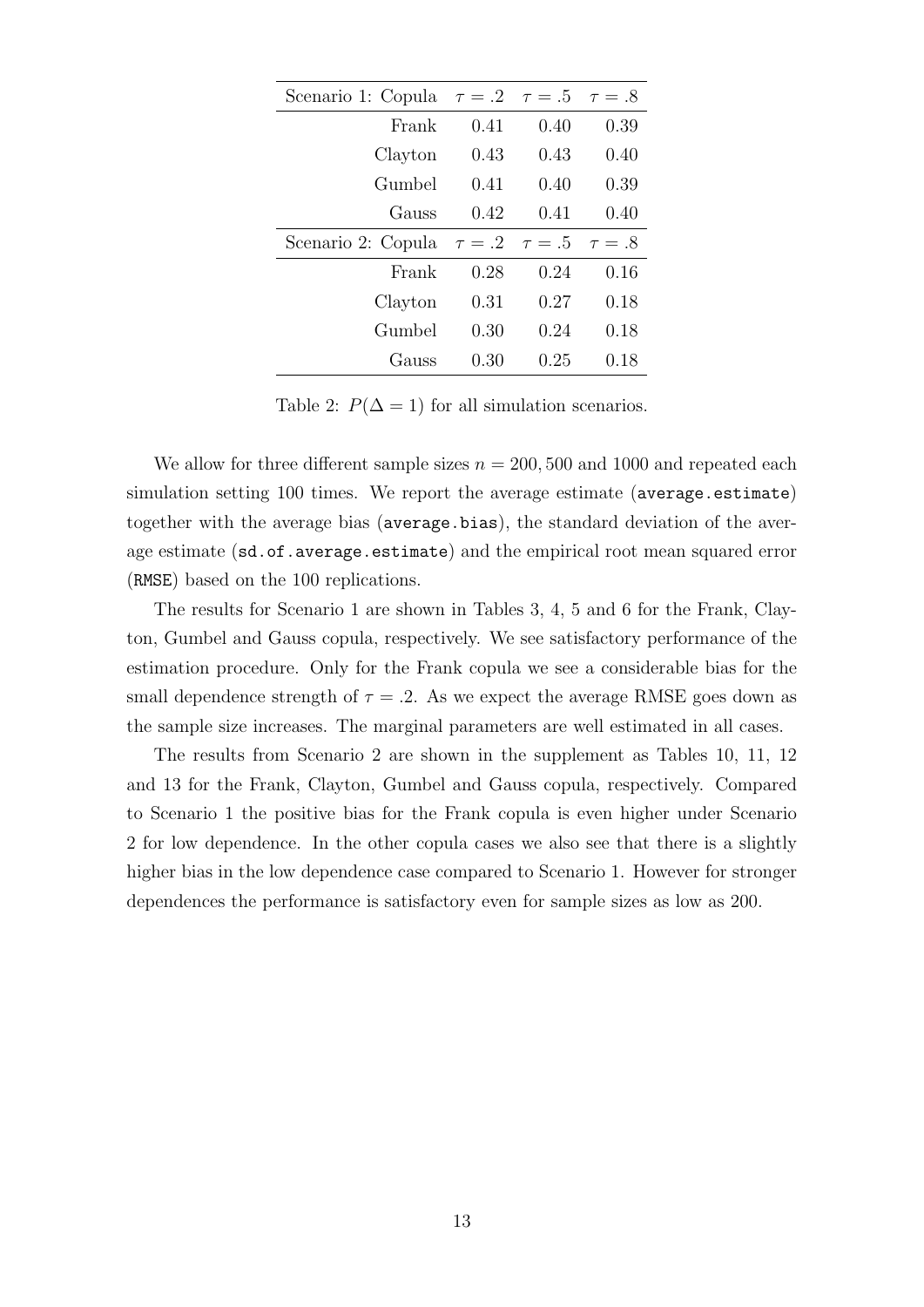| $\tau=.2, n = 200$     | $\mu_T$  | $\log(\sigma_T)$ | $\mu_C$    | $\log(\sigma_C)$ | $logit(\tau)$ | $\tau$   |
|------------------------|----------|------------------|------------|------------------|---------------|----------|
| average.estimate       | 2.17     | $-0.02$          | 1.99       | $-1.38$          | $-0.63$       | 0.35     |
| sd.of.average.estimate | 0.01     | $0.01\,$         | 0.00       | $0.01\,$         | 0.04          | 0.01     |
| average.bias           | $-0.02$  | $-0.02$          | $-0.01$    | 0.01             | 0.76          | 0.15     |
| <b>RMSE</b>            | 0.10     | $0.09\,$         | $\rm 0.03$ | 0.07             | 0.84          | 0.17     |
| $n=500$                | $\mu_T$  | $\log(\sigma_T)$ | $\mu_C$    | $\log(\sigma_C)$ | $logit(\tau)$ | $\tau$   |
| average.estimate       | 2.19     | $-0.02$          | 1.99       | $-1.38$          | $-0.66$       | 0.34     |
| sd.of.average.estimate | 0.00     | $0.01\,$         | 0.00       | 0.00             | 0.02          | $0.01\,$ |
| average.bias           | $-0.01$  | $-0.02$          | $-0.01$    | $0.01\,$         | 0.72          | 0.14     |
| <b>RMSE</b>            | 0.05     | 0.06             | $0.02\,$   | 0.05             | 0.76          | 0.15     |
| $n=1000$               | $\mu_T$  | $\log(\sigma_T)$ | $\mu_C$    | $\log(\sigma_C)$ | $logit(\tau)$ | $\tau$   |
| average.estimate       | 2.18     | $-0.01$          | 1.99       | $-1.38$          | $-0.73$       | 0.33     |
| sd.of.average.estimate | 0.00     | 0.00             | 0.00       | 0.00             | 0.02          | 0.00     |
| average.bias           | $-0.01$  | $-0.01$          | $-0.01$    | $0.01\,$         | 0.66          | 0.13     |
| <b>RMSE</b>            | 0.04     | 0.04             | $0.01\,$   | $0.03\,$         | 0.68          | 0.13     |
| $\tau=.5, n = 200$     | $\mu_T$  | $\log(\sigma_T)$ | $\mu_C$    | $\log(\sigma_C)$ | $logit(\tau)$ | $\tau$   |
| average.estimate       | 2.20     | $-0.01$          | 2.00       | $-1.38$          | $-0.02$       | 0.49     |
| sd.of.average.estimate | $0.01\,$ | $0.01\,$         | 0.00       | $0.01\,$         | 0.05          | 0.01     |
| average.bias           | $-0.00$  | $-0.01$          | 0.00       | 0.00             | $-0.02$       | $-0.00$  |
| <b>RMSE</b>            | 0.10     | 0.10             | 0.03       | 0.09             | 0.51          | 0.12     |
| $n=500$                | $\mu_T$  | $\log(\sigma_T)$ | $\mu_C$    | $\log(\sigma_C)$ | $logit(\tau)$ | $\tau$   |
| average.estimate       | 2.20     | $-0.01$          | 2.00       | $-1.38$          | $-0.02$       | 0.49     |
| sd.of.average.estimate | $0.01\,$ | $0.01\,$         | $0.00\,$   | 0.00             | 0.03          | $0.01\,$ |
| average.bias           | 0.00     | $-0.01$          | $-0.00$    | 0.00             | $-0.02$       | $-0.00$  |
| <b>RMSE</b>            | 0.06     | 0.07             | 0.02       | $0.05\,$         | 0.34          | 0.08     |
| $n = 1000$             | $\mu_T$  | $\log(\sigma_T)$ | $\mu_C$    | $\log(\sigma_C)$ | $logit(\tau)$ | $\tau$   |
| average.estimate       | 2.20     | 0.00             | $2.00\,$   | $-1.38$          | $-0.01$       | 0.50     |
| sd.of.average.estimate | 0.00     | 0.00             | 0.00       | 0.00             | 0.02          | 0.00     |
| average.bias           | $-0.00$  | 0.00             | $-0.00$    | 0.00             | $-0.01$       | $-0.00$  |
| <b>RMSE</b>            | 0.05     | 0.04             | 0.01       | 0.04             | 0.22          | 0.05     |
| $\tau = .8, n = 200$   | $\mu_T$  | $\log(\sigma_T)$ | $\mu_C$    | $\log(\sigma_C)$ | $logit(\tau)$ | $\tau$   |
| average.estimate       | 2.21     | 0.00             | 2.00       | $-1.40$          | 1.39          | 0.80     |
| sd.of.average.estimate | 0.01     | $0.01\,$         | 0.00       | $0.01\,$         | 0.03          | 0.00     |
| average.bias           | 0.00     | 0.00             | 0.00       | $-0.01$          | $0.01\,$      | $-0.00$  |
| <b>RMSE</b>            | 0.10     | 0.08             | 0.02       | 0.09             | 0.29          | 0.04     |
| $n=500$                | $\mu_T$  | $\log(\sigma_T)$ | $\mu_C$    | $\log(\sigma_C)$ | $logit(\tau)$ | $\tau$   |
| average.estimate       | 2.19     | $-0.01$          | 2.00       | $-1.38$          | 1.39          | 0.80     |
| sd.of.average.estimate | $0.01\,$ | $0.01\,$         | 0.00       | 0.00             | 0.02          | 0.00     |
| average.bias           | $-0.01$  | $-0.01$          | $-0.00$    | 0.00             | 0.00          | $-0.00$  |
| <b>RMSE</b>            | 0.06     | 0.06             | $0.01\,$   | $0.05\,$         | 0.18          | 0.03     |
| $n = 1000$             | $\mu_T$  | $\log(\sigma_T)$ | $\mu_C$    | $\log(\sigma_C)$ | $logit(\tau)$ | $\tau$   |
| average.estimate       | 2.20     | $-0.00$          | $2.00\,$   | $-1.38$          | 1.40          | 0.80     |
| sd.of.average.estimate | 0.00     | 0.00             | 0.00       | $0.00\,$         | 0.01          | 0.00     |
| average.bias           | $-0.00$  | $-0.00$          | $-0.00$    | 0.00             | 0.01          | 0.00     |
| $\operatorname{RMSE}$  | $0.04\,$ | 0.04             | $0.01\,$   | 0.04             | 0.14          | $0.02\,$ |

Table 3: Simulation results for the case of a Frank copula under Scenario 1.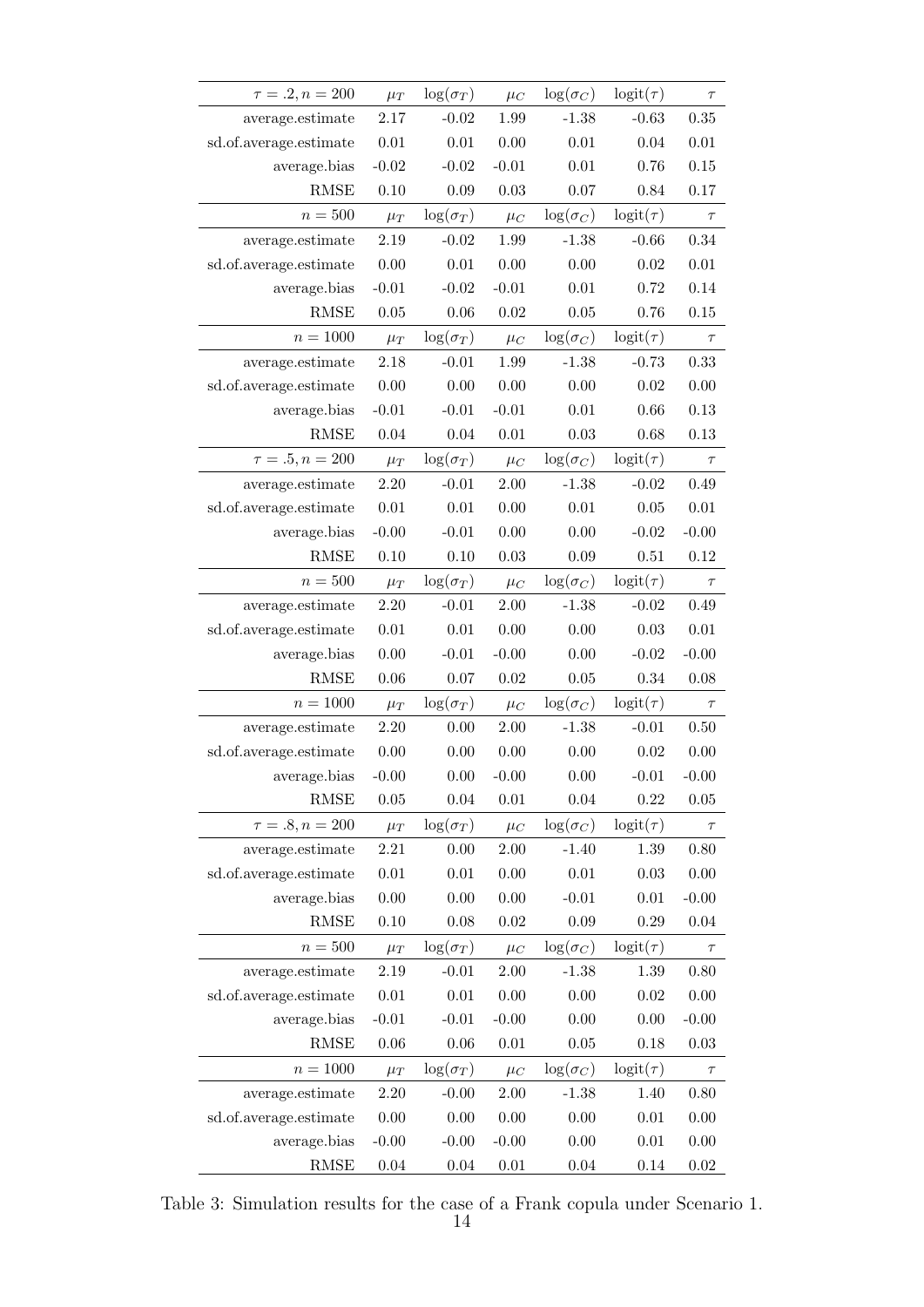| $\tau=.2, n = 200$     | $\mu_T$  | $\log(\sigma_T)$ | $\mu_C$  | $\log(\sigma_C)$ | $logit(\tau)$ | $\tau$   |
|------------------------|----------|------------------|----------|------------------|---------------|----------|
| average.estimate       | 2.20     | $-0.03$          | 1.99     | $-1.37$          | $-2.01$       | 0.23     |
| sd.of.average.estimate | 0.01     | 0.01             | 0.00     | $0.01\,$         | 0.22          | 0.02     |
| average.bias           | 0.00     | $-0.03$          | $-0.01$  | 0.02             | $-0.63$       | 0.03     |
| <b>RMSE</b>            | $0.11\,$ | 0.10             | 0.05     | 0.10             | $2.29\,$      | 0.18     |
| $n=500$                | $\mu_T$  | $\log(\sigma_T)$ | $\mu_C$  | $\log(\sigma_C)$ | $logit(\tau)$ | $\tau$   |
| average.estimate       | 2.19     | $-0.01$          | 2.00     | $-1.38$          | $-1.89$       | 0.21     |
| sd.of.average.estimate | $0.01\,$ | $0.01\,$         | 0.00     | $0.01\,$         | 0.17          | 0.01     |
| average.bias           | $-0.00$  | $-0.01$          | $-0.00$  | 0.00             | $-0.50$       | $0.01\,$ |
| <b>RMSE</b>            | 0.07     | 0.06             | 0.04     | 0.08             | 1.81          | 0.14     |
| $n = 1000$             | $\mu_T$  | $\log(\sigma_T)$ | $\mu_C$  | $\log(\sigma_C)$ | $logit(\tau)$ | $\tau$   |
| average.estimate       | 2.20     | 0.00             | 2.00     | $-1.38$          | $-1.57$       | 0.21     |
| sd.of.average.estimate | 0.00     | 0.00             | 0.00     | 0.00             | 0.11          | $0.01\,$ |
| average.bias           | 0.00     | 0.00             | $-0.00$  | 0.00             | $-0.18$       | $0.01\,$ |
| <b>RMSE</b>            | 0.05     | 0.04             | 0.03     | 0.05             | 1.07          | 0.10     |
| $\tau = .5, n = 200$   | $\mu_T$  | $\log(\sigma_T)$ | $\mu_C$  | $\log(\sigma_C)$ | $logit(\tau)$ | $\tau$   |
| average.estimate       | 2.20     | $-0.00$          | 2.00     | $-1.40$          | $-0.14$       | 0.49     |
| sd.of.average.estimate | 0.01     | 0.01             | 0.00     | $0.01\,$         | 0.10          | 0.01     |
| average.bias           | 0.00     | $-0.00$          | 0.00     | $-0.01$          | $-0.14$       | $-0.01$  |
| <b>RMSE</b>            | 0.10     | 0.09             | 0.04     | 0.11             | 1.04          | 0.15     |
| $n=500$                | $\mu_T$  | $\log(\sigma_T)$ | $\mu_C$  | $\log(\sigma_C)$ | $logit(\tau)$ | $\tau$   |
| average.estimate       | $2.21\,$ | $-0.00$          | 2.00     | $-1.39$          | $-0.02$       | 0.49     |
| sd.of.average.estimate | $0.01\,$ | 0.01             | 0.00     | $0.01\,$         | 0.04          | 0.01     |
| average.bias           | $0.01\,$ | $-0.00$          | 0.00     | $-0.01$          | $-0.02$       | $-0.00$  |
| <b>RMSE</b>            | 0.07     | 0.06             | 0.02     | 0.06             | 0.35          | 0.08     |
| $n = 1000$             | $\mu_T$  | $\log(\sigma_T)$ | $\mu_C$  | $\log(\sigma_C)$ | $logit(\tau)$ | $\tau$   |
| average.estimate       | 2.20     | $-0.01$          | $2.00\,$ | $-1.38$          | 0.02          | $0.51\,$ |
| sd.of.average.estimate | 0.00     | 0.00             | 0.00     | 0.00             | 0.02          | 0.00     |
| average.bias           | $0.00\,$ | $-0.01$          | $-0.00$  | 0.00             | 0.02          | 0.01     |
| <b>RMSE</b>            | 0.04     | 0.04             | $0.02\,$ | 0.04             | 0.22          | 0.06     |
| $\tau = .8, n = 200$   | $\mu_T$  | $\log(\sigma_T)$ | $\mu_C$  | $\log(\sigma_C)$ | $logit(\tau)$ | $\tau$   |
| average.estimate       | 2.20     | $-0.01$          | $2.00\,$ | $-1.37$          | 1.45          | 0.81     |
| sd.of.average.estimate | 0.01     | 0.01             | 0.00     | 0.01             | $0.03\,$      | 0.00     |
| average.bias           | $-0.00$  | $-0.01$          | $0.00\,$ | $0.01\,$         | 0.07          | $0.01\,$ |
| <b>RMSE</b>            | $0.09\,$ | 0.08             | $0.02\,$ | 0.07             | 0.33          | 0.05     |
| $n=500$                | $\mu_T$  | $\log(\sigma_T)$ | $\mu_C$  | $\log(\sigma_C)$ | $logit(\tau)$ | $\tau$   |
| average.estimate       | 2.20     | $-0.01$          | $2.00\,$ | $-1.39$          | 1.41          | 0.80     |
| sd.of.average.estimate | $0.01\,$ | $0.01\,$         | 0.00     | 0.00             | 0.02          | 0.00     |
| average.bias           | 0.00     | $-0.01$          | 0.00     | 0.00             | 0.02          | 0.00     |
| <b>RMSE</b>            | 0.07     | 0.06             | $0.01\,$ | $0.05\,$         | 0.20          | 0.03     |
| $n = 1000$             | $\mu_T$  | $\log(\sigma_T)$ | $\mu_C$  | $\log(\sigma_C)$ | $logit(\tau)$ | $\tau$   |
| average.estimate       | 2.20     | $-0.00$          | $2.00\,$ | $-1.39$          | 1.40          | 0.80     |
| sd.of.average.estimate | 0.00     | 0.00             | 0.00     | 0.00             | 0.01          | 0.00     |
| average.bias           | $-0.00$  | $-0.00$          | 0.00     | $-0.00$          | 0.01          | 0.00     |
| RMSE                   | 0.04     | $0.04\,$         | $0.01\,$ | 0.04             | 0.15          | 0.02     |

Table 4: Simulation results for the case of a Clayton copula under Scenario 1.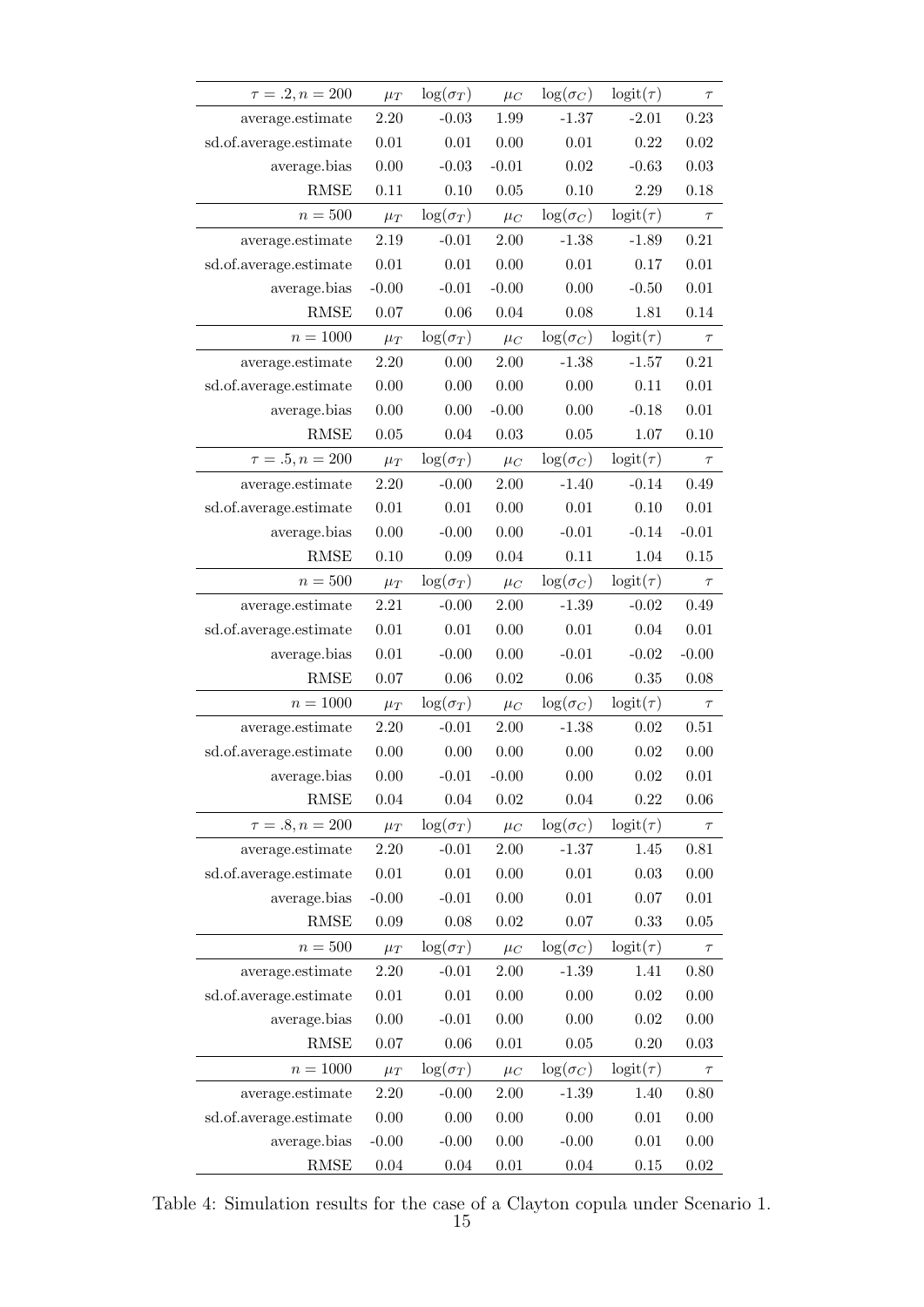| $\tau = .2, n = 200$   | $\mu_T$  | $\log(\sigma_T)$ | $\mu_C$  | $\log(\sigma_C)$ | $logit(\tau)$ | $\tau$   |
|------------------------|----------|------------------|----------|------------------|---------------|----------|
| average.estimate       | 2.19     | $-0.01$          | 2.00     | $-1.37$          | $-1.92$       | 0.21     |
| sd.of.average.estimate | $0.01\,$ | 0.01             | 0.00     | $0.01\,$         | 0.19          | 0.01     |
| average.bias           | $-0.00$  | $-0.01$          | 0.00     | $0.01\,$         | $-0.53$       | $0.01\,$ |
| <b>RMSE</b>            | 0.10     | 0.10             | 0.04     | 0.07             | $2.00\,$      | 0.14     |
| $n=500\,$              | $\mu_T$  | $\log(\sigma_T)$ | $\mu_C$  | $\log(\sigma_C)$ | $logit(\tau)$ | $\tau$   |
| average.estimate       | 2.20     | $-0.00$          | 2.00     | $-1.39$          | $-1.58$       | 0.21     |
| sd.of.average.estimate | $0.01\,$ | 0.00             | 0.00     | 0.00             | 0.11          | 0.01     |
| average.bias           | $-0.00$  | $-0.00$          | 0.00     | 0.00             | $-0.19$       | $0.01\,$ |
| <b>RMSE</b>            | 0.06     | 0.05             | 0.02     | 0.04             | 1.14          | 0.09     |
| $n = 1000$             | $\mu_T$  | $\log(\sigma_T)$ | $\mu_C$  | $\log(\sigma_C)$ | $logit(\tau)$ | $\tau$   |
| average.estimate       | 2.20     | $-0.00$          | 2.00     | $-1.38$          | $-1.39$       | 0.21     |
| sd.of.average.estimate | 0.00     | 0.00             | 0.00     | 0.00             | 0.05          | $0.01\,$ |
| average.bias           | 0.00     | $-0.00$          | $-0.00$  | 0.00             | $-0.00$       | 0.01     |
| <b>RMSE</b>            | $0.05\,$ | $0.05\,$         | 0.02     | 0.03             | 0.50          | $0.07\,$ |
| $\tau=.5, n = 200$     | $\mu_T$  | $\log(\sigma_T)$ | $\mu_C$  | $\log(\sigma_C)$ | $logit(\tau)$ | $\tau$   |
| average.estimate       | 2.20     | $-0.01$          | 2.00     | $-1.38$          | 0.03          | 0.51     |
| sd.of.average.estimate | $0.01\,$ | $0.01\,$         | 0.00     | $0.01\,$         | 0.06          | $0.01\,$ |
| average.bias           | $-0.00$  | $-0.01$          | $-0.00$  | $0.01\,$         | 0.03          | $0.01\,$ |
| <b>RMSE</b>            | 0.11     | 0.09             | 0.03     | 0.08             | 0.57          | 0.13     |
| $n=500$                | $\mu_T$  | $\log(\sigma_T)$ | $\mu_C$  | $\log(\sigma_C)$ | $logit(\tau)$ | $\tau$   |
| average.estimate       | 2.20     | $-0.01$          | 2.00     | $-1.39$          | $-0.03$       | 0.49     |
| sd.of.average.estimate | $0.01\,$ | 0.01             | 0.00     | $0.01\,$         | 0.04          | 0.01     |
| average.bias           | 0.00     | $-0.01$          | 0.00     | $-0.01$          | $-0.03$       | $-0.01$  |
| <b>RMSE</b>            | 0.07     | 0.07             | 0.02     | 0.06             | 0.37          | 0.09     |
| $n = 1000$             | $\mu_T$  | $\log(\sigma_T)$ | $\mu_C$  | $\log(\sigma_C)$ | $logit(\tau)$ | $\tau$   |
| average.estimate       | $2.21\,$ | 0.00             | 2.00     | $-1.38$          | 0.01          | 0.50     |
| sd.of.average.estimate | 0.00     | 0.00             | 0.00     | 0.00             | 0.02          | 0.01     |
| average.bias           | $0.01\,$ | 0.00             | 0.00     | 0.00             | 0.01          | 0.00     |
| <b>RMSE</b>            | $0.05\,$ | 0.04             | 0.01     | 0.04             | 0.22          | 0.06     |
| $\tau = .8, n = 200$   | $\mu_T$  | $\log(\sigma_T)$ | $\mu_C$  | $\log(\sigma_C)$ | $logit(\tau)$ | $\tau$   |
| average.estimate       | 2.19     | $-0.02$          | 2.00     | $-1.40$          | 1.42          | 0.80     |
| sd.of.average.estimate | 0.01     | 0.01             | 0.00     | $0.01\,$         | $\rm 0.03$    | 0.00     |
| average.bias           | $-0.01$  | $-0.02$          | $-0.00$  | $-0.01$          | 0.04          | 0.00     |
| <b>RMSE</b>            | 0.10     | 0.10             | 0.02     | 0.08             | 0.32          | 0.05     |
| $n = 500$              | $\mu_T$  | $\log(\sigma_T)$ | $\mu_C$  | $\log(\sigma_C)$ | $logit(\tau)$ | $\tau$   |
| average.estimate       | 2.20     | 0.00             | 2.00     | $-1.39$          | 1.40          | 0.80     |
| sd.of.average.estimate | $0.01\,$ | $0.00\,$         | 0.00     | 0.00             | 0.02          | 0.00     |
| average.bias           | $-0.00$  | 0.00             | $-0.00$  | $-0.01$          | 0.01          | 0.00     |
| <b>RMSE</b>            | $0.06\,$ | $0.05\,$         | 0.02     | $0.05\,$         | 0.19          | 0.03     |
| $n = 1000$             | $\mu_T$  | $\log(\sigma_T)$ | $\mu_C$  | $\log(\sigma_C)$ | $logit(\tau)$ | $\tau$   |
| average.estimate       | 2.20     | $-0.00$          | $2.00\,$ | $-1.39$          | 1.39          | 0.80     |
| sd.of.average.estimate | $0.00\,$ | $0.00\,$         | 0.00     | 0.00             | 0.01          | 0.00     |
| average.bias           | 0.00     | $-0.00$          | 0.00     | 0.00             | 0.00          | $-0.00$  |
| RMSE                   | $0.04\,$ | $0.04\,$         | $0.01\,$ | 0.04             | 0.13          | 0.02     |

Table 5: Simulation results for the case of a Gumbel copula under Scenario 1.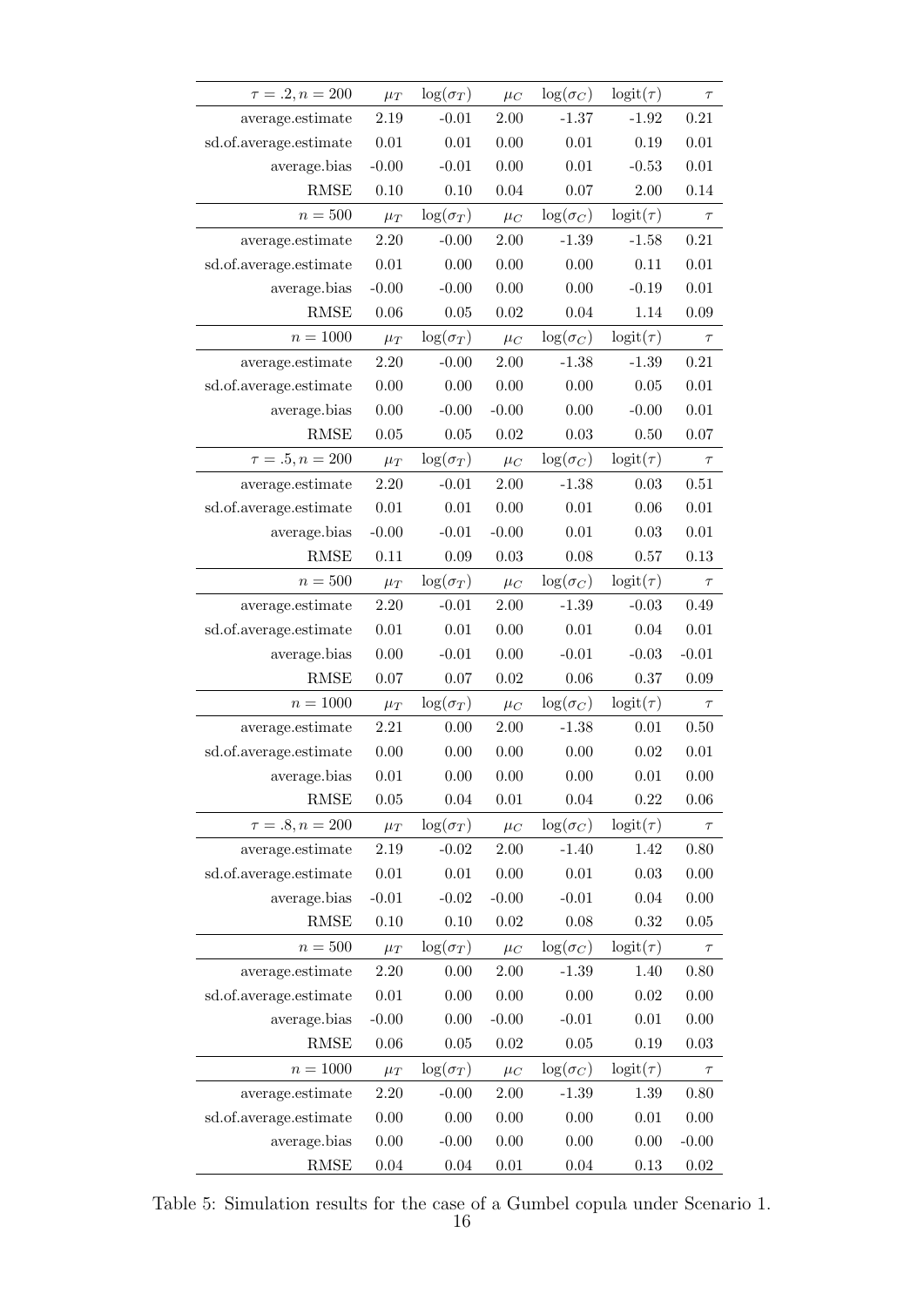| $\tau=.2, n = 200$     | $\mu_T$    | $\log(\sigma_T)$ | $\mu_C$  | $\log(\sigma_C)$ | $logit(\tau)$ | $\tau$   |
|------------------------|------------|------------------|----------|------------------|---------------|----------|
| average.estimate       | 2.46       | $-0.05$          | 1.98     | $-0.68$          | $-2.08$       | 0.24     |
| sd.of.average.estimate | 0.03       | 0.02             | $0.01\,$ | $0.01\,$         | 0.23          | 0.02     |
| average.bias           | $-0.04$    | $-0.05$          | $-0.02$  | 0.02             | $-0.69$       | 0.04     |
| <b>RMSE</b>            | $0.31\,$   | 0.17             | 0.13     | 0.11             | $2.37\,$      | 0.20     |
| $n=500$                | $\mu_T$    | $\log(\sigma_T)$ | $\mu_C$  | $\log(\sigma_C)$ | $logit(\tau)$ | $\tau$   |
| average.estimate       | 2.19       | $-0.01$          | 1.99     | $-1.36$          | $-2.08$       | 0.19     |
| sd.of.average.estimate | 0.02       | $0.01\,$         | $0.01\,$ | 0.02             | 0.18          | $0.01\,$ |
| average.bias           | $-0.01$    | $-0.01$          | $-0.01$  | 0.03             | $-0.70$       | $-0.01$  |
| <b>RMSE</b>            | 0.22       | 0.08             | 0.11     | 0.17             | 1.94          | 0.12     |
| $n = 1000$             | $\mu_T$    | $\log(\sigma_T)$ | $\mu_C$  | $\log(\sigma_C)$ | $logit(\tau)$ | $\tau$   |
| average.estimate       | 2.18       | $-0.00$          | 1.99     | $-1.36$          | $-1.56$       | 0.21     |
| sd.of.average.estimate | 0.02       | 0.01             | $0.01\,$ | 0.02             | 0.11          | 0.01     |
| average.bias           | $-0.02$    | $-0.00$          | $-0.01$  | 0.02             | $-0.17$       | $0.01\,$ |
| <b>RMSE</b>            | $0.21\,$   | $0.06\,$         | 0.11     | 0.17             | 1.12          | 0.10     |
| $\tau=.5, n = 200$     | $\mu_T$    | $\log(\sigma_T)$ | $\mu_C$  | $\log(\sigma_C)$ | $logit(\tau)$ | $\tau$   |
| average.estimate       | 2.19       | $-0.02$          | 1.99     | $-1.38$          | $-0.19$       | 0.48     |
| sd.of.average.estimate | $0.02\,$   | $0.01\,$         | $0.01\,$ | 0.02             | 0.11          | $0.01\,$ |
| average.bias           | $-0.01$    | $-0.02$          | $-0.01$  | $0.01\,$         | $-0.19$       | $-0.02$  |
| <b>RMSE</b>            | 0.24       | 0.11             | 0.11     | 0.19             | 1.11          | 0.15     |
| $n=500\,$              | $\mu_T$    | $\log(\sigma_T)$ | $\mu_C$  | $\log(\sigma_C)$ | $logit(\tau)$ | $\tau$   |
| average.estimate       | 2.18       | $-0.01$          | 1.99     | $-1.38$          | $-0.14$       | 0.48     |
| sd.of.average.estimate | $0.02\,$   | $0.01\,$         | $0.01\,$ | 0.02             | $0.09\,$      | 0.01     |
| average.bias           | $-0.02$    | $-0.01$          | $-0.01$  | $0.01\,$         | $-0.14$       | $-0.02$  |
| <b>RMSE</b>            | $\rm 0.21$ | 0.07             | 0.11     | 0.18             | 0.94          | 0.10     |
| $n = 1000$             | $\mu_T$    | $\log(\sigma_T)$ | $\mu_C$  | $\log(\sigma_C)$ | $logit(\tau)$ | $\tau$   |
| average.estimate       | 2.18       | $-0.00$          | 1.99     | $-1.37$          | $-0.09$       | 0.49     |
| sd.of.average.estimate | $0.02\,$   | $0.01\,$         | 0.01     | 0.02             | 0.09          | 0.01     |
| average.bias           | $-0.02$    | $-0.00$          | $-0.01$  | 0.02             | $-0.09$       | $-0.01$  |
| <b>RMSE</b>            | 0.21       | 0.06             | 0.11     | 0.17             | $0.89\,$      | 0.08     |
| $\tau = .8, n = 200$   | $\mu_T$    | $\log(\sigma_T)$ | $\mu_C$  | $\log(\sigma_C)$ | $logit(\tau)$ | $\tau$   |
| average.estimate       | 2.18       | $-0.01$          | 1.99     | $-1.38$          | 1.30          | 0.79     |
| sd.of.average.estimate | $0.02\,$   | $0.01\,$         | $0.01\,$ | 0.02             | 0.10          | 0.01     |
| average.bias           | $-0.02$    | $-0.01$          | $-0.01$  | 0.00             | $-0.09$       | $-0.01$  |
| <b>RMSE</b>            | $0.24\,$   | 0.11             | 0.11     | 0.18             | 1.04          | 0.09     |
| $n=500$                | $\mu_T$    | $\log(\sigma_T)$ | $\mu_C$  | $\log(\sigma_C)$ | $logit(\tau)$ | $\tau$   |
| average.estimate       | 2.17       | $-0.01$          | 1.99     | $-1.38$          | 1.28          | 0.79     |
| sd.of.average.estimate | 0.02       | $0.01\,$         | $0.01\,$ | 0.02             | 0.10          | $0.01\,$ |
| average.bias           | $-0.03$    | $-0.01$          | $-0.01$  | $0.01\,$         | $-0.10$       | $-0.01$  |
| RMSE                   | 0.22       | 0.08             | 0.11     | 0.17             | 1.01          | 0.08     |
| $n = 1000$             | $\mu_T$    | $\log(\sigma_T)$ | $\mu_C$  | $\log(\sigma_C)$ | $logit(\tau)$ | $\tau$   |
| average.estimate       | 2.18       | $-0.00$          | 1.99     | $-1.38$          | $1.29\,$      | 0.79     |
| sd.of.average.estimate | $0.02\,$   | $0.01\,$         | $0.01\,$ | $0.02\,$         | 0.10          | $0.01\,$ |
| average.bias           | $-0.02$    | $-0.00$          | $-0.01$  | 0.01             | $-0.10$       | $-0.01$  |
| RMSE                   | 0.21       | 0.06             | 0.11     | 0.17             | 1.00          | 0.08     |

Table 6: Simulation results for the case of a Gauss copula under Scenario 1.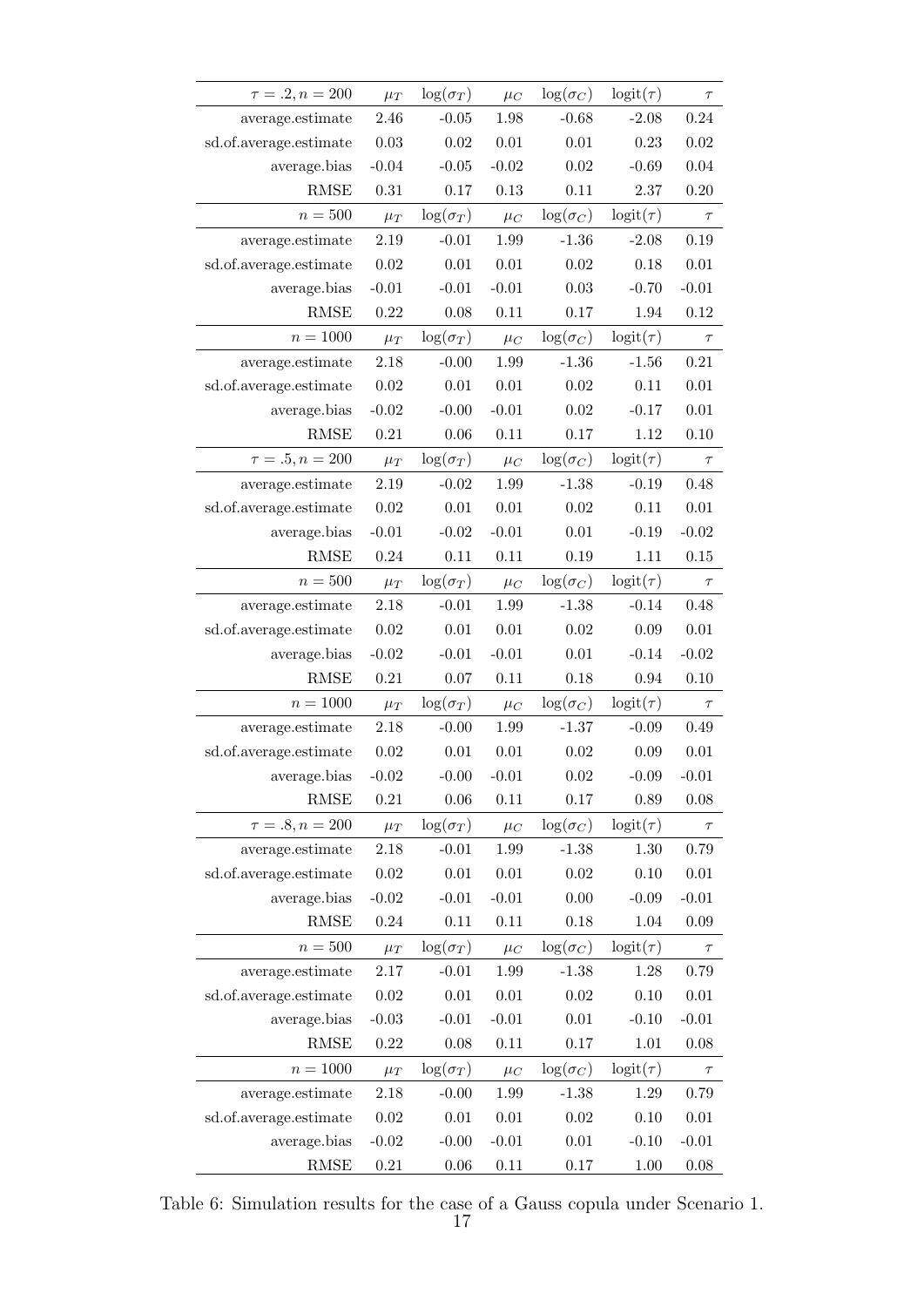#### 6 Illustration

We now illustrate the dependent censoring model specified in  $(2.1)-(2.3)$  for pancreas cancer from the Surveillance, Epidemiology, and End Results (SEER) database (see https://seer.cancer.gov/data-software/). More specifically we use the monthly survival times of blacks with localized pancreas cancer between 2000 and 2015. We exclude all patients with 0 survival times. This leaves us with data on 1549 patients with localized pancreas cancer, of which 777 died of pancreas cancer and 772 patients were still alive or died of other causes. In our analysis we view the 772 patients as censored observations. When patients are censored because they died from another disease, their censoring time is likely related to their (unobserved) survival time, since many diseases share common risk factors (like stress, eating habits, physical condition, etc.).

We now fit model  $(2.1)-(2.3)$  for the independence, Frank, Clayton, Gumbel and Gauss copula with log-normal or Weibull margins to this data set. The resulting parameter estimates are given in Tables 7 and 8, respectively. For the Weibull margins we have the shape parameter  $a > 0$  and scale parameter  $b > 0$  to estimate, where we use now the parametrization of the Weibull density used in R (note that the parameters  $\lambda$  and  $\rho$  used in (A.5) can be expressed in terms of a and b via the formulas  $\lambda = b^{-a}$  and  $\rho = a$ ). We estimate the unconstrained parameters  $log(a)$  and  $log(b)$ . Similarly the unconstrained parameters  $\mu$  and  $\log(\sigma)$  for the log-normal margins are estimated. All parameters are estimated using maximum likelihood. Standard error estimates are based on using 100 bootstrap samples with replacement. In view of the asymptotic theory given in Theorem 4.1 we expect the bootstrap procedure to give valid standard error estimates.

We now compare the different marginal and copula specifications. Since the model complexities of these single parametric copula models are the same, considering the maximized log-likelihood is sufficient. From the estimation results we see that the fitted log likelihoods for the copula models with log-normal margins are higher than the ones with Weibull margins. The increase ranges from 13.5 for the Gaussian copula model to 100.8 for the Frank copula models. These models are non-nested, but all have the same number of parameters. Therefore there is a preference for the models with log-normal margins.

With regard to the copula specification the models with the Gumbel copula have the highest log likelihood. Comparing the dependent censoring models to the independent censoring one, we see a drop of more than 100 for both marginal models for the Gumbel specification. Therefore a likelihood ratio test is very much in favor of the dependent censoring model using the Gumbel copula. This indicates that upper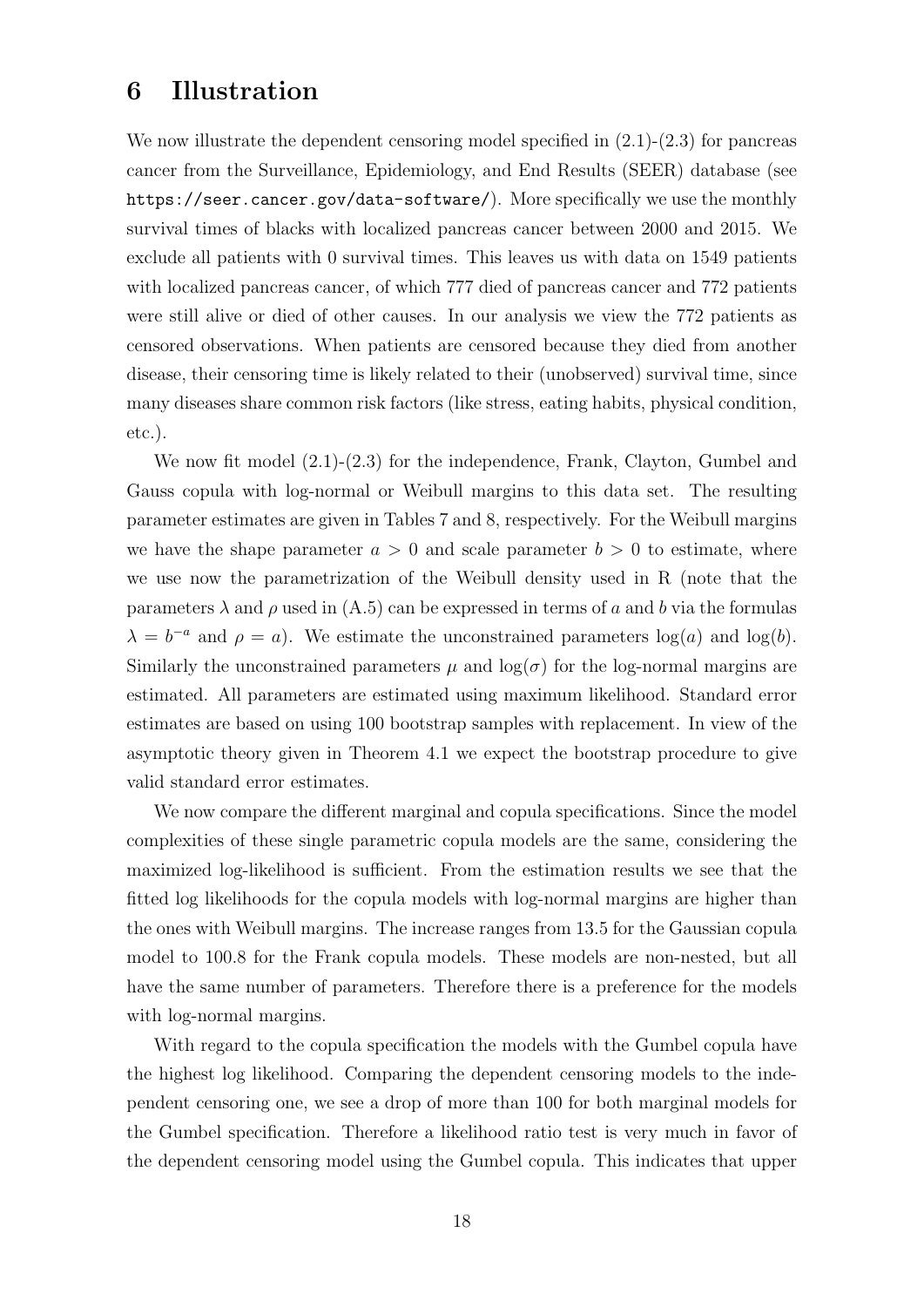tail dependence is present between the survival times and the censoring times. This means that long survival or censoring times occur much more often together than short times. This is also supported by the worse performance of the Clayton copula based model, which allows for lower tail dependence and no upper tail dependence. The symmetric but no tail dependent Gaussian and Frank copula models perform better than the Clayton copula but worse than the Gumbel copula. The worse performance of the Frank over the Gauss copula can be attributed to the fact that the Frank copula has even lighter joint tails than the Gaussian copula.

The fitted marginal probabilities  $P(\Delta = 1) = P(T \leq C)$  are given in Table 9. From this table we see that all model specifications give fitted marginal probabilities that are close to the empirical values.

To further assess the fit we look at the fitted densities of Y given  $\Delta = 0$  and Y given  $\Delta = 1$  for both marginal specifications. These fitted densities are given in Figure 3. We see that the fitted distribution of the censored observations have a heavier tail compared to the uncensored observations for both marginal specifications. We further note that the Gumbel copula based model is a bit closer to the empirical density for both censored and uncensored observations.

Finally we give the fitted density of the survival times and censoring times under all copula and marginal specifications in Figure 4. The effect of the copula family is visible for both the survival and censoring times. In particular the copula choice has more influence for the log-normal marginal specification. Further the Gumbel and Gauss copula give very similar fits regardless of the studied marginal specification.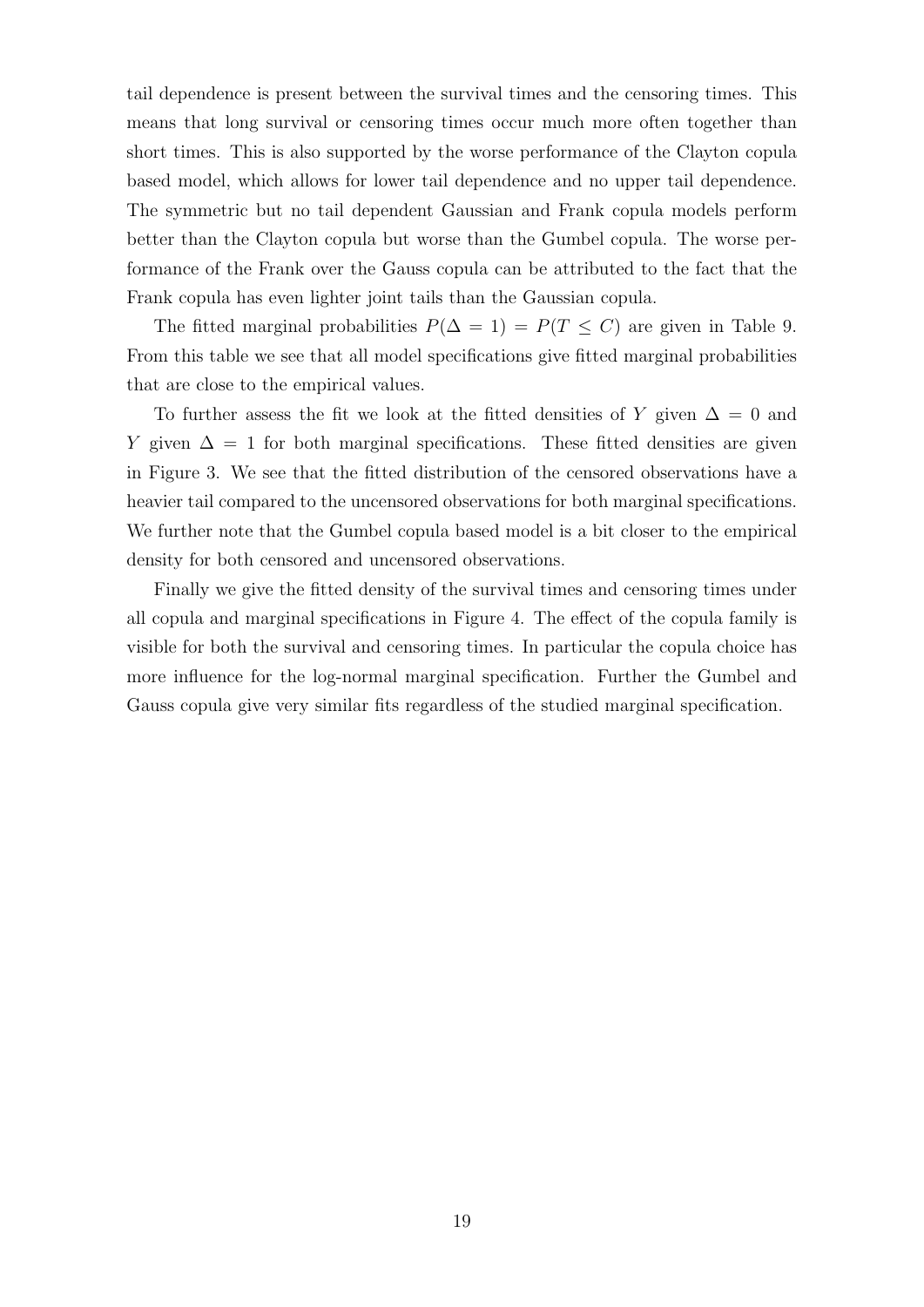| Copula            | $\mu_T$ | $\log(\sigma_T)$ | $\mu_C$ | $\log(\sigma_C)$ | $logit(\tau)$ | $\theta$ | $\tau$ | $log-lik$  |
|-------------------|---------|------------------|---------|------------------|---------------|----------|--------|------------|
| indep             | 3.25    | 0.66             | 3.34    | 0.27             |               |          |        | $-7312.37$ |
| $(\text{stderr})$ | (0.06)  | (0.02)           | (0.04)  | (0.02)           |               |          |        | (50.04)    |
| Frank             | 2.66    | 0.41             | 2.68    | 0.17             | 1.36          | 17.81    | 0.80   | $-7231.41$ |
| $(\text{stderr})$ | (0.04)  | (0.02)           | (0.04)  | (0.02)           | (0.17)        | (2.90)   | (0.03) | (57.56)    |
| Clayton           | 3.16    | 0.63             | 3.23    | 0.27             | $-2.00$       | 0.27     | 0.12   | $-7309.74$ |
| $(\text{stderr})$ | (0.06)  | (0.02)           | (0.03)  | (0.02)           | (0.06)        | (0.02)   | (0.01) | (43.23)    |
| Gumbel            | 2.39    | 0.29             | 2.40    | 0.26             | 3.41          | 31.14    | 0.97   | $-7194.61$ |
| $(\text{stderr})$ | (0.03)  | (0.01)           | (0.04)  | (0.01)           | (0.28)        | (9.30)   | (0.01) | (48.82)    |
| Gauss             | 2.37    | 0.29             | 2.37    | 0.29             | 4.76          | 1.00     | 0.99   | $-7237.34$ |
| $(\text{stderr})$ | (0.04)  | (0.01)           | (0.04)  | (0.01)           | (0.07)        | (0.00)   | (0.00) | (55.29)    |

Table 7: Estimated marginal and copula parameters together with the fitted loglikelihood for the SEER data using model (2.1)-(2.3) with the independence, Frank, Clayton, Gumbel and Gauss copula and log-normal margins, respectively (standard errors are based on 100 bootstrap replications).

| Copula   | $\log(a_T)$ | $\log(b_T)$ | $\log(a_C)$ | $\log(b_C)$ | $logit(\tau)$ | $\theta$ | $\tau$ | $log-lik$  |
|----------|-------------|-------------|-------------|-------------|---------------|----------|--------|------------|
| indep    | $-0.45$     | 3.98        | 0.08        | 3.84        |               |          |        | $-7343.55$ |
| (stderr) | (0.02)      | (0.06)      | (0.02)      | (0.03)      |               |          |        | (37.38)    |
| Frank    | $-0.40$     | 3.77        | 0.08        | 3.63        | $-0.83$       | 3.00     | 0.30   | $-7332.18$ |
| (stderr) | (0.02)      | (0.10)      | (0.04)      | (0.08)      | (0.51)        | (5.35)   | (0.10) | (47.49)    |
| Clayton  | $-0.45$     | 3.98        | 0.08        | 3.84        | $-5.92$       | 0.00     | 0.00   | $-7343.66$ |
| (stderr) | (0.02)      | (0.07)      | (0.02)      | (0.03)      | (0.86)        | (0.00)   | (0.00) | (47.66)    |
| Gumbel   | $-0.21$     | 3.05        | $-0.19$     | 3.04        | 3.89          | 50.09    | 0.98   | $-7241.48$ |
| (stderr) | (0.01)      | (0.03)      | (0.01)      | (0.03)      | (0.04)        | (1.89)   | (0.00) | (47.25)    |
| Gauss    | $-0.20$     | 3.03        | $-0.19$     | 3.03        | 5.05          | 1.00     | 0.99   | $-7250.89$ |
| (stderr) | (0.01)      | (0.03)      | (0.02)      | (0.03)      | (0.33)        | (0.00)   | (0.00) | (42.44)    |

Table 8: Estimated marginal and copula parameters together with the fitted loglikelihood for the SEER data using model (2.1)-(2.3) with the independence, Frank, Clayton, Gumbel and Gauss copula and Weibull margins, respectively (standard errors are based on 100 bootstrap replications).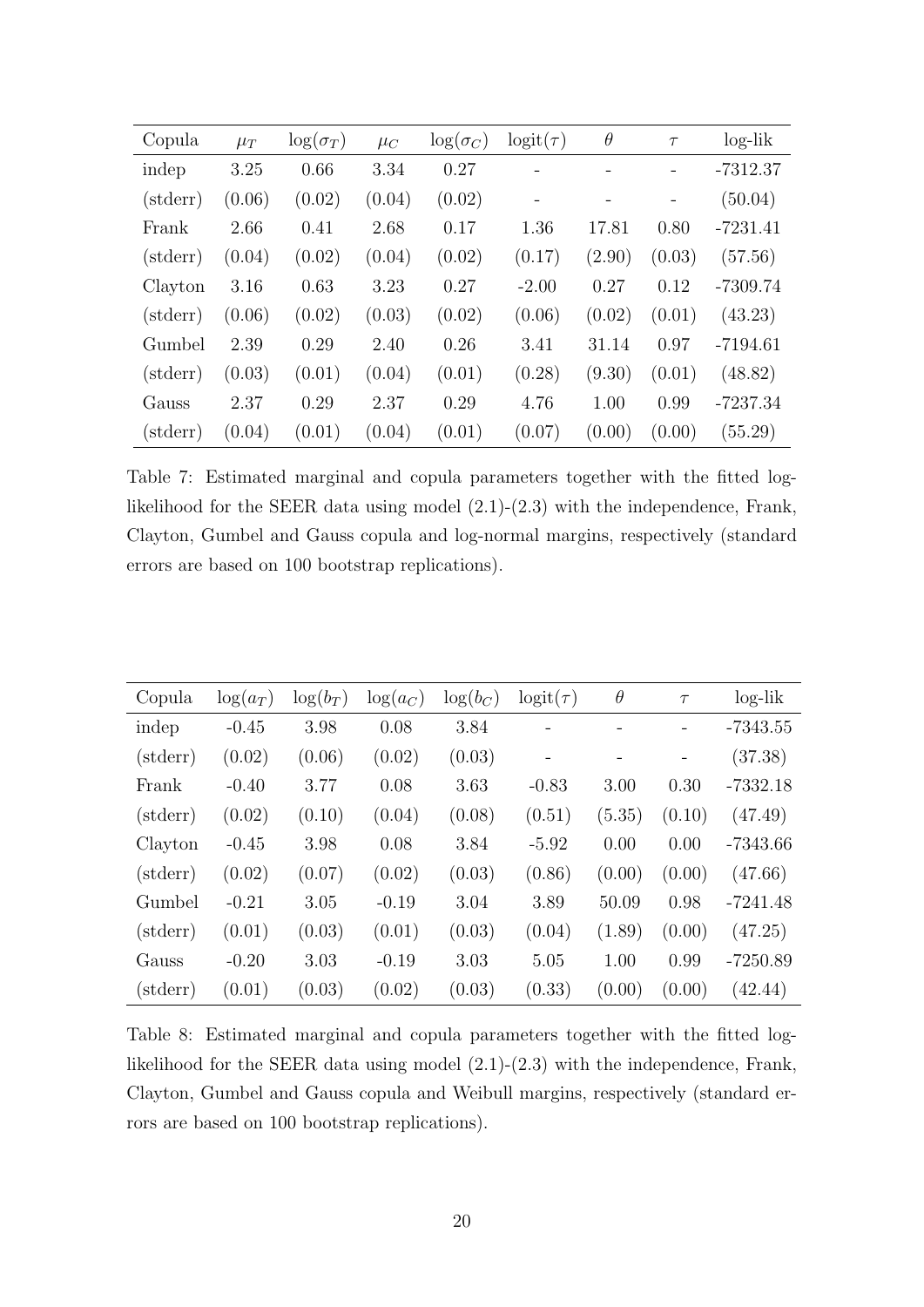|                     |        | Margin Empirical Independence Frank Clayton Gumbel Gauss |  |                                              |  |
|---------------------|--------|----------------------------------------------------------|--|----------------------------------------------|--|
| $log-normal$ 0.5016 |        |                                                          |  | $0.5160$ $0.5233$ $0.5180$ $0.5108$ $0.4973$ |  |
| Weibull             | 0.5016 |                                                          |  | $0.5084$ $0.5022$ $0.5083$ $0.4935$ $0.4932$ |  |

Table 9: Empirical and fitted probability  $P(T \leq C)$  for the SEER data with the independence, Frank, Clayton, Gumbel and Gauss copula with log-normal or Weibull margins, respectively.



Figure 3: Fitted density of Y given  $\Delta = 0$  (left panel) and of Y given  $\Delta = 1$  (right panel), respectively, for the SEER data with the independence, Frank, Clayton, Gumbel and Gauss copula and with log-normal margins (top row) and Weibull margins (bottom row) together with a histogram and empirical density of the observed data.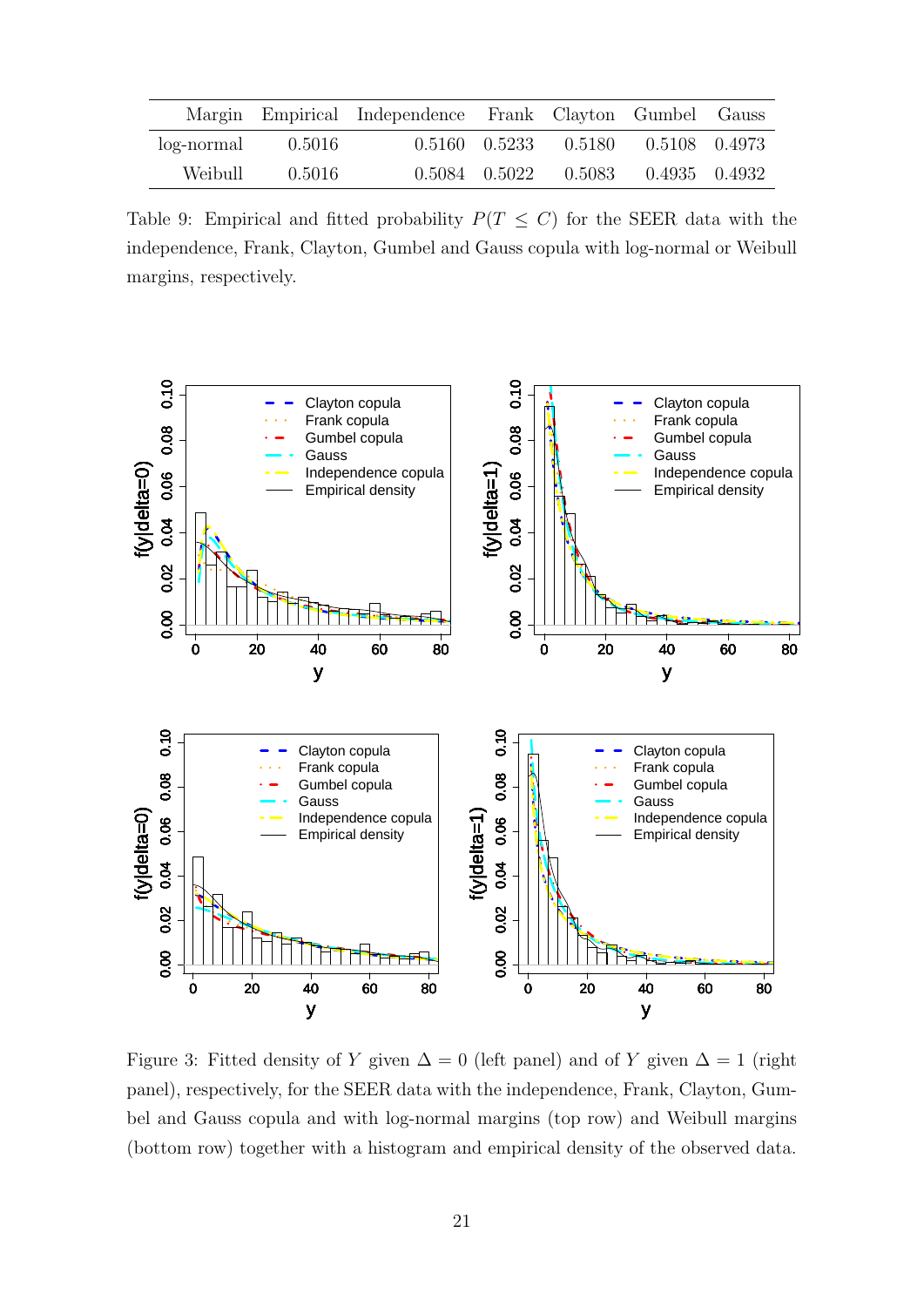

Figure 4: Fitted density of the survival times (top row) and of the censoring times (bottom row) with log-normal margins (left panel) and Weibull margins (right panel), respectively, for the SEER data with the independence, Frank, Clayton, Gumbel and Gauss copula.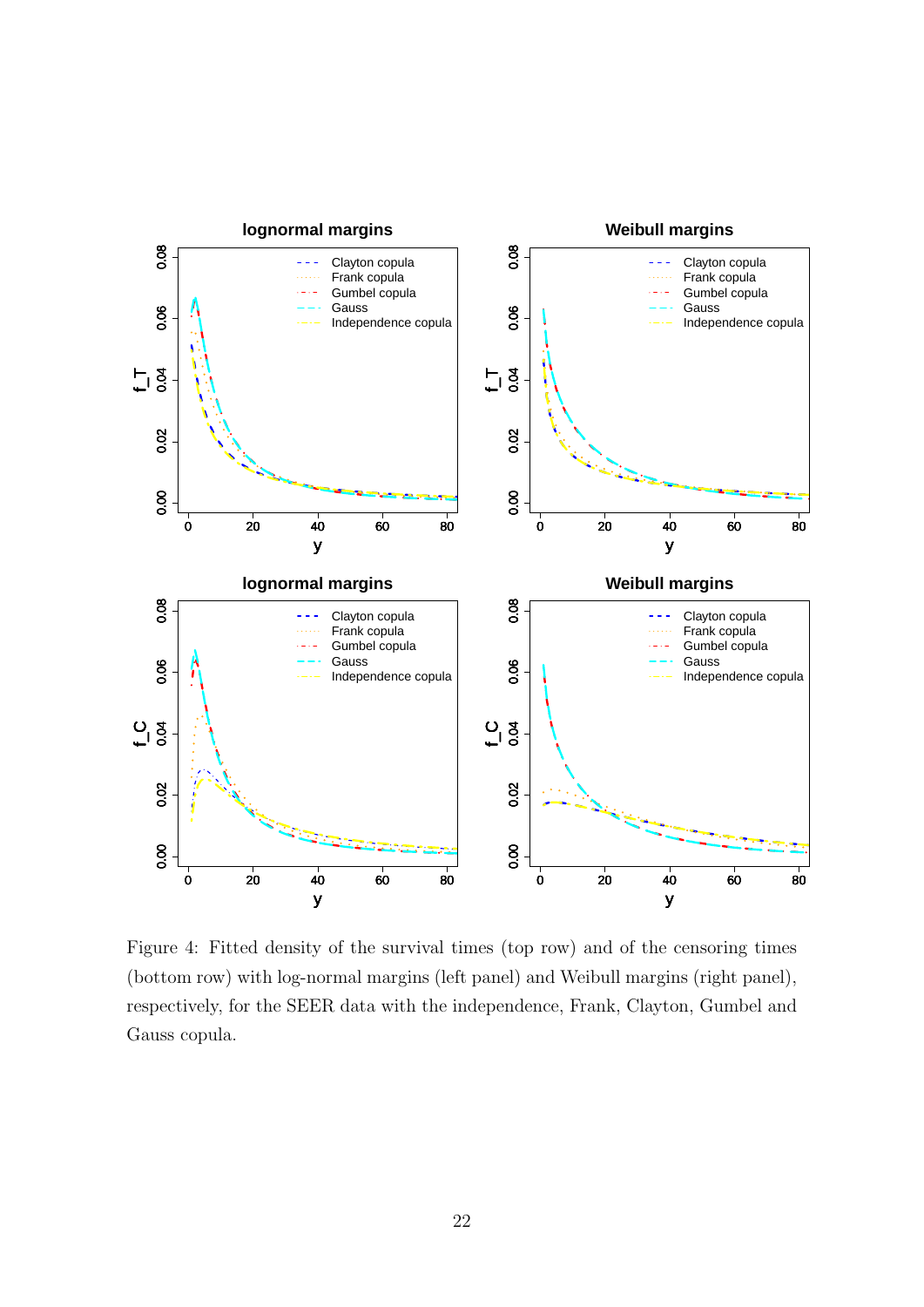#### 7 Discussion and future research

In this paper we modelled the bivariate distribution of a survival and a censoring time by means of a parametric copula model and parametric margins. We developed sufficient conditions under which this model is identifiable, and showed that these conditions are satisfied for a wide range of model specifications. We also studied the estimation of the model and the finite sample performance of the proposed estimators.

The paper is the first to propose a copula model without assuming that the association parameter of the copula is fully known. This is the main advantage of this paper with respect to existing copula models. In order to focus on this major gain, we kept the setting of this paper rather simple. The model can however be extended in many ways. First, the model can be made more flexible by considering semiparametric or nonparametric margins. The question is then however whether the identifiability of the model can be guaranteed. Second, covariates can be added to the model. The most simple case is that of a fully parametric regression model for the survival and censoring time, but other models like semiparametric Cox proportional hazards or accelerated failure time models will be worth studying as well. Third, more general survival models, like competing risks, cure models and truncation in combination with dependent censoring, will also be very promising. Several of the above extensions are currently under preparation. Finally, we like to mention that we focused here on regular copulas, but we could as well consider survival copulas, or any other rotation of the copula family. This will not change the essential ideas of the model and its properties.

## Acknowledgments

The authors like to thank Johanna Neslehova for very helpful discussions.

## References

- Aas, K., Czado, C., Frigessi, A. and Bakken, H. (2009). Pair-copula constructions of multiple dependence, Insurance: Mathematics and Economics 44: 182–198.
- Basu, A. P. (1988). Multivariate exponential distributions and their applications in reliability, Handbook of Statistics 7: 467–477.
- Basu, A. P. and Ghosh, J. K. (1978). Identifiability of the multinormal and other distributions under competing risks model, Journal of Multivariate Analysis 8: 413– 429.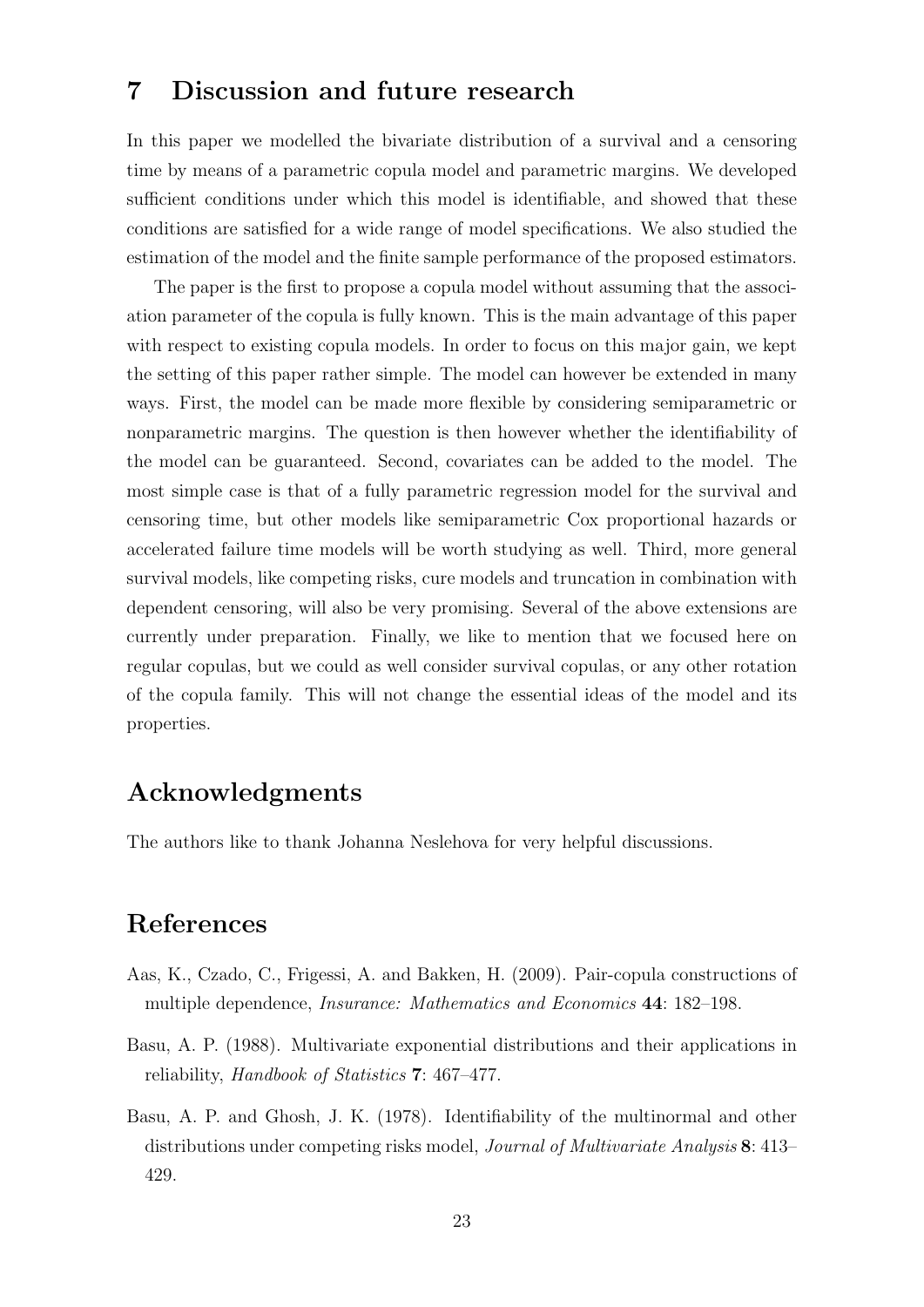- Braekers, R. and Veraverbeke, N. (2005). A copula-graphic estimator for the conditional survival function under dependent censoring, Canadian Journal of Statistics 33: 429–447.
- Chen, Y.-H. (2010). Semiparametric marginal regression analysis for dependent competing risks under an assumed copula, Journal of the Royal Statistical Society – Series B 72: 235–251.
- Collett, D. (2015). Modelling Survival Data in Medical Research, third edn, Taylor and Francis.
- de Unã-Álvarez, J. and Veraverbeke, N.  $(2017)$ . Copula-graphic estimation with lefttruncated and right-censored data, Statistics 51: 387–403.
- Deresa, N. W. and Van Keilegom, I. (2020a). Flexible parametric model for survival data subject to dependent censoring, Biometrical Journal 62: 136–156.
- Deresa, N. W. and Van Keilegom, I. (2020b). A multivariate normal regression model for survival data subject to different types of dependent censoring, Computational Statistics and Data Analysis 144: 106879.
- Deresa, N. W. and Van Keilegom, I. (2021). On semiparametric modelling, estimation and inference for survival data subject to dependent censoring, Biometrika (to appear) .
- Emoto, S. E. and Matthews, P. C. (1990). A Weibull model for dependent censoring, Annals of Statistics 18: 1556–1577.
- Emura, T. and Chen, Y. (2018). Analysis of Survival Data with Dependent Censoring: Copula-Based Approaches, Springer.
- Hsu, C., Taylor, J. and Hu, C. (2015). Analysis of accelerated failure time data with dependent censoring using auxiliary variables via nonparametric multiple imputation, Statistics in Medicine 34: 2768–2780.
- Huang, X. and Zhang, N. (2008). Regression survival analysis with an assumed copula for dependent censoring: A sensitivity analysis approach, Biometrics 64: 1090– 1099.
- Jackson, D., White, I. R., Seaman, S., Evans, H., Baisley, K. and Carpenter, J. (2014). Relaxing the independent censoring assumption in the Cox proportional hazards model using multiple imputation, Statistics in Medicine 33: 4681–4694.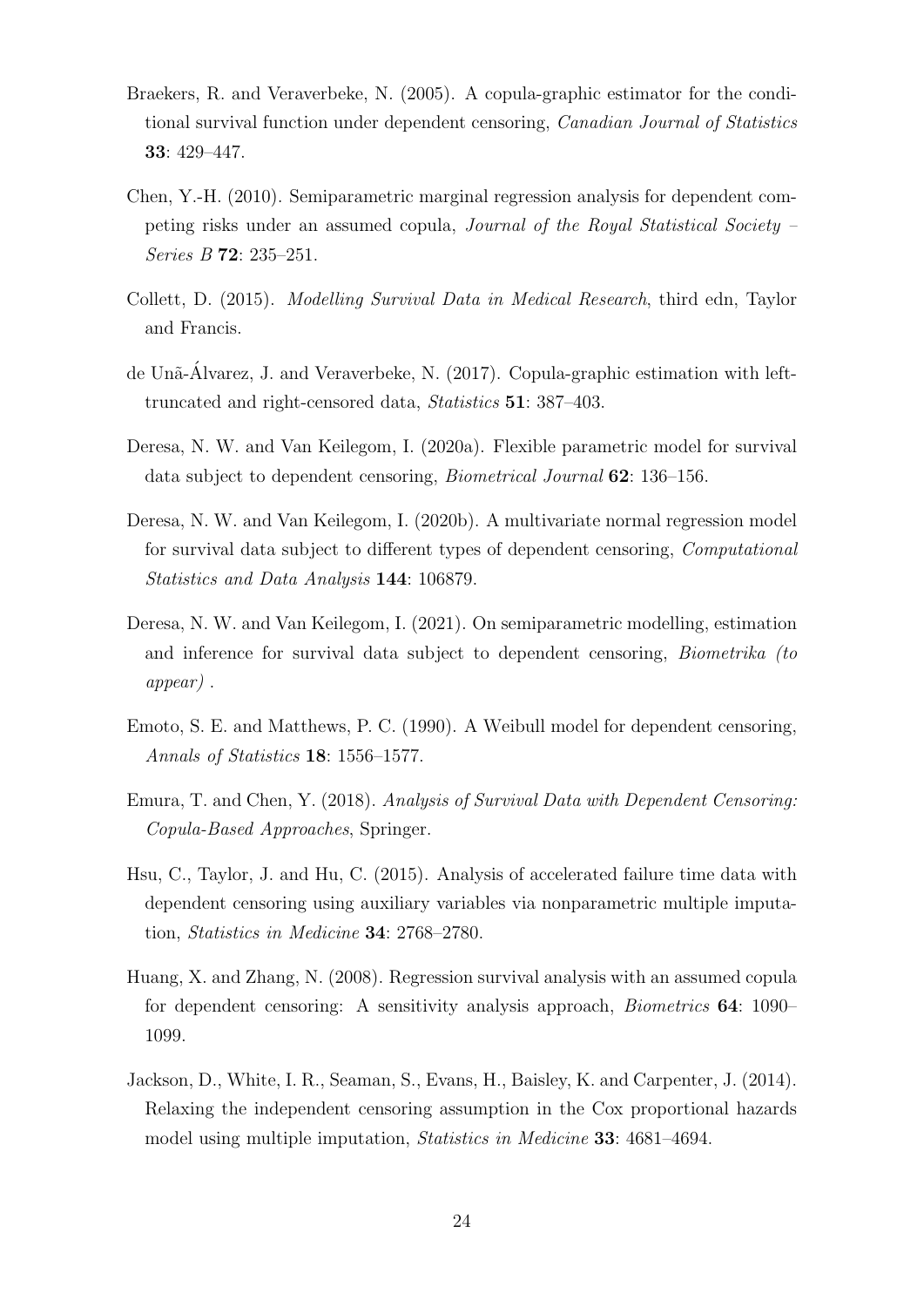- Kaplan, E. L. and Meier, P. (1958). Nonparametric estimation from incomplete observations, Journal of the American Statistical Association 53: 457–481.
- Nádas, A. (1971). The distribution of the identified minimum of normal pair determines the distribution of the pair, *Technometrics* **13**: 201–202.
- Rivest, L. P. and Wells, M. T. (2001). A martingale approach to the copula-graphic estimator for the survival function under dependent censoring, Journal of Multivariate Analysis 79: 138–155.
- Scharfstein, D. O. and Robins, J. M. (2002). Estimation of the failure time distribution in the presence of informative censoring, Biometrika 89: 617–634.
- Sklar, M. (1959). Fonctions de répartition à n dimensions et leurs marges, *Publications* de l'Institut de Statistique de l'Université de Paris 8: 229–231.
- Sujica, A. and Van Keilegom, I. (2018). The copula-graphic estimator in censored nonparametric location-scale regression models, Econometrics and Statistics 7: 89– 114.
- Tsiatis, A. (1975). A nonidentifiability aspect of the problem of competing risks, Proceedings of the National Academy of Sciences 72: 20–22.
- White, H. (1982). Maximum likelihood estimation of misspecified models, *Economet*rica 50: 1–25.
- Zheng, M. and Klein, J. P. (1995). Estimates of marginal survival for dependent competing risks based on an assumed copula, Biometrika 82: 127–138.

## Appendix

**Derivation of Equations (2.4).** Differentiating  $(2.2)$  we can express the joint density of  $(T, C)$  as

$$
f_{T,C}(t,c) = c(F_T(t), F_C(c)) f_T(t) f_C(c),
$$
\n(A.1)

where c denotes the copula density. We are interested in determining the conditional distribution of T given C and vice versa. From  $(A.1)$  it is straightforward to see that the conditional densities are

$$
f_{T|C}(t|c) = c(F_T(t), F_C(c))f_T(t)
$$
\n(A.2)

$$
f_{C|T}(c|T) = c(F_T(t), F_C(c))f_C(c)
$$
\n(A.3)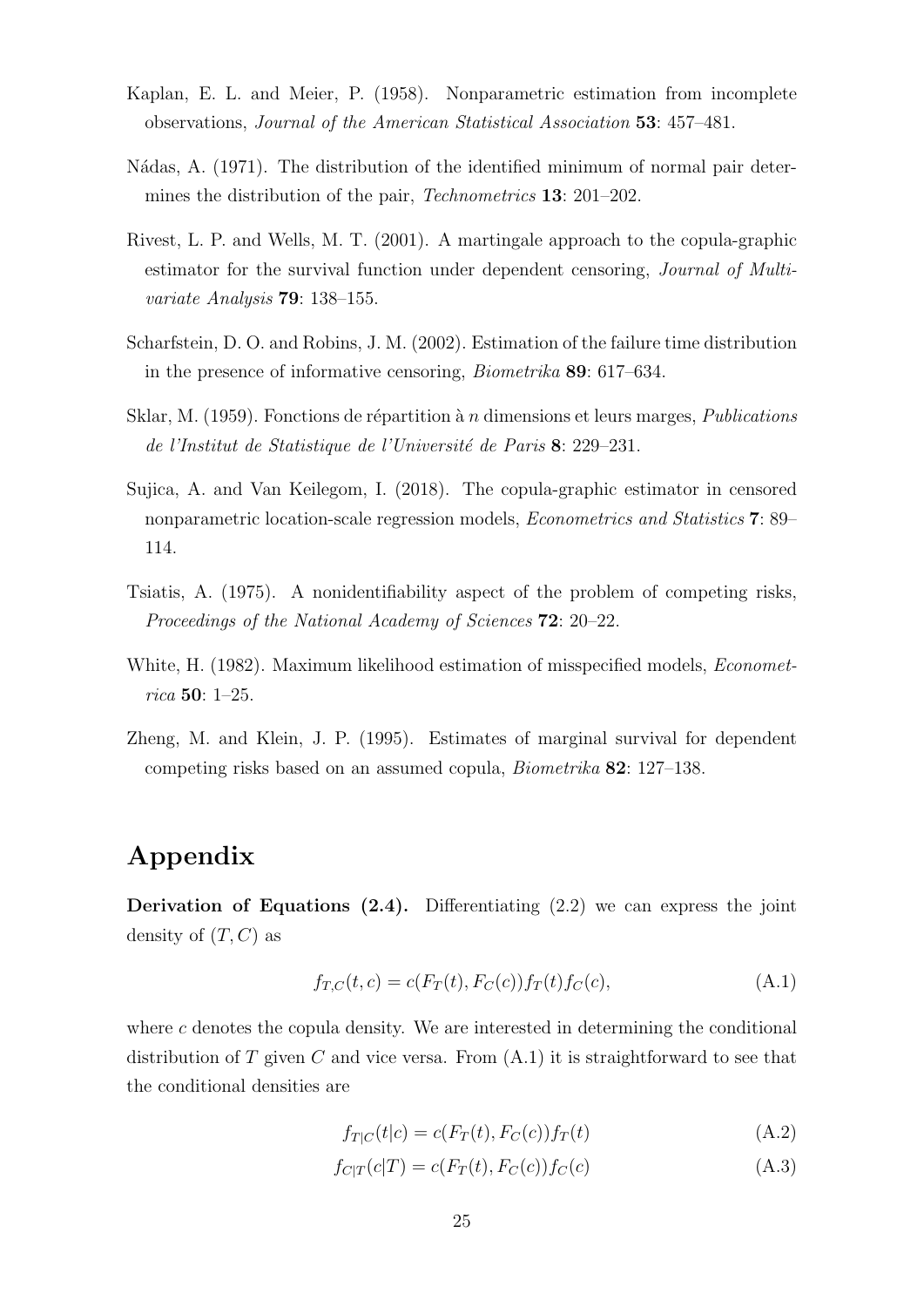and the conditional distribution function of T given  $C = c$  can be derived as

$$
F_{T|C}(t|c) = \int_0^t c(F_T(t^*), F_C(c)) f_T(t^*) dt^*
$$
  
\n
$$
= \int_0^t \frac{\partial^2}{\partial u \partial v} C(u, v)|_{u = F_T(t^*), v = F_C(c)} \frac{dF_T(t)}{dt}|_{t = t^*} dt^*
$$
  
\n
$$
= \frac{\partial}{\partial v} C(u, v)|_{u = F_T(t), v = F_C(c)} = h_{T|C}(F_T(t)|F_C(c)).
$$

Similarly we have  $F_{C|T}(c|t) = h_{C|T}(F_C(c)|F_T(t))$ . We now derive the marginal distribution of  $Y = \min(T, C)$ :

$$
F_Y(y) = 1 - P(Y > y) = 1 - P(T > y, C > y)
$$
  
= 1 - {1 - F<sub>C</sub>(y) - F<sub>T</sub>(y) + C(F<sub>T</sub>(y), F<sub>C</sub>(y))}  
= F<sub>C</sub>(y) + F<sub>T</sub>(y) - C(F<sub>T</sub>(y), F<sub>C</sub>(y)).

Finally we derive the expressions for the joint mixed density  $f_{Y,\Delta}$  by noting that

$$
F_{Y,\Delta}(y,1) = P(T \le y, T \le C) = \int_0^y P(C \ge t | T = t) f_T(t) dt
$$
  
= 
$$
\int_0^y \{1 - h_{C|T}(F_C(t)|F_T(t)) f_T(t) dt,
$$

and hence  $f_{Y,\Delta}(y,1) = \{1 - h_{C|T}(F_C(y)|F_T(y))\}f_T(y)$ . Similarly, we get  $f_{Y,\Delta}(y,0) =$  $\{1 - h_{T|C}(F_T(y)|F_C(y))\}f_C(y).$ 

Proof of Theorem 3.1. Recall from  $(2.4)$  that

$$
P(Y \le t, \Delta = 1) = P(T \le t, T \le C) = \int_0^t P(C \ge y | T = y) f_T(y) \, dy.
$$

Hence,

$$
f_{Y,\Delta}(t,1) = (1 - F_{C|T}(t|t))f_T(t) = (1 - h_{C|T}(F_C(t)|F_T(t)))f_T(t).
$$

From condition (C2b) we know that  $\lim_{t\to a} h_{C|T}(F_C(t)|F_T(t)) = 0$  for  $a = 0$  or  $a = \infty$ . Hence,

$$
\lim_{t \to a} f_{Y,\Delta}(t,1) = \lim_{t \to a} f_T(t).
$$

Suppose now that  $f_{Y,\Delta,\alpha_1}(t,1) = f_{Y,\Delta,\alpha_2}(t,1)$  for all t, where  $\alpha_j = (\theta_j, \theta_{Tj}, \theta_{Cj})^\top$ ,  $j = 1, 2$ . Then,

$$
1 = \lim_{t \to a} \frac{f_{Y,\Delta,\alpha_1}(t,1)}{f_{Y,\Delta,\alpha_2}(t,1)} = \lim_{t \to a} \frac{f_{T,\theta_{T1}}(t)}{f_{T,\theta_{T2}}(t)}.
$$

It follows from condition (C1) that  $\theta_{T1} = \theta_{T2}$ . In a similar way we can show that  $\theta_{C1} = \theta_{C2}$ . Finally, in order to show that  $\theta_1 = \theta_2$ , note that  $F_{Y,\alpha_j}(t) = F_{T,\theta_{T1}}(t) +$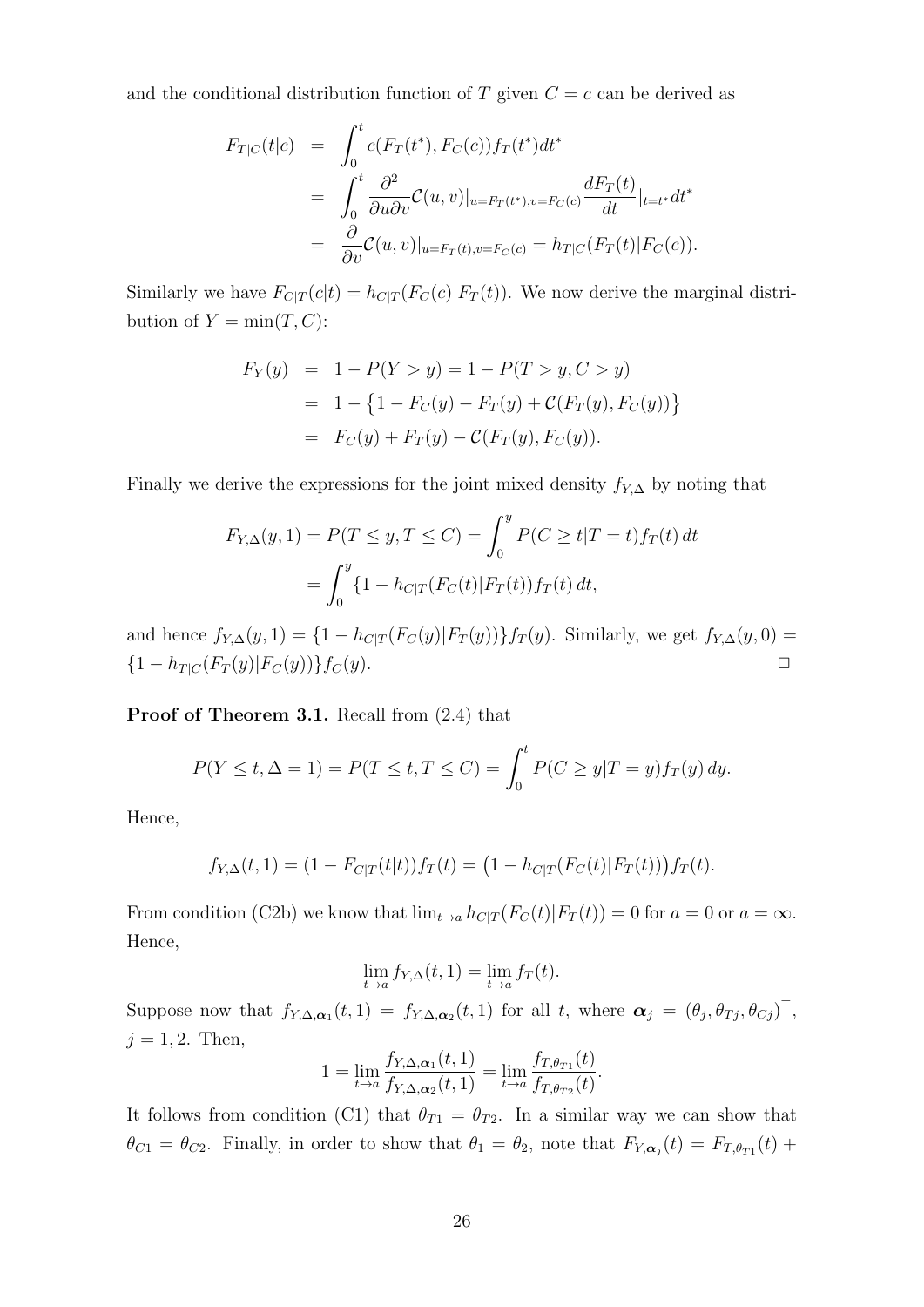$F_{C,\theta_{C1}}(t) - \mathcal{C}_{\theta_j}(F_{T,\theta_{T1}}(t), F_{C,\theta_{C1}}(t))$  and that  $F_{Y,\alpha_1}(t) = F_{Y,\alpha_2}(t)$  for all t. Hence, since the copula is unique, it follows that  $\theta_1 = \theta_2$ .

**Proof of Theorem 3.2.** Consider first the log-normal density for T depending on  $\boldsymbol{\theta}_T = (\mu, \sigma)$ . Then,

$$
\lim_{t \to 0} \frac{f_{T,\mu_1,\sigma_1}(t)}{f_{T,\mu_2,\sigma_2}(t)} = \lim_{t \to 0} \frac{\frac{1}{t\sigma_1}\phi\left(\frac{\log t - \mu_1}{\sigma_1}\right)}{\frac{1}{t\sigma_2}\phi\left(\frac{\log t - \mu_2}{\sigma_2}\right)} = \lim_{t' \to -\infty} \frac{\sigma_2}{\sigma_1} \cdot \frac{\phi\left(\frac{t' - \mu_1}{\sigma_1}\right)}{\phi\left(\frac{t' - \mu_2}{\sigma_2}\right)},
$$

and it is easily seen that this can only be equal to 1 when  $\mu_1 = \mu_2$  and  $\sigma_1 = \sigma_2$ . The same is true when taking the limit for t going to  $\infty$ .

Similarly, for the log-Student-t, we have

$$
\lim_{t \to 0, \infty} \frac{f_{T, \nu_1, \mu_1, \sigma_1}(t)}{f_{T, \nu_2, \mu_2, \sigma_2}(t)} = \frac{c_{\nu_1, \sigma_1}}{c_{\nu_2, \sigma_2}} \lim_{t \to 0, \infty} \frac{\left(1 + \frac{1}{\nu_1} \left(\frac{\log t - \mu_1}{\sigma_1}\right)^2\right)^{-\frac{\nu_1 + 1}{2}}}{\left(1 + \frac{1}{\nu_2} \left(\frac{\log t - \mu_2}{\sigma_2}\right)^2\right)^{-\frac{\nu_2 + 1}{2}}},\tag{A.4}
$$

where  $c_{\nu,\sigma} = \Gamma(\frac{\nu+1}{2})/[\sigma$  $\sqrt{\nu \pi} \Gamma(\frac{\nu}{2})$ ] and  $\Gamma$  is the gamma-function. It is easily seen that the limit in (A.4) is equal to 1 if and only if  $(\nu_1, \mu_1, \sigma_1) = (\nu_2, \mu_2, \sigma_2)$ .

This is also the case for the Weibull density, since

$$
\lim_{t \to 0, \infty} \frac{f_{T, \lambda_1, \rho_1}(t)}{f_{T, \lambda_2, \rho_2}(t)} = \frac{\lambda_1 \rho_1}{\lambda_2 \rho_2} \lim_{t \to 0, \infty} \frac{t^{\rho_1 - 1} \exp(-\lambda_1 t^{\rho_1})}{t^{\rho_2 - 1} \exp(-\lambda_2 t^{\rho_2})},
$$
\n(A.5)

and this equals one only if  $\rho_1 = \rho_2$  and  $\lambda_1 = \lambda_2$ .

Finally, for the log-logistic density, the limit equals

$$
\lim_{t \to 0,\infty} \frac{f_{T,\lambda_1,\kappa_1}(t)}{f_{T,\lambda_2,\kappa_2}(t)} = \frac{\kappa_1 \lambda_1^{\kappa_1}}{\kappa_2 \lambda_2^{\kappa_2}} \lim_{t \to 0,\infty} \frac{t^{\kappa_1-1} [1 + (\lambda_2 t)^{\kappa_2}]^2}{t^{\kappa_2-1} [1 + (\lambda_1 t)^{\kappa_1}]^2},
$$

and again this can only be equal to one when  $\kappa_1 = \kappa_2$  and  $\lambda_1 = \lambda_2$ . Hence, condition  $(C1)$  is satisfied for each of these densities.  $\square$ 

**Proof of Lemma 3.1.** We will use the abbreviated notation  $u_t = F_{T,\theta_T}(t)$  and  $v_t = F_{C,\theta_C}(t)$ . Note that  $\psi(1) = 0$ ,  $\lim_{t \to 0} \psi^{-1}(t) = 1$  and  $\lim_{u \to 1} \psi'(u) = c \in (-\infty, 0)$ . Hence,

$$
\lim_{t \to \infty} h_{T|C,\theta}(u_t|v_t) = \lim_{t \to \infty} \frac{\psi'(v_t)}{\psi'(\psi^{-1}(\psi(u_t) + \psi(v_t)))} = \frac{c}{c} = 1.
$$

Proof of Theorem 3.3. We start with the Frank copula,. Straightforward calculations show that  $\lim_{u\to 1}\psi'(u)=\theta e^{-\theta}/(e^{-\theta}-1)<0$  for  $\theta\neq 0$ , and hence we know from Lemma 3.1 that  $\lim_{t\to\infty} h_{T|C}(F_T(t)|F_C(t)) = 1$ . Hence, condition (C2a) can only be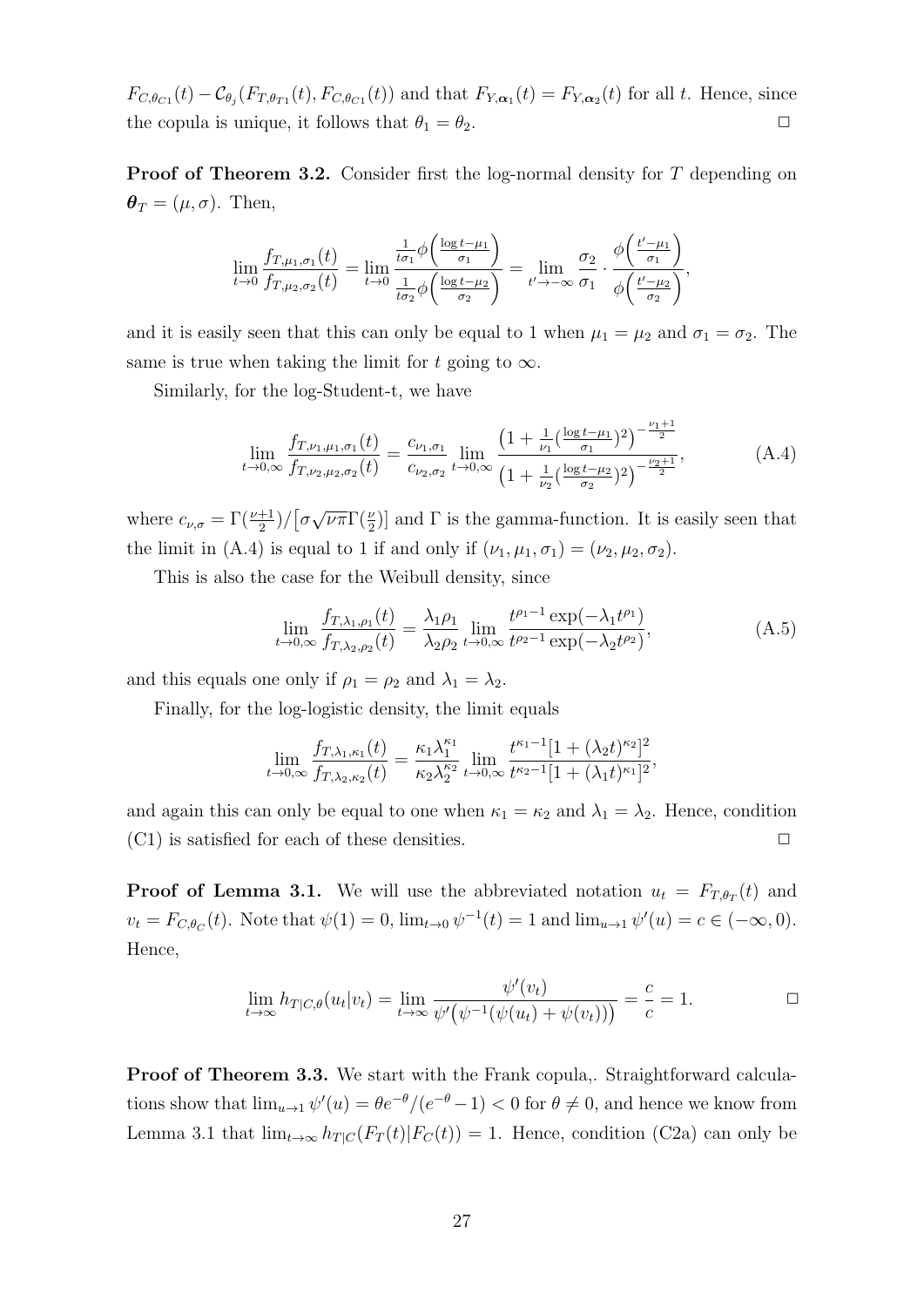satisfied if  $h_{T|C}(F_T(t)|F_C(t))$  converges to zero for  $t \to 0$ . Some straightforward but tedious calculations show that

$$
\lim_{t \to 0} h_{T|C}(F_T(t)|F_C(t))
$$
\n
$$
= \lim_{t \to 0} \frac{\psi'(F_C(t))}{\psi'(\psi^{-1}(\psi(F_T(t)) + \psi(F_C(t))))}
$$
\n
$$
= \lim_{t \to 0} \frac{e^{-\theta F_C(t)}(e^{-\theta F_T(t)} - 1)}{(e^{-\theta F_C(t)} - 1)(e^{-\theta F_T(t)} - 1) + e^{-\theta} - 1} = 0
$$

for  $\theta \neq 0$ . Hence, condition (C2a) is satisfied. Similarly it can be shown that condition (C2b) is satisfied.

For the Gumbel family we have that  $\lim_{u\to 1} \psi'(u) = 0$ , and hence Lemma 3.1 is not applicable. Hence, we calculate both the limit for  $t$  going to 0 and infinity (see Aas et al. (2009) for the formula of  $h_{T|C}(F_T(t)|F_C(t))$  for the Gumbel family):

$$
\lim_{t \to 0,\infty} h_{T|C}(F_T(t)|F_C(t))
$$
\n
$$
= \lim_{t \to 0,\infty} \left\{ 1 + (-\log F_C(t))^{-\theta} (-\log F_T(t))^{\theta} \right\}^{-1+1/\theta}
$$
\n
$$
\times \lim_{t \to 0,\infty} \exp \left\{ - \left[ (-\log F_T(t))^{\theta} + (-\log F_C(t))^{\theta} \right]^{1/\theta} - \log F_C(t) \right\}.
$$

Under the assumption that  $\log F_T(t)/\log F_C(t) \to c$  for some  $0 < c < \infty$  when t tends to zero, the exponential factor above tends to  $0$  when  $t$  tends to  $0$ , and tends to  $1$  when t tends to infinity, whereas the factor in front of this exponential factor converges to some constant in the interval [0, 1], depending on the limit of  $\log F_T(t)/\log F_C(t)$  (for  $t$  tending to 0 or infinity). This shows that the product of the two limits equals 0 when  $t$  tends to 0, whereas when  $t$  tends to infinity the limit can be zero but it can also be strictly positive depending on the limit of  $\log F_T(t)/\log F_C(t)$  for t growing to infinity.

Finally, we consider the Gaussian copula. Note that

$$
P(\Phi^{-1}(F_T(T)) \le t, \Phi^{-1}(F_C(C)) \le c)
$$
  
=  $P(T \le F_T^{-1}(\Phi(t)), C \le F_C^{-1}(\Phi(c))) = \Phi_{\theta}(t, c),$ 

and hence  $\Phi^{-1}(F_T(T))|\Phi^{-1}(F_C(C)) \sim N(\theta \Phi^{-1}(F_C(C)), 1-\theta^2)$ . It follows that (we omit the parameters  $\theta$ ,  $\theta_T$  and  $\theta_C$  for simplicity)

$$
h_{T|C}(F_T(t)|F_C(t)) = F_{T|C}(t|t)
$$
  
=  $P(\Phi^{-1}(F_T(T)) \leq \Phi^{-1}(F_T(t)) | \Phi^{-1}(F_C(C)) = \Phi^{-1}(F_C(t))$   
=  $\Phi(\frac{\Phi^{-1}(F_T(t)) - \theta \Phi^{-1}(F_C(t))}{(1 - \theta^2)^{1/2}})$   
=  $\Phi(\frac{A_{\theta, F_T, F_C}(t)}{(1 - \theta^2)^{1/2}}).$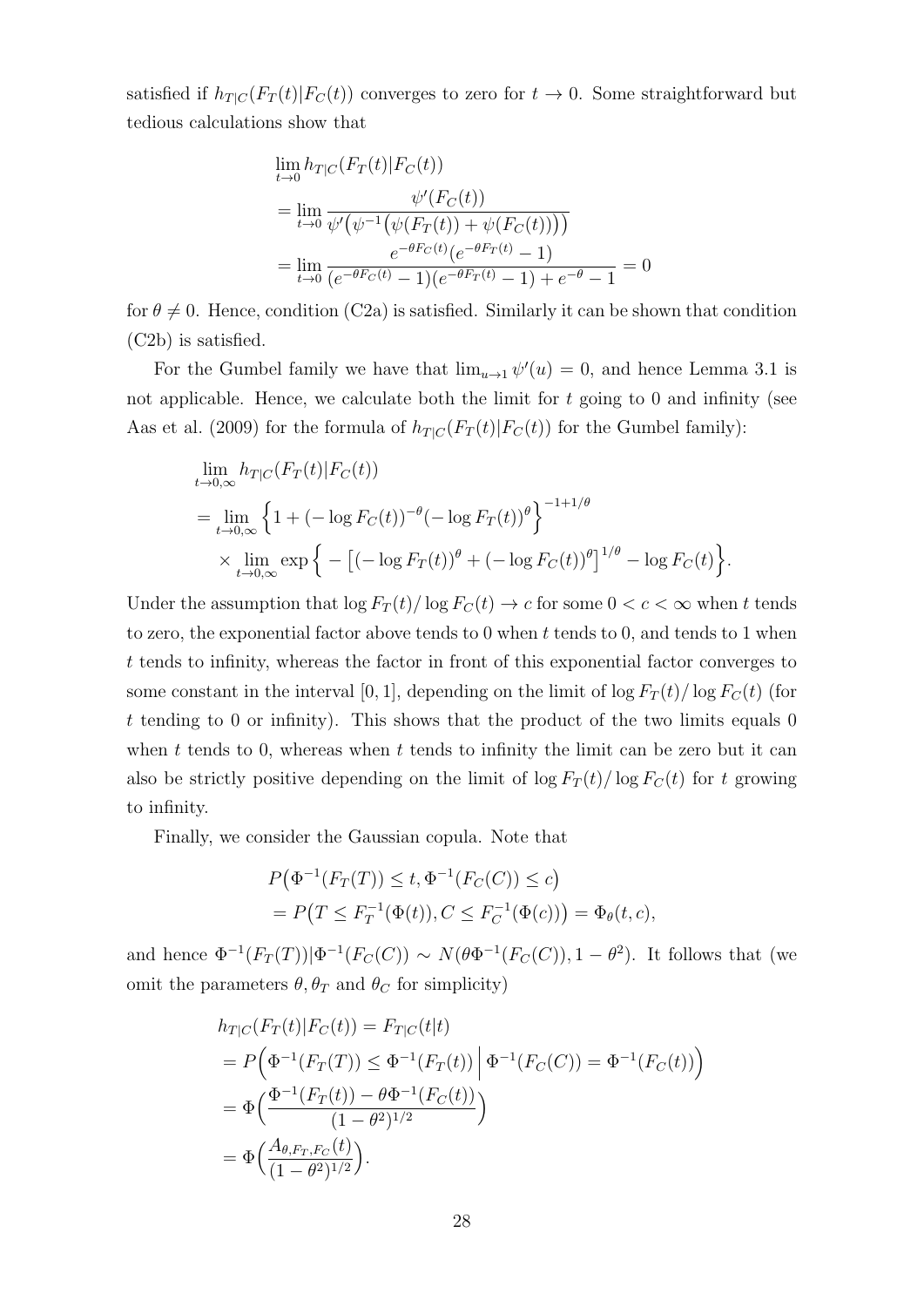Since  $A_{\theta,F_T,F_C}(t)$  tends to  $-\infty$  either when t tends to 0 or to  $\infty$ , it follows that  $h_{T|C}(F_T(t)|F_C(t))$  tends to 0 either when t tends to 0 or to  $\infty$ . Hence, condition  $(C2a)$  is satisfied. In a similar way we can prove condition  $(C2b)$ .

**Proof of Theorem 3.4.** Suppose that  $\lim_{t\to 0} F_{T,\theta_T}(t)/F_{C,\theta_C}(t) = \infty$  (the case where the limit equals 0 can be handled similarly). Then, it follows from  $(3.2)$  that  $\lim_{t\to 0} h_{C|T,\theta}(F_{C,\theta_C}(t)|F_{T,\theta_T}(t)) = 0.$  Hence, using similar arguments as in the proof of Theorem 3.1, it follows from condition (C1) that  $\theta_T$  is identifiable. From the formula of  $f_{Y,\Delta}(\cdot,1)$  given in (2.4) it then follows that the function  $t \to h_{C|T,\theta}(F_{C,\theta_C}(t)|F_{T,\theta_T}(t))$ is identifiable.

Next, note that for t large enough,  $F_T(t)^{\theta}/F_{C,\theta_C}(t)^{\theta} - F_T(t)^{\theta}$  is close to zero (we omit  $\theta_T$  since it is identifiable), and hence a Taylor expansion can be used to write

$$
\log h_{C|T,\theta}(F_{C,\theta_C}(t)|F_T(t))
$$
\n
$$
= -\frac{\theta + 1}{\theta} \log \left(1 + \frac{F_T(t)^{\theta}}{F_{C,\theta_C}(t)^{\theta}} - F_T(t)^{\theta}\right)
$$
\n
$$
= -\frac{\theta + 1}{\theta} \sum_{k=1}^{\infty} \frac{(-1)^{k-1}}{k} \{F_T(t)^{\theta}(F_{C,\theta_C}(t)^{-\theta} - 1)\}^k
$$

for t large. This is a polynomial in  $u_t = F_T(t)$ . Hence, for two sets of parameters  $(\theta, \theta_C)$  and  $(\theta^*, \theta^*_C)$  we have that

$$
\frac{\theta+1}{\theta} \sum_{k=1}^{\infty} \frac{(-1)^{k-1}}{k} \left( F_{C,\theta_C}(t)^{-\theta} - 1 \right)^k u_t^{\theta k} = \frac{\theta^*+1}{\theta^*} \sum_{k=1}^{\infty} \frac{(-1)^{k-1}}{k} \left( F_{C,\theta_C^*}(t)^{-\theta^*} - 1 \right)^k u_t^{\theta^* k}
$$

for t large. And this is only possible if  $\theta = \theta^*$  and  $\theta_C = \theta_C^*$ .  $\Box$ 

#### Supplement

#### 1.1 Results for Scenario 2

The results from Scenario 2 are shown in Tables 10, 11, 12 and 13 for the Frank, Clayton, Gumbel and Gauss copula, respectively. Compared to Scenario 1 the positive bias for the Frank copula is even higher under Scenario 2 for low dependence. In the other copula cases we also see that there is a slightly higher bias in the low dependence case compared to Scenario 1. However for stronger dependences the performance is satisfactory even for sample sizes as low as 200.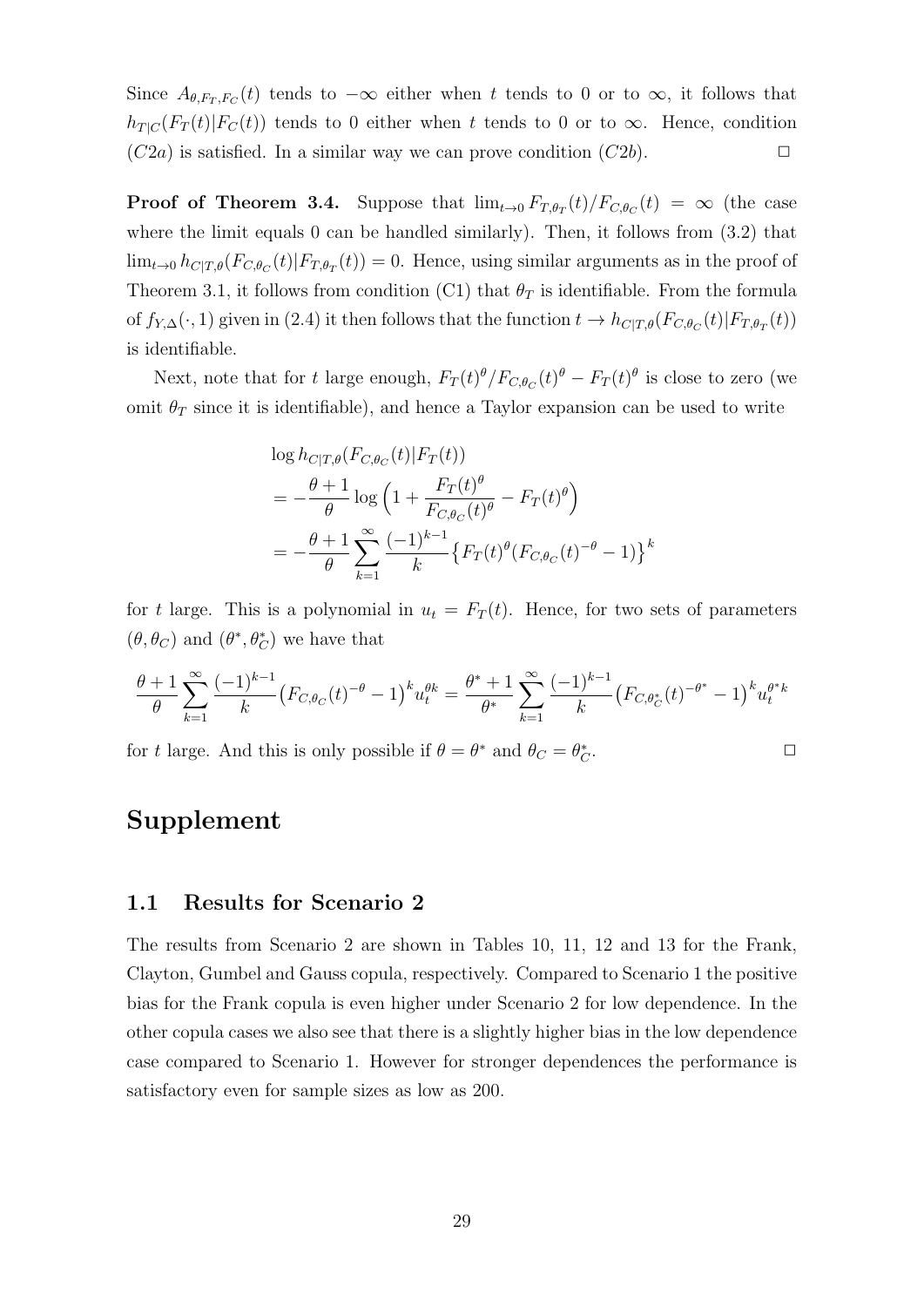| $\tau=.2, n = 200$     | $\mu_T$  | $\log(\sigma_T)$ | $\mu_C$  | $\log(\sigma_C)$ | $logit(\tau)$ | $\tau$   |
|------------------------|----------|------------------|----------|------------------|---------------|----------|
| average.estimate       | 2.43     | $-0.06$          | 1.98     | $-0.69$          | $-0.51$       | 0.38     |
| sd.of.average.estimate | 0.01     | 0.01             | 0.00     | $0.01\,$         | 0.06          | $0.01\,$ |
| average.bias           | $-0.07$  | $-0.06$          | $-0.02$  | 0.00             | 0.88          | 0.18     |
| <b>RMSE</b>            | 0.17     | $0.13\,$         | 0.04     | 0.06             | 1.08          | 0.23     |
| $n=500$                | $\mu_T$  | $\log(\sigma_T)$ | $\mu_C$  | $\log(\sigma_C)$ | $logit(\tau)$ | $\tau$   |
| average.estimate       | 2.44     | $-0.04$          | 1.99     | $-0.69$          | $-0.59$       | 0.36     |
| sd.of.average.estimate | $0.01\,$ | $0.01\,$         | 0.00     | 0.00             | 0.05          | $0.01\,$ |
| average.bias           | $-0.06$  | $-0.04$          | $-0.01$  | $-0.00$          | 0.80          | 0.16     |
| <b>RMSE</b>            | 0.13     | 0.10             | 0.03     | 0.04             | 0.95          | 0.19     |
| $n = 1000$             | $\mu_T$  | $\log(\sigma_T)$ | $\mu_C$  | $\log(\sigma_C)$ | $logit(\tau)$ | $\tau$   |
| average.estimate       | 2.18     | $-0.01$          | 1.99     | $-1.38$          | $-0.73$       | 0.33     |
| sd.of.average.estimate | 0.00     | 0.00             | 0.00     | 0.00             | 0.02          | 0.00     |
| average.bias           | $-0.01$  | $-0.01$          | $-0.01$  | $0.01\,$         | 0.66          | 0.13     |
| <b>RMSE</b>            | 0.04     | 0.04             | 0.01     | 0.03             | 0.68          | 0.13     |
| $\tau = .5, n = 200$   | $\mu_T$  | $\log(\sigma_T)$ | $\mu_C$  | $\log(\sigma_C)$ | $logit(\tau)$ | $\tau$   |
| average.estimate       | 2.52     | $-0.00$          | 2.00     | $-0.69$          | $-0.02$       | 0.49     |
| sd.of.average.estimate | 0.02     | 0.01             | 0.00     | $0.01\,$         | 0.07          | 0.01     |
| average.bias           | 0.02     | $-0.00$          | $-0.00$  | 0.00             | $-0.02$       | $-0.01$  |
| <b>RMSE</b>            | 0.22     | 0.14             | 0.04     | 0.06             | 0.66          | 0.15     |
| $n=500$                | $\mu_T$  | $\log(\sigma_T)$ | $\mu_C$  | $\log(\sigma_C)$ | $logit(\tau)$ | $\tau$   |
| average.estimate       | 2.52     | 0.00             | 2.00     | $-0.69$          | $-0.18$       | 0.46     |
| sd.of.average.estimate | 0.02     | 0.01             | 0.00     | 0.00             | 0.08          | 0.02     |
| average.bias           | 0.02     | 0.00             | 0.00     | 0.00             | $-0.18$       | $-0.04$  |
| <b>RMSE</b>            | 0.20     | 0.13             | 0.03     | 0.04             | 0.78          | 0.17     |
| $n = 1000$             | $\mu_T$  | $\log(\sigma_T)$ | $\mu_C$  | $\log(\sigma_C)$ | $logit(\tau)$ | $\tau$   |
| average.estimate       | 2.20     | 0.00             | $2.00\,$ | $-1.38$          | $-0.01$       | 0.50     |
| sd.of.average.estimate | 0.00     | 0.00             | 0.00     | 0.00             | 0.02          | 0.00     |
| average.bias           | $-0.00$  | 0.00             | $-0.00$  | 0.00             | $-0.01$       | $-0.00$  |
| <b>RMSE</b>            | 0.05     | 0.04             | 0.01     | 0.04             | 0.22          | 0.05     |
| $\tau = .8, n = 200$   | $\mu_T$  | $\log(\sigma_T)$ | $\mu_C$  | $\log(\sigma_C)$ | $logit(\tau)$ | $\tau$   |
| average.estimate       | 2.52     | $-0.00$          | 2.00     | $-0.69$          | 1.54          | 0.81     |
| sd.of.average.estimate | 0.02     | 0.01             | 0.00     | $0.01\,$         | $0.06\,$      | 0.01     |
| average.bias           | 0.02     | $-0.00$          | $0.00\,$ | $-0.00$          | 0.15          | $0.01\,$ |
| <b>RMSE</b>            | 0.21     | 0.14             | 0.03     | 0.07             | 0.60          | 0.07     |
| $n=500$                | $\mu_T$  | $\log(\sigma_T)$ | $\mu_C$  | $\log(\sigma_C)$ | $logit(\tau)$ | $\tau$   |
| average.estimate       | 2.52     | 0.00             | $2.00\,$ | $-0.70$          | 1.40          | 0.80     |
| sd.of.average.estimate | $0.01\,$ | $0.01\,$         | 0.00     | 0.00             | 0.03          | $0.00\,$ |
| average.bias           | 0.02     | 0.00             | 0.00     | $-0.01$          | 0.02          | $-0.00$  |
| <b>RMSE</b>            | 0.14     | $0.09\,$         | $0.03\,$ | $0.04\,$         | 0.30          | $0.05\,$ |
| $n = 1000$             | $\mu_T$  | $\log(\sigma_T)$ | $\mu_C$  | $\log(\sigma_C)$ | $logit(\tau)$ | $\tau$   |
| average.estimate       | 2.52     | $0.01\,$         | $2.00\,$ | $-0.69$          | 1.38          | 0.80     |
| sd.of.average.estimate | 0.01     | $0.01\,$         | 0.00     | 0.00             | 0.02          | $0.00\,$ |
| average.bias           | 0.02     | $0.01\,$         | 0.00     | $-0.00$          | $-0.01$       | $-0.00$  |
| RMSE                   | 0.10     | 0.07             | $0.02\,$ | $0.03\,$         | 0.17          | 0.03     |

Table 10: Simulation results for the case of a Frank copula under Scenario 2.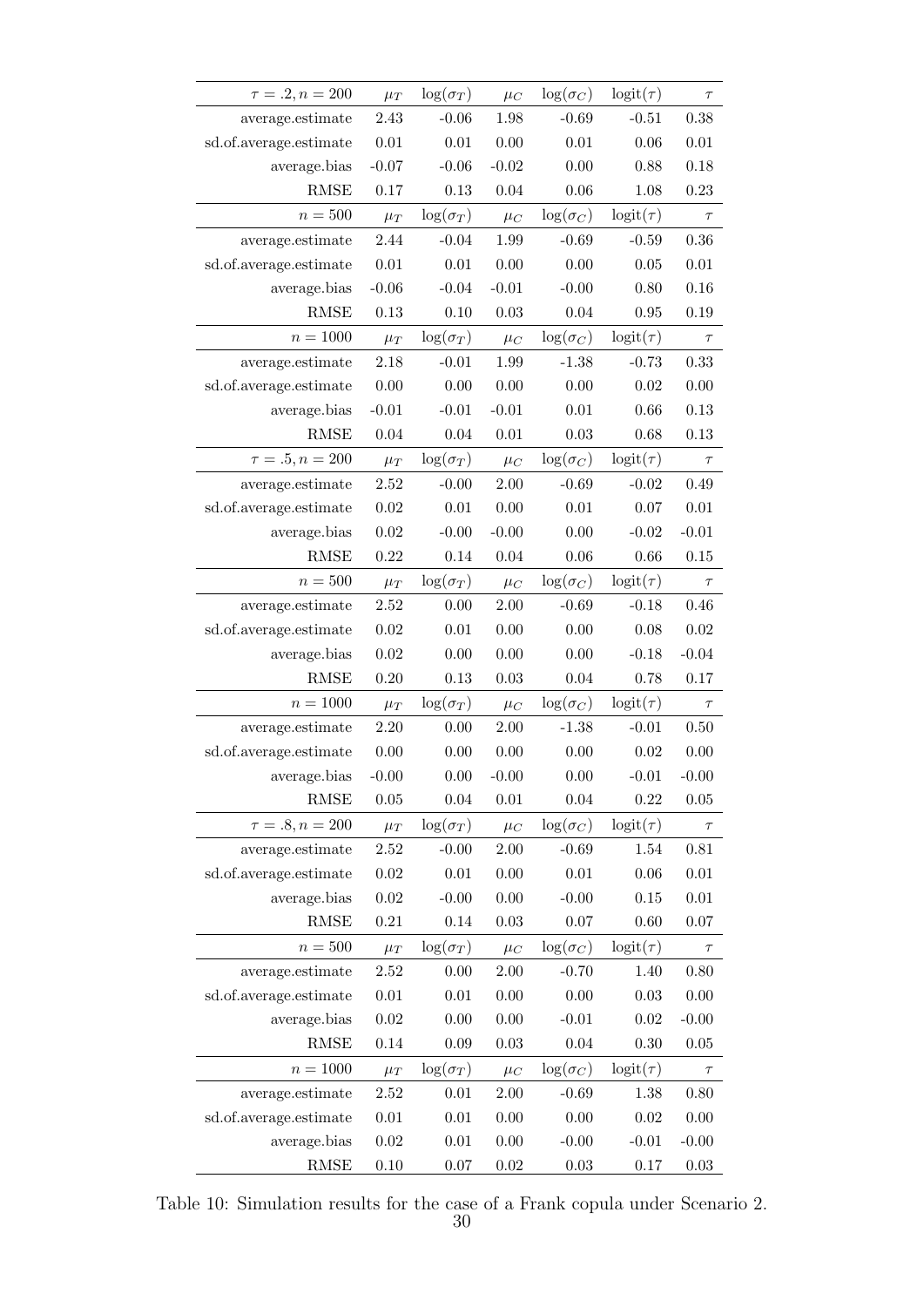| $\tau = .2, n = 200$   | $\mu_T$  | $\log(\sigma_T)$ | $\mu_C$  | $\log(\sigma_C)$ | $logit(\tau)$ | $\tau$   |
|------------------------|----------|------------------|----------|------------------|---------------|----------|
| average.estimate       | 2.45     | $-0.04$          | 1.98     | $-0.67$          | $-1.60$       | 0.27     |
| sd.of.average.estimate | 0.02     | 0.01             | 0.01     | $0.01\,$         | 0.20          | 0.02     |
| average.bias           | $-0.05$  | $-0.04$          | $-0.02$  | 0.02             | $-0.21$       | 0.07     |
| <b>RMSE</b>            | 0.20     | 0.14             | 0.07     | 0.07             | 1.97          | 0.22     |
| $n=500\,$              | $\mu_T$  | $\log(\sigma_T)$ | $\mu_C$  | $\log(\sigma_C)$ | $logit(\tau)$ | $\tau$   |
| average.estimate       | 2.46     | $-0.02$          | 1.99     | $-0.68$          | $-1.72$       | 0.25     |
| sd.of.average.estimate | $0.01\,$ | $0.01\,$         | 0.00     | 0.00             | 0.19          | 0.02     |
| average.bias           | $-0.04$  | $-0.02$          | $-0.01$  | $0.01\,$         | $-0.33$       | 0.05     |
| <b>RMSE</b>            | 0.15     | 0.10             | $0.05\,$ | 0.05             | 1.89          | 0.18     |
| $n = 1000$             | $\mu_T$  | $\log(\sigma_T)$ | $\mu_C$  | $\log(\sigma_C)$ | $logit(\tau)$ | $\tau$   |
| average.estimate       | 2.48     | $-0.01$          | 2.00     | $-0.68$          | $-1.50$       | 0.22     |
| sd.of.average.estimate | $0.01\,$ | 0.01             | 0.00     | 0.00             | 0.11          | 0.01     |
| average.bias           | $-0.02$  | $-0.01$          | $-0.00$  | $0.01\,$         | $-0.11$       | 0.02     |
| <b>RMSE</b>            | 0.11     | $0.07\,$         | 0.04     | 0.04             | 1.13          | 0.12     |
| $\tau=.5, n = 200$     | $\mu_T$  | $\log(\sigma_T)$ | $\mu_C$  | $\log(\sigma_C)$ | $logit(\tau)$ | $\tau$   |
| average.estimate       | 2.52     | $0.01\,$         | 2.00     | $-0.69$          | $-0.10$       | 0.49     |
| sd.of.average.estimate | $0.02\,$ | $0.01\,$         | 0.00     | $0.01\,$         | 0.08          | $0.01\,$ |
| average.bias           | 0.02     | $0.01\,$         | 0.00     | $-0.00$          | $-0.10$       | $-0.01$  |
| <b>RMSE</b>            | 0.20     | 0.14             | 0.05     | 0.07             | 0.85          | 0.15     |
| $n=500$                | $\mu_T$  | $\log(\sigma_T)$ | $\mu_C$  | $\log(\sigma_C)$ | $logit(\tau)$ | $\tau$   |
| average.estimate       | 2.50     | $-0.01$          | 2.00     | $-0.69$          | 0.04          | 0.51     |
| sd.of.average.estimate | $0.01\,$ | 0.01             | 0.00     | 0.00             | 0.04          | $0.01\,$ |
| average.bias           | $-0.00$  | $-0.01$          | 0.00     | $-0.00$          | 0.04          | $0.01\,$ |
| <b>RMSE</b>            | 0.14     | 0.10             | 0.03     | 0.05             | 0.42          | 0.10     |
| $n = 1000$             | $\mu_T$  | $\log(\sigma_T)$ | $\mu_C$  | $\log(\sigma_C)$ | $logit(\tau)$ | $\tau$   |
| average.estimate       | 2.49     | $-0.01$          | 2.00     | $-0.69$          | 0.04          | $0.51\,$ |
| sd.of.average.estimate | 0.01     | $0.01\,$         | 0.00     | 0.00             | 0.03          | $0.01\,$ |
| average.bias           | $-0.01$  | $-0.01$          | $-0.00$  | $-0.00$          | 0.04          | 0.01     |
| <b>RMSE</b>            | 0.10     | $0.07\,$         | 0.02     | 0.03             | 0.29          | 0.07     |
| $\tau = .8, n = 200$   | $\mu_T$  | $\log(\sigma_T)$ | $\mu_C$  | $\log(\sigma_C)$ | $logit(\tau)$ | $\tau$   |
| average.estimate       | 2.50     | $-0.01$          | 2.00     | $-0.69$          | 1.52          | 0.81     |
| sd.of.average.estimate | 0.02     | $0.01\,$         | 0.00     | $0.01\,$         | 0.05          | 0.01     |
| average.bias           | $-0.00$  | $-0.01$          | $-0.00$  | $-0.00$          | 0.13          | $0.01\,$ |
| <b>RMSE</b>            | 0.20     | 0.15             | $0.04\,$ | 0.06             | 0.51          | 0.07     |
| $n = 500$              | $\mu_T$  | $\log(\sigma_T)$ | $\mu_C$  | $\log(\sigma_C)$ | $logit(\tau)$ | $\tau$   |
| average.estimate       | 2.50     | $-0.02$          | 2.00     | $-0.70$          | 1.43          | 0.80     |
| sd.of.average.estimate | $0.01\,$ | $0.01\,$         | 0.00     | 0.00             | 0.02          | $0.00\,$ |
| average.bias           | $-0.00$  | $-0.02$          | 0.00     | $-0.01$          | 0.04          | $0.00\,$ |
| <b>RMSE</b>            | 0.11     | $0.08\,$         | 0.02     | $0.04\,$         | 0.23          | 0.04     |
| $n = 1000$             | $\mu_T$  | $\log(\sigma_T)$ | $\mu_C$  | $\log(\sigma_C)$ | $logit(\tau)$ | $\tau$   |
| average.estimate       | $2.50\,$ | $-0.01$          | $2.00\,$ | $-0.70$          | 1.40          | 0.80     |
| sd.of.average.estimate | $0.01\,$ | $0.01\,$         | 0.00     | $0.00\,$         | 0.02          | $0.00\,$ |
| average.bias           | $-0.00$  | $-0.01$          | $-0.00$  | $-0.01$          | 0.01          | $0.00\,$ |
| RMSE                   | 0.08     | 0.06             | $0.02\,$ | 0.03             | 0.16          | 0.02     |

Table 11: Simulation results for the case of a Clayton copula under Scenario 2.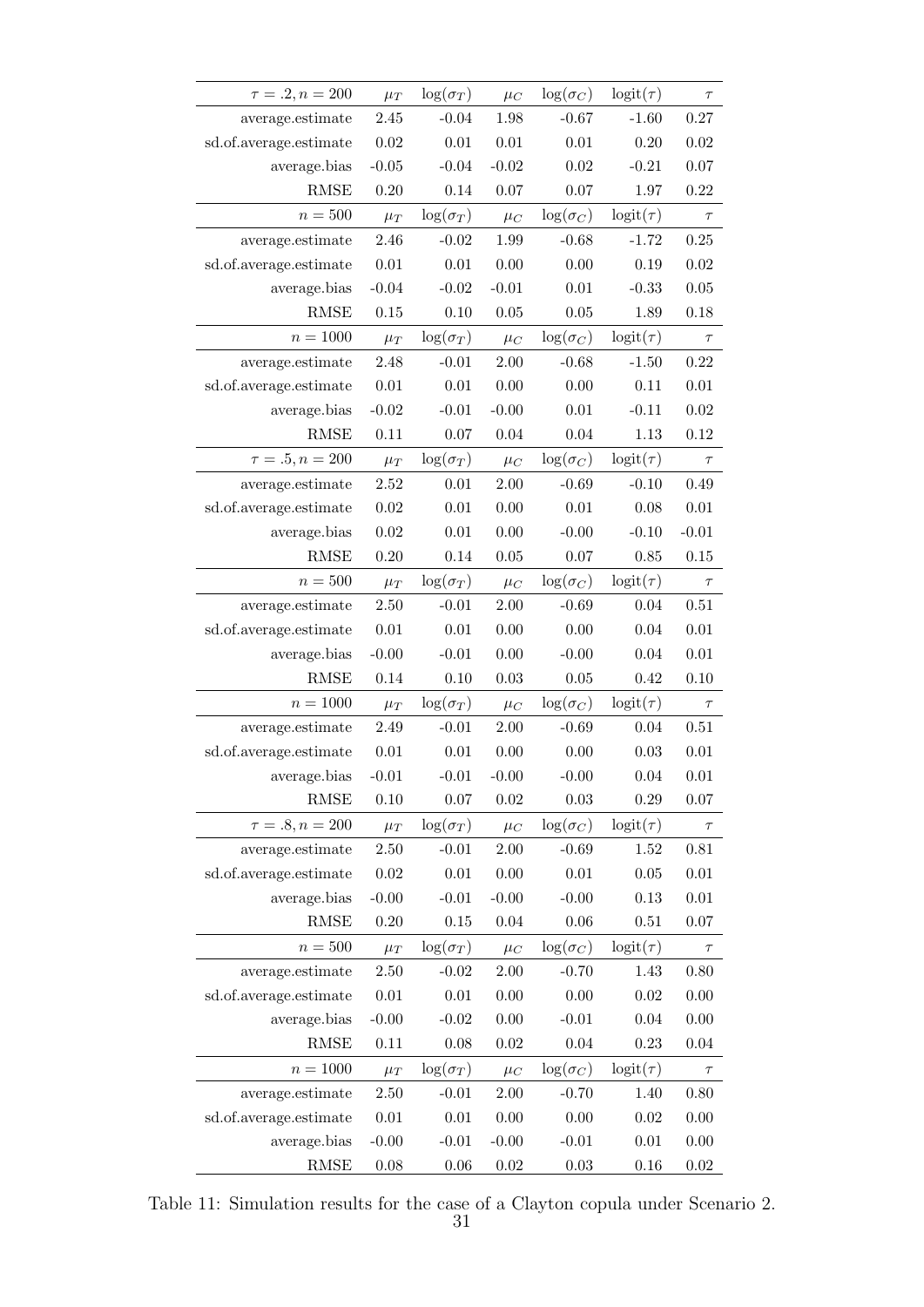| $\tau=.2, n = 200$     | $\mu_T$  | $\log(\sigma_T)$ | $\mu_C$  | $\log(\sigma_C)$ | $logit(\tau)$ | $\tau$     |
|------------------------|----------|------------------|----------|------------------|---------------|------------|
| average.estimate       | 2.46     | $-0.04$          | 1.99     | $-0.69$          | $-1.76$       | 0.26       |
| sd.of.average.estimate | 0.02     | 0.02             | 0.00     | $0.01\,$         | 0.24          | 0.02       |
| average.bias           | $-0.04$  | $-0.04$          | $-0.01$  | 0.00             | $-0.37$       | 0.06       |
| <b>RMSE</b>            | $0.22\,$ | 0.19             | 0.05     | 0.07             | 2.42          | 0.22       |
| $n=500$                | $\mu_T$  | $\log(\sigma_T)$ | $\mu_C$  | $\log(\sigma_C)$ | $logit(\tau)$ | $\tau$     |
| average.estimate       | 2.48     | $-0.02$          | 1.99     | $-0.69$          | $-1.45$       | 0.23       |
| sd.of.average.estimate | 0.01     | $0.01\,$         | 0.00     | 0.00             | 0.12          | $0.01\,$   |
| average.bias           | $-0.02$  | $-0.02$          | $-0.01$  | 0.00             | $-0.06$       | 0.03       |
| RMSE                   | 0.14     | 0.10             | 0.03     | 0.03             | 1.20          | $0.11\,$   |
| $n = 1000$             | $\mu_T$  | $\log(\sigma_T)$ | $\mu_C$  | $\log(\sigma_C)$ | $logit(\tau)$ | $\tau$     |
| average.estimate       | 2.49     | $-0.01$          | 2.00     | $-0.69$          | $-1.38$       | 0.21       |
| sd.of.average.estimate | 0.01     | $0.01\,$         | 0.00     | 0.00             | 0.05          | $0.01\,$   |
| average.bias           | $-0.01$  | $-0.01$          | $-0.00$  | 0.00             | 0.01          | 0.01       |
| <b>RMSE</b>            | 0.09     | 0.07             | 0.03     | 0.02             | 0.49          | 0.08       |
| $\tau = .5, n = 200$   | $\mu_T$  | $\log(\sigma_T)$ | $\mu_C$  | $\log(\sigma_C)$ | $logit(\tau)$ | $\tau$     |
| average.estimate       | $2.50\,$ | $-0.03$          | 2.00     | $-0.68$          | $0.15\,$      | 0.53       |
| sd.of.average.estimate | 0.03     | 0.02             | 0.00     | 0.01             | 0.08          | 0.02       |
| average.bias           | 0.00     | $-0.03$          | 0.00     | $0.01\,$         | 0.15          | 0.03       |
| <b>RMSE</b>            | 0.26     | 0.20             | 0.05     | 0.06             | 0.86          | 0.18       |
| $n=500$                | $\mu_T$  | $\log(\sigma_T)$ | $\mu_C$  | $\log(\sigma_C)$ | $logit(\tau)$ | $\tau$     |
| average.estimate       | 2.49     | $-0.01$          | 2.00     | $-0.69$          | 0.06          | 0.51       |
| sd.of.average.estimate | 0.01     | 0.01             | 0.00     | 0.00             | 0.04          | 0.01       |
| average.bias           | $-0.01$  | $-0.01$          | $-0.00$  | $-0.00$          | 0.06          | 0.01       |
| RMSE                   | 0.15     | 0.10             | 0.03     | 0.04             | 0.42          | 0.10       |
| $n = 1000$             | $\mu_T$  | $\log(\sigma_T)$ | $\mu_C$  | $\log(\sigma_C)$ | $logit(\tau)$ | $\tau$     |
| average.estimate       | 2.50     | $-0.00$          | 2.00     | $-0.69$          | $\,0.03\,$    | 0.51       |
| sd.of.average.estimate | 0.01     | 0.01             | 0.00     | 0.00             | 0.03          | $0.01\,$   |
| 64 average.bias        | $-0.00$  | $-0.00$          | $-0.00$  | 0.00             | 0.03          | $0.01\,$   |
| <b>RMSE</b>            | 0.10     | 0.07             | $0.02\,$ | $0.03\,$         | 0.29          | $0.07\,$   |
| $\tau = .8, n = 200$   | $\mu_T$  | $\log(\sigma_T)$ | $\mu_C$  | $\log(\sigma_C)$ | $logit(\tau)$ | $\tau$     |
| average.estimate       | 2.49     | $-0.03$          | $2.00\,$ | $-0.68$          | $1.53\,$      | $\rm 0.81$ |
| sd.of.average.estimate | 0.02     | 0.02             | 0.00     | $0.01\,$         | 0.06          | $0.01\,$   |
| average.bias           | $-0.01$  | $-0.03$          | 0.00     | 0.01             | 0.14          | $0.01\,$   |
| <b>RMSE</b>            | 0.21     | 0.17             | 0.04     | 0.06             | 0.57          | $0.07\,$   |
| $n=500\,$              | $\mu_T$  | $\log(\sigma_T)$ | $\mu_C$  | $\log(\sigma_C)$ | $logit(\tau)$ | $\tau$     |
| average.estimate       | 2.51     | $-0.01$          | $2.00\,$ | $-0.70$          | 1.44          | $0.80\,$   |
| sd.of.average.estimate | 0.01     | $0.01\,$         | 0.00     | 0.00             | 0.03          | 0.00       |
| average.bias           | 0.01     | $-0.01$          | 0.00     | $-0.01$          | $0.05\,$      | 0.00       |
| RMSE                   | 0.15     | 0.11             | 0.02     | $0.04\,$         | 0.28          | 0.04       |
| $n = 1000$             | $\mu_T$  | $\log(\sigma_T)$ | $\mu_C$  | $\log(\sigma_C)$ | $logit(\tau)$ | $\tau$     |
| average.estimate       | $2.50\,$ | $-0.01$          | $2.00\,$ | $-0.69$          | 1.42          | 0.80       |
| sd.of.average.estimate | 0.01     | $0.01\,$         | 0.00     | 0.00             | 0.02          | $0.00\,$   |
| average.bias           | $-0.00$  | $-0.01$          | 0.00     | 0.00             | 0.03          | 0.00       |
| RMSE                   | 0.11     | 0.09             | 0.02     | $0.03\,$         | 0.21          | $0.03\,$   |

Table 12: Simulation results for the case of a Gumbel copula under Scenario 2.  $\tilde{3}\tilde{2}$